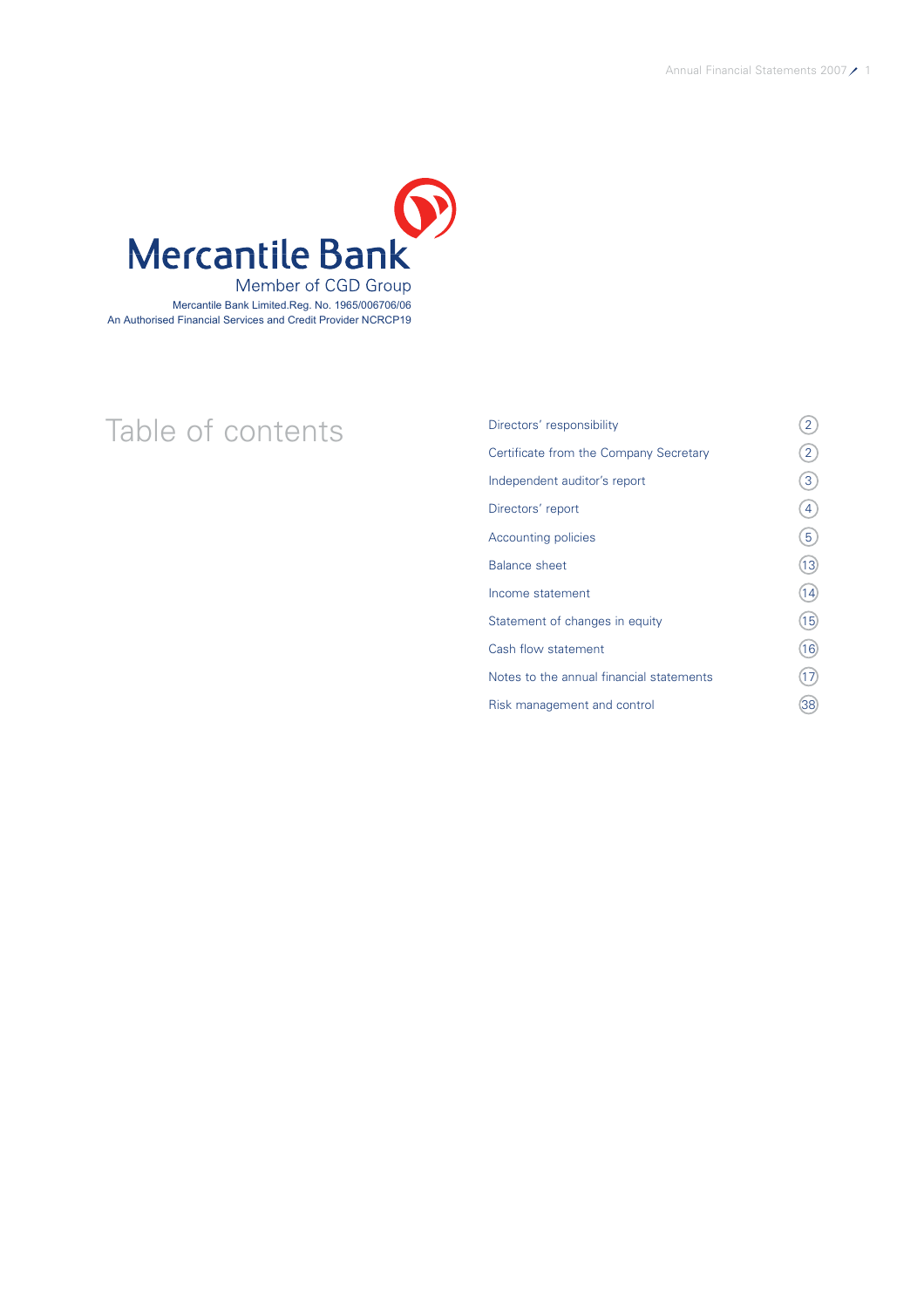# Directors' responsibility

In terms of the Companies Act of South Africa, the Directors are required to maintain adequate accounting records and to prepare annual financial statements that fairly present the financial position at year-end and the results and cash flows for the year ended 31 December 2007 of Mercantile Bank Limited ("the Company", "the Bank" or "Mercantile").

To enable the Board to discharge its responsibilities, management has developed and continues to maintain a system of internal controls. The Board has ultimate responsibility for this system of internal controls and reviews the effectiveness of its operations, primarily through the Audit Committee and other risk monitoring committees and functions.

The internal controls include risk-based systems of accounting and administrative controls designed to provide reasonable, but not absolute, assurance that assets are safeguarded and that transactions are executed and recorded in accordance with sound business practices and the Company's written policies and procedures. These controls are implemented by trained and skilled staff, with clearly defined lines of accountability and appropriate segregation of duties. The controls are monitored by management and include a budgeting and reporting system operating within strict deadlines and an appropriate control framework. As part of the system of internal controls the Company's internal audit function conducts inspections, financial and specific audits and co-ordinates audit coverage with the external auditors.

The external auditors are responsible for reporting on the Company's annual financial statements.

The Company's annual financial statements are prepared in accordance with International Financial Reporting Standards and incorporate responsible disclosures in line with the accounting policies of the Company. The Company's annual financial statements are based on appropriate accounting policies consistently applied, except as otherwise stated and supported by reasonable and prudent judgements and estimates. The Board believes that the Company will be a going concern in the year ahead. For this reason they continue to adopt the going concern basis in preparing the annual financial statements.

These annual financial statements, set out on pages 4 to 49, have been approved by the Board and are signed on their behalf by:

Inamili

J A S de Andrade Campos D J Brown Chairman Chief Executive Officer

10 April 2008 10 April 2008

# Certificate from the Company Secretary

In terms of section 268G(d) of the Companies Act, No. 61 of 1973, as amended ("the Act"), I certify that, to the best of my knowledge and belief, the Company has lodged with the Registrar of Companies for the financial year ended 31 December 2007 all such returns as are required of a public company in terms of the Act, and that all such returns are true, correct and up-to-date.

R van Rensburg Company Secretary

10 April 2008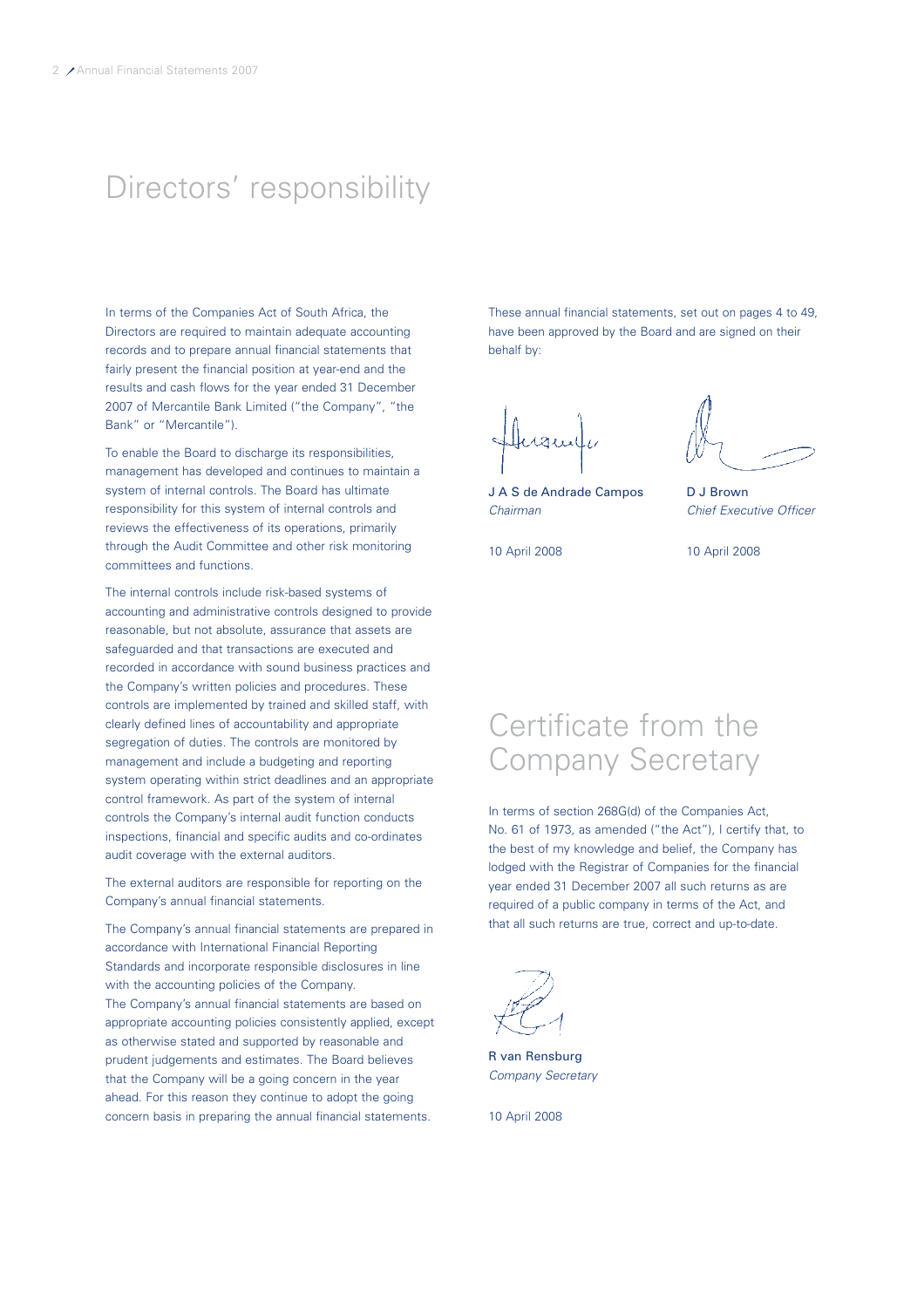# Independent auditor's report

To the member of Mercantile Bank Limited

# Report on the financial statements

We have audited the annual financial statements of Mercantile Bank Limited, which comprise the Directors' report, balance sheet at 31 December 2007, the income statement, the statement of changes in equity and cash flow statement for the year then ended, a summary of significant accounting policies and other explanatory notes as set out on pages 4 to 49.

# Directors' responsibility for the financial statements

The Company's Directors are responsible for the preparation and fair presentation of these financial statements in accordance with International Financial Reporting Standards and in the manner required by the Companies Act of South Africa. This responsibility includes: designing, implementing and maintaining internal controls relevant to the preparation and fair presentation of financial statements that are free from material misstatement, whether due to fraud or error; selecting and applying appropriate accounting policies; and making accounting estimates that are reasonable in the circumstances.

# Auditors' responsibility

Our responsibility is to express an opinion on these financial statements based on our audit. We conducted our audit in accordance with International Standards on Auditing. Those standards require that we comply with ethical requirements and plan and perform the audit to obtain reasonable assurance whether the financial statements are free from material misstatement.

An audit involves performing procedures to obtain audit evidence about amounts and disclosures in the financial statements. The procedures selected depend on the auditors' judgement, including the assessment of the risks of material misstatement of the financial statements, whether due to fraud or error. In making those risk assessments, the auditor considers internal controls relevant to the entity's preparation and fair presentation of

the financial statements in order to design audit procedures that are appropriate in the circumstances, but not for the purpose of expressing an opinion on the effectiveness of the entity's internal control. An audit also includes evaluating the appropriateness of accounting policies used and the reasonableness of accounting estimates made by the Directors, as well as evaluating the overall financial statement presentation. We believe that the audit evidence we have obtained is sufficient and appropriate to provide a basis for our audit opinion.

# Opinion

In our opinion, the financial statements present fairly, in all material respects, the financial position of the Company at 31 December 2007, and of its financial performance and its cash flows for the year then ended in accordance with International Financial Reporting Standards, and in the manner required by the Companies Act of South Africa.

relaite + lavele.

**Deloitte & Touche** Per Riaan Eksteen Partner

10 April 2008

Building 8, Deloitte Place, The Woodlands, Woodmead Drive, Sandton

National Executive: G G Gelink Chief Executive, A E Swiegers Chief Operating Officer, G M Pinnock Audit, D L Kennedy Tax, L Geeringh Consulting, L Bam Strategy, C R Beukman Finance, T J Brown Clients & Markets, N T Mtoba Chairman of the Board, J Rhynes Deputy Chairman of the Board

A full list of partners and directors is available on request.

Empowerdex rating: AA (Level 3 B-BBEE Contributor)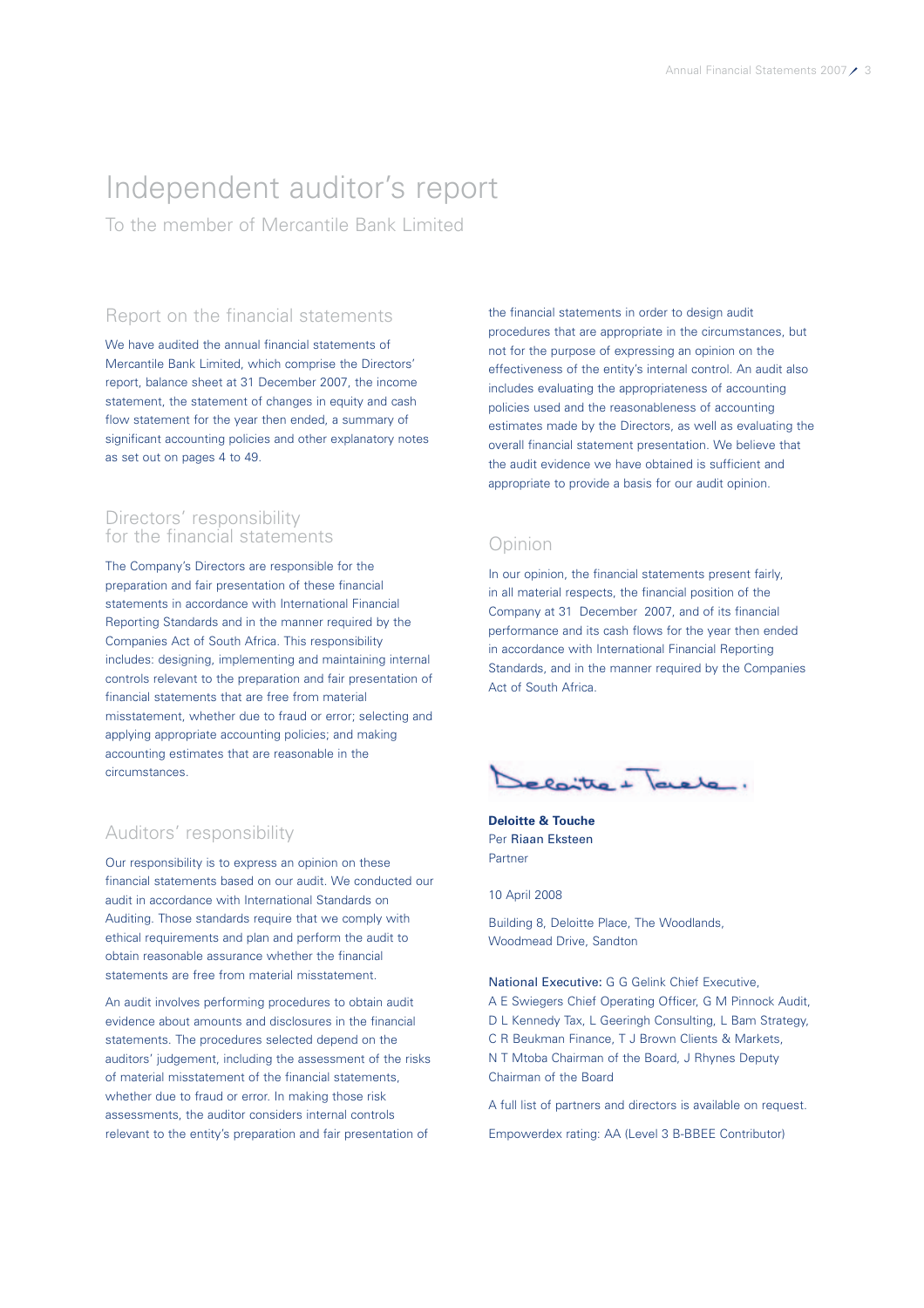# Directors' report for the year ended 31 December 2007

The Directors have pleasure in presenting their report, which forms part of the audited annual financial statements of the Company for the year ended 31 December 2007.

#### 1. Nature of business

The Company is a registered bank, incorporated in the Republic of South Africa ("South Africa"), and provides its clients with a full range of domestic and international banking services. In addition, it provides a full range of specialised financing, savings and investment facilities to the retail, commercial, corporate and alliance banking niche markets.

#### 2. Holding company

Mercantile Bank Holdings Limited ("MBH"), a company incorporated in South Africa, wholly owns the Company. The ultimate holding company is Caixa Geral de Depósitos S.A. ("CGD"), a company registered in Portugal.

#### 3. Financial results

Details of the financial results are set out on pages 13 to 37 and in the opinion of the Directors require no further comment.

### 4. Share capital

There were no changes to the authorised and issued share capital of the Company during the year (2006: nil). The authorised and issued share capital of the Company is detailed in note 11 to the annual financial statements.

### 5. Dividends

No dividend was declared during the year under review (2006: nil).

#### 6. Directors, Company Secretary and registered addresses

The Directors of the Company during the year and at the date of this report were as follows:

J A S de Andrade Campos \*∞(Chairman) D J Brown # (Chief Executive Officer) G P de Kock ∞ M J M Figueira \*# (resigned effective 28 February 2007) L Hyne ∞ A T Ikalafeng ∞ J P M Lopes \*# A M Osman ^+ (resigned effective 21 November 2007) S Rapeti ∞

The Company Secretary is Ms R van Rensburg and the registered addresses of the Company are:

| Postal:       | Physical:       |
|---------------|-----------------|
| PO Box 782699 | 1st Floor       |
| Sandton       | Mercantile Bank |
| 2146          | 142 West Street |
|               | Sandown         |

2196

\* Portuguese, ^ Mozambican, # Executive,

+ Non-Executive, ∞Independent Non-Executive

### 7. Consolidated annual financial statements

Consolidated annual financial statements have not been presented as the Company is wholly owned by MBH, which is a company incorporated in South Africa.

#### 8. Going concern

The Company's annual financial statements have been prepared on the going concern basis.

#### 9. Special resolutions

A special resolution was approved by shareholders at a General Meeting held on 19 September 2007 and registered on 10 October 2007 which related to changes to the articles of association of the Company.

These changes related to:

- alignment of certain provisions to the Banks Act, JSE Limited Listings Requirements and other Corporate Governance practices;
- allowing Directors who reach the age of 70 not to vacate his/her office subject to the Board approving such; and
- alllowing for meetings to be held by teleconference or electronic means.

#### 10. Post-balance sheet events

No material events have occurred between the accounting date and the date of this report.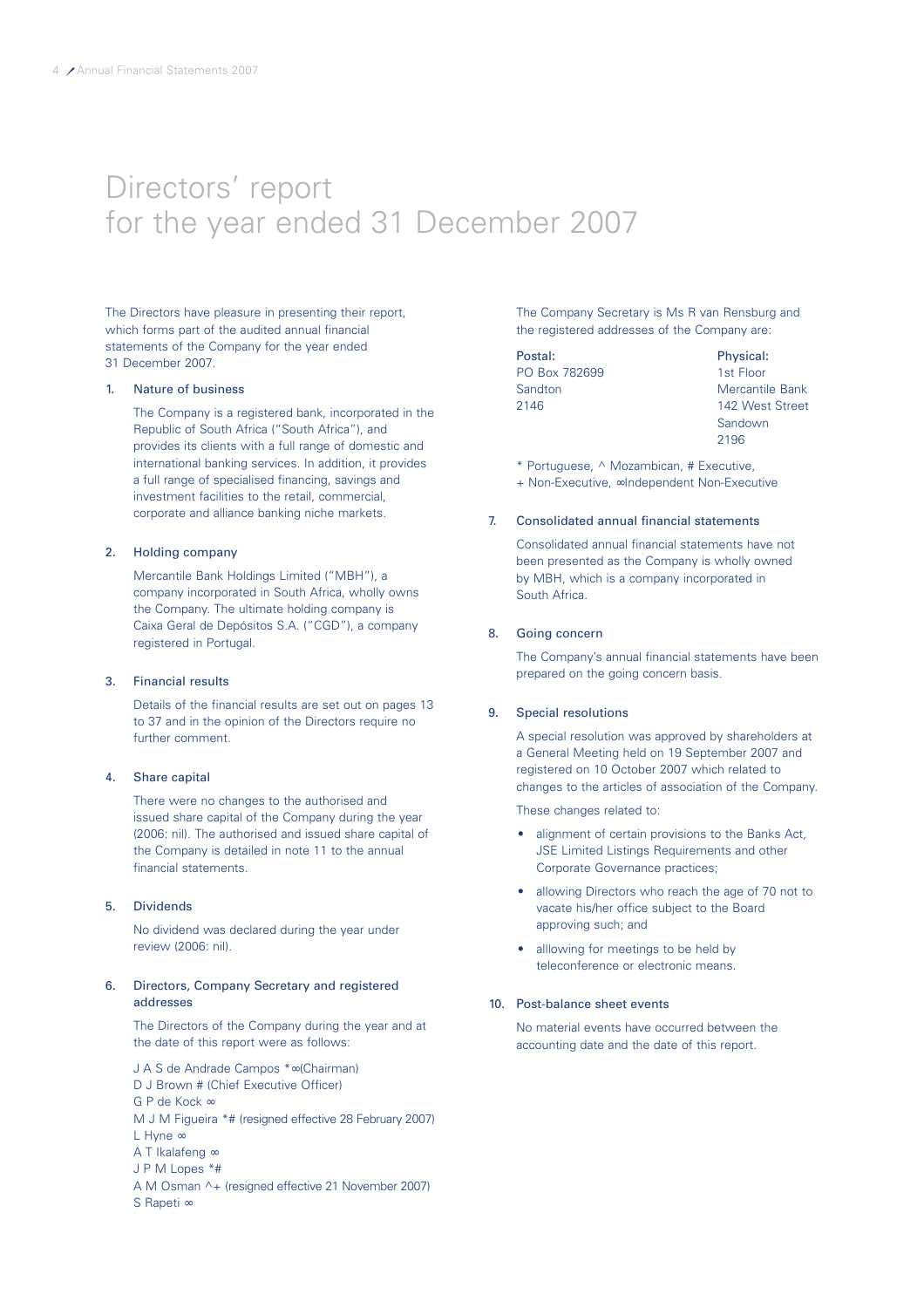# Accounting policies for the year ended 31 December 2007

The principal accounting policies adopted in the preparation of these annual financial statements are set out below:

#### 1. Basis of presentation

The Company's annual financial statements have been prepared in accordance with International Financial Reporting Standards and Interpretations ("IFRS") issued by the International Accounting Standards Board, using the historical cost convention as modified by the revaluation of certain financial assets, liabilities and properties.

In the current year, the Company has adopted IFRS 7 Financial Instruments: Disclosures, which is effective for annual reporting periods beginning on or after 1 January 2007 and has also adopted the consequential amendments to IAS 1 Presentation of Financial Statements.

The impact of the adoption of IFRS 7 and the changes to IAS 1 has been to expand the disclosures provided in these financial statements regarding the Company's financial instruments and management of capital.

#### 2. Recognition of assets and liabilities

#### 2.1 Assets

The Company recognises assets when it obtains control of a resource as a result of past events and from which future economic benefits are expected to flow to the Company.

### 2.2 Liabilities

The Company recognises liabilities when it has a present obligation as a result of past events and it is probable that an outflow of resources embodying economic benefits will be required to settle the obligation.

### 2.3 Contingent liabilities

The Company discloses a contingent liability where it has a possible obligation as a result of past events, the existence of which will be confirmed only by the occurrence or nonoccurrence of one or more uncertain future events not wholly within the control of the Company, or it is possible that an outflow of resources will be required to settle the obligation, or the amount of the obligation cannot be measured with sufficient reliability.

### 3. Financial instruments

Financial assets and financial liabilities are recognised on the Company's balance sheet when the Company has become a party to the contractual provisions of that instrument. Regular way purchases or sales of financial assets are recognised using settlement date accounting. Initial recognition is at cost, including transaction costs.

The Company derecognises a financial asset when:

- the contractual rights to the cash flows arising from the financial assets have expired or been forfeited by the Company; or
- it transfers the financial asset including substantially all the risks and rewards of ownership of the asset; or
- it transfers the financial asset, neither retaining nor transferring substantially all the risks and rewards of ownership of the asset, but no longer retains control of the asset.

A financial liability is derecognised when and only when the liability is extinguished, that is, when the obligation specified in the contract is discharged, cancelled or has expired.

The difference between the carrying amount of a financial liability (or part thereof) extinguished or transferred to another party and consideration paid, including any non-cash assets transferred or liabilities assumed, is recognised in income.

### 3.1 Derivative financial instruments

Derivative financial assets and liabilities are classified as held-for-trading.

The Company uses the following derivative financial instruments to reduce its underlying financial risks:

- forward exchange contracts;
- foreign currency swaps; and
- interest rate swaps.

Derivative financial instruments ("derivatives') are not entered into for trading or speculative purposes. All derivatives are recognised on the balance sheet. Derivative financial instruments are initially recorded at cost and are remeasured to fair value at each subsequent reporting date. Changes in the fair value of derivatives are recognised in income.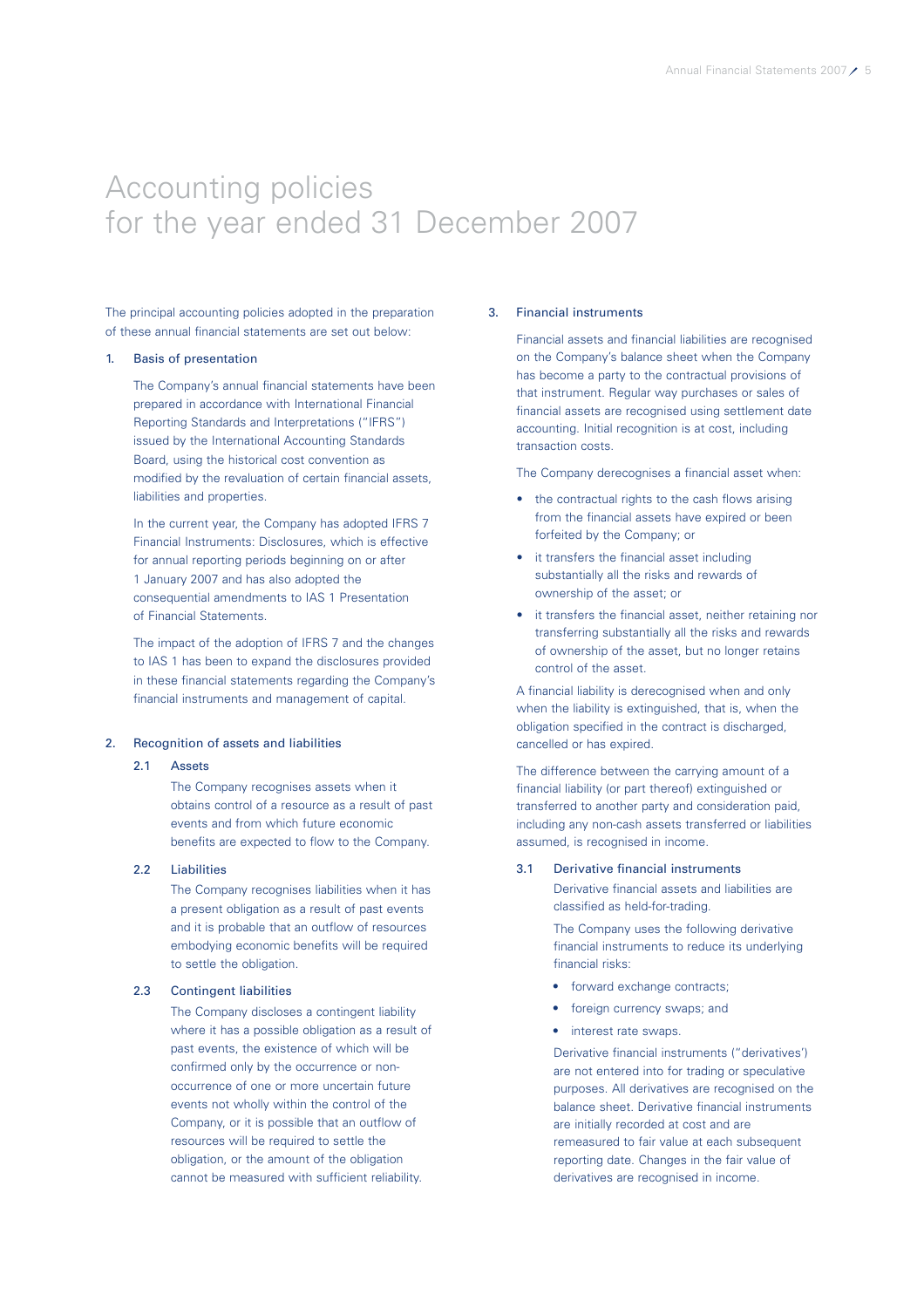### 3. Financial instruments (continued)

- Embedded derivatives are separated from the host contract and accounted for as a separate derivative when: 3.1 Derivative financial instruments (continued)
	- the embedded derivative's economic characteristics and risks are not closely related to those of the host contract;
	- a separate instrument with the same terms as the embedded derivative would meet the definition of a derivative; and
	- the combined instrument is not measured at fair value with changes in fair value reported in income.

A derivative's notional principal reflects the value of the Company's investment in derivative financial instruments and represents the amount to which a rate or price is applied to calculate the exchange of cash flows.

#### 3.2 Financial assets

The Company's principal financial assets are cash and cash equivalents, negotiable securities, loans and advances, investments and other accounts receivable.

### Financial assets at fair value through profit and loss

Where the Company acquires loans and receivables with fixed interest rates, corporate bonds and derivatives that are not effective hedging instruments, these financial assets are classified at fair value through profit and loss. Financial assets are designated at fair value through profit and loss, primarily to eliminate or significantly reduce the accounting mismatch. The Company seeks to demonstrate that by applying the fair value option, it significantly reduces measurement inconsistency that would otherwise arise from measuring derivatives at fair value with gains and losses in profit and loss, and the loans and receivables and corporate bonds at amortised cost.

#### Available-for-sale

Available-for-sale financial assets are those nonderivatives that are designated as available-forsale or are not classified as loans and receivables, held to maturity investments or financial assets at fair value through profit and loss.

#### Cash and cash equivalents

Cash and cash equivalents comprise cash on hand, deposits held by the Company with the South African Reserve Bank, domestic banks and foreign banks as well as resale agreements. These financial assets have been designated as loans and receivables and are measured at amortised cost.

#### Other investments

Investments consist of unlisted equity investments. Other investments have been designated as available-for-sale. These assets are measured at fair value, at each reporting date with the resultant gains or losses being recognised in equity until the financial asset is sold, or otherwise disposed of, or found to be impaired. At that time the cumulative gains or losses previously recognised in equity are included in income.

### Negotiable securities

Negotiable securities consist of government stock, Treasury bills, Landbank bills, corporate bonds and debentures.

Government stock has been designated as available-for-sale. These assets are measured at fair value, at each reporting date with the resultant gains or losses being recognised in equity until the financial asset is sold, or otherwise disposed of, or found to be impaired. At that time the cumulative gains or losses previously recognised in equity are included in income.

Corporate bonds are designated at fair value through profit and loss.

All other negotiable securities are classified as loans and receivables and are carried at amortised cost subject to impairment.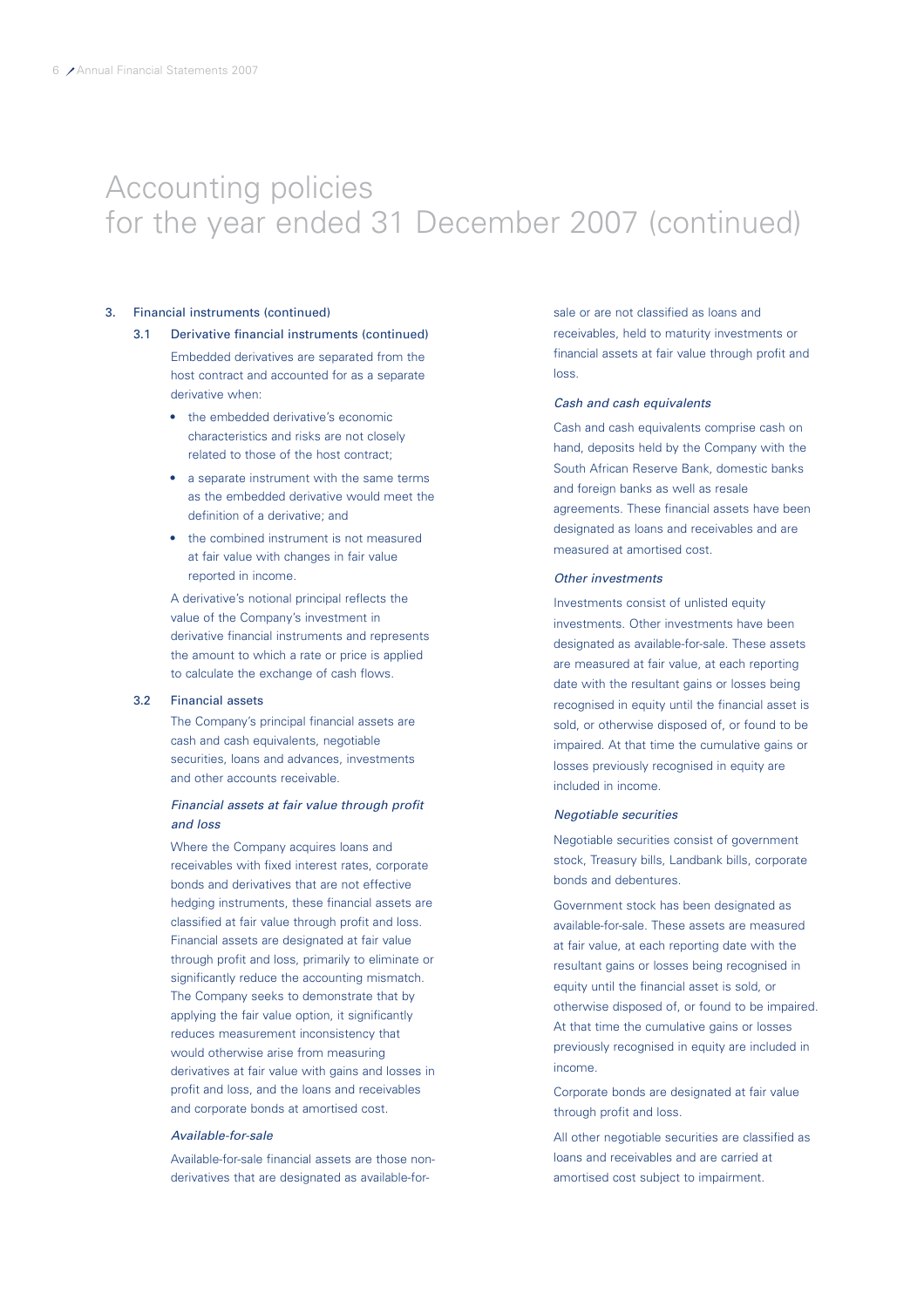### 3. Financial instruments (continued)

### 3.2 Financial assets (continued)

### Loans and advances

Loans and advances principally comprise amounts advanced to third parties in terms of certain products. Fixed rate loans and advances have been designated at fair value through profit and loss with resultant gains and losses being included in income. Variable rate loans and advances have been designated as loans and receivables and are measured at amortised cost.

### Other accounts receivable

Other accounts receivable comprise items in transit, pre-payments and deposits and other receivables. These assets have been designated as loans and receivables and are measured at amortised cost.

### 3.3 Financial liabilities

The Company's financial liabilities include deposits and other accounts payable consisting of repurchase agreements, accruals, product related credits and sundry creditors. All financial liabilities, other than liabilities designated at fair value and derivative instruments, are measured at amortised cost. Financial liabilities designated at fair value and derivative instruments are measured at fair value and the resultant gains and losses are included in income.

### 3.4 Fair value estimation

The fair value of publicly traded derivatives, securities and investments is based on quoted market values at the balance sheet date. In the case of an asset held by the Company, the current bid price is used as a measure of fair value. In the case of a liability held, the current offer or asking price is used as a measure of fair value. Mid-market prices are used as a measure of fair value where there are matching asset and liability positions.

In assessing the fair value of non-traded derivatives and other financial instruments, the Company uses a variety of methods and assumptions that are based on market

conditions and risks existing at each balance sheet date. Quoted market prices or dealer quotes for the same or similar instruments are used for the majority of securities, long-term investments and long-term debt. Other techniques, such as option pricing models, estimated discounted value of future cash flows, replacement cost and termination cost are used to determine fair value for all remaining financial instruments.

### 3.5 Amortised cost

Amortised cost is determined using the effective interest rate method. The effective interest rate method is a way of calculating amortisation using the effective interest rate of a financial asset or financial liability. It is the rate that discounts the expected stream of future cash flows through maturity or the next market-based revaluation date to the current net carrying amount of the financial asset or financial liability.

### 3.6 Impairments

Specific impairments are made against identified doubtful advances. Portfolio impairments are maintained to cover potential losses, which although not specifically identified, may be present in the advances portfolio.

Advances which are deemed uncollectible are written-off against the specific impairments. A direct reduction of an impaired financial asset occurs when the Company writes off an impaired account. The Company's write-off policy sets out the criteria for write-offs, which involves an assessment of the likelihood of commercially viable recovery of the carrying amount of impaired financial asset. Both the specific and portfolio impairments raised during the year less the recoveries of advances previously written off, are charged to income.

Interest for non-performing loans and advances is not recognised to income but is suspended. In certain instances, interest is also suspended where portfolio impairments are raised.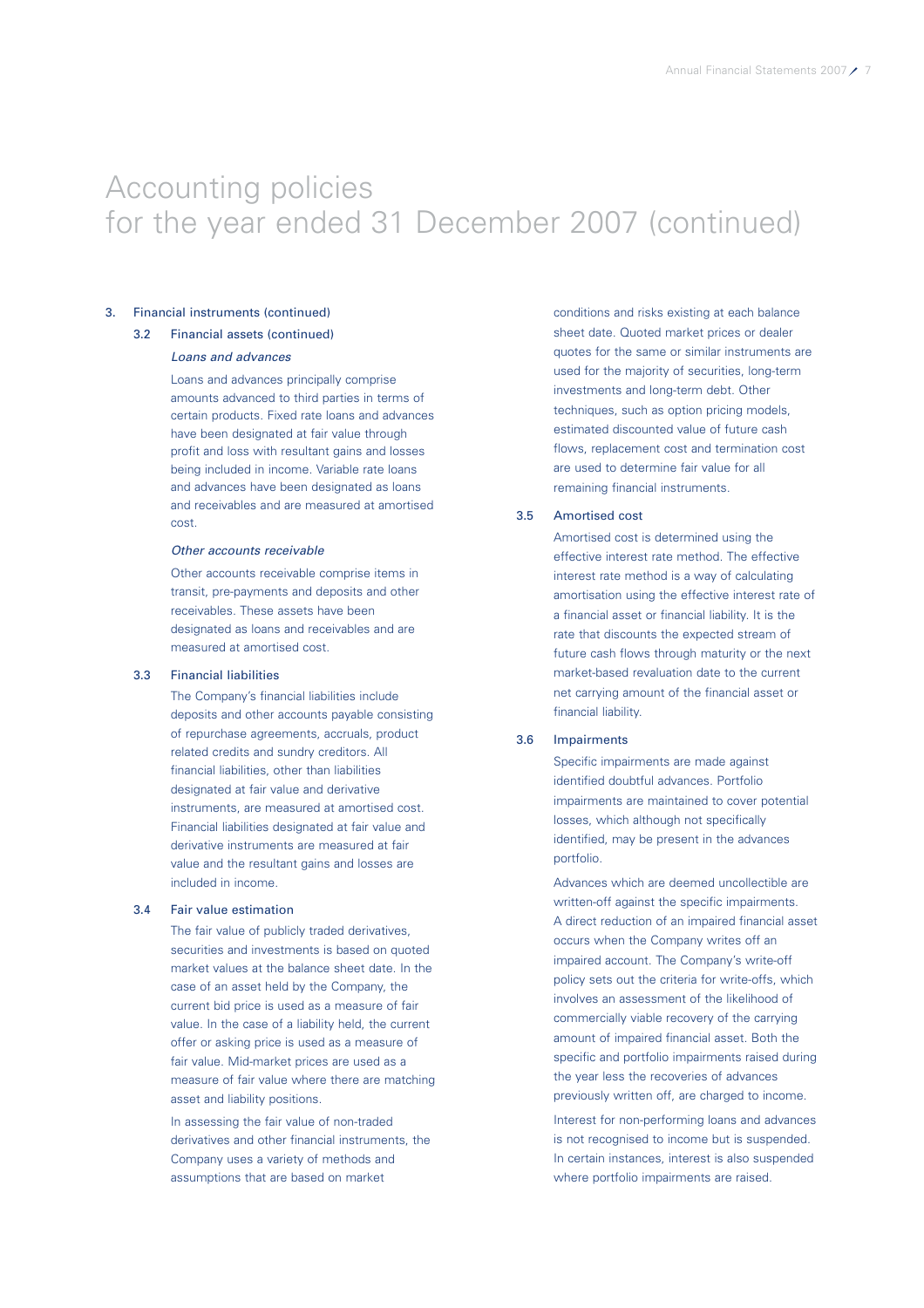### 3. Financial instruments (continued)

### 3.6 Impairments (continued)

The Company reviews the carrying amounts of its advances to determine whether there is any indication that those advances have suffered an impairment loss. Where it is not possible to estimate the recoverable amount of an individual advance, the Company estimates the recoverable amount on a portfolio basis for a group of similar financial assets.

The recoverable amount is the sum of the estimated future cash flows, discounted to their present value using a pre-tax discount rate that reflects the portfolio of advances' original effective interest rate.

If the recoverable amount of the advance is estimated to be less than the carrying amount, the carrying amount of the advance is reduced to its recoverable amount by raising a specific impairment, which is recognised as an expense.

Where the impairment loss subsequently reverses, the carrying amount of the advance is increased to the revised estimate of its recoverable amount, subject to the increased carrying amount not exceeding the carrying amount that would have been determined had no impairment loss been recognised for the advance in prior years. A reversal of an impairment loss is recognised as income immediately.

#### 4. Foreign currency transactions

Transactions in foreign currencies are converted into the functional currency at prevailing exchange rates on the transaction date. Monetary assets, liabilities and commitments in foreign currencies are translated into the functional currency using the rates of exchange ruling at each reporting date. Gains and losses on foreign exchange are included in income.

### 5. Subsidiaries

Investments in subsidiaries in the Company's annual financial statements are designated as available-forsale assets and are recognised at fair value. Fair value is determined as the net asset value. All gains and losses on the sale of subsidiaries are recognised in income.

#### 6. Associated companies

Associated companies are those companies in which the Company exercises significant influence, but not control or joint control, over their financial and operating policies and holds between 20% and 50% interest therein. These investments are designated as available-for-sale assets and are recognised at fair value. This method is applied from the effective date on which the enterprise became an associated company, up to the date on which it ceases to be an associated company.

### 7. Property and equipment

#### 7.1 Owner-occupied properties

Owner-occupied properties are held for use in the supply of services or for administrative purposes and are stated in the balance sheet at open-market fair value on the basis of their existing use at the date of revaluation, less any subsequent accumulated depreciation calculated using the straight-line method and subsequent accumulated impairment losses. The open-market fair value is based on the open market net rentals for each property. Revaluations are performed annually by independent registered professional valuators.

Any revaluation increase, arising on the revaluation of owner-occupied properties, is credited to the non-distributable reserve, except to the extent that it reverses a revaluation decrease for the same asset previously recognised as an expense. The increase is credited to income to the extent that an expense was previously charged to income. A decrease in carrying amount arising on the revaluation of owner-occupied properties is charged as an expense to the extent that it exceeds the balance, if any, held in the non-distributable reserve relating to a previous revaluation of that asset. On the subsequent sale or retirement of a revalued property, the revaluation surplus, relating to that property, in the non-distributable reserve is transferred to distributable reserves. The properties' residual values and useful lives are reviewed, and adjusted if appropriate, at each balance sheet date.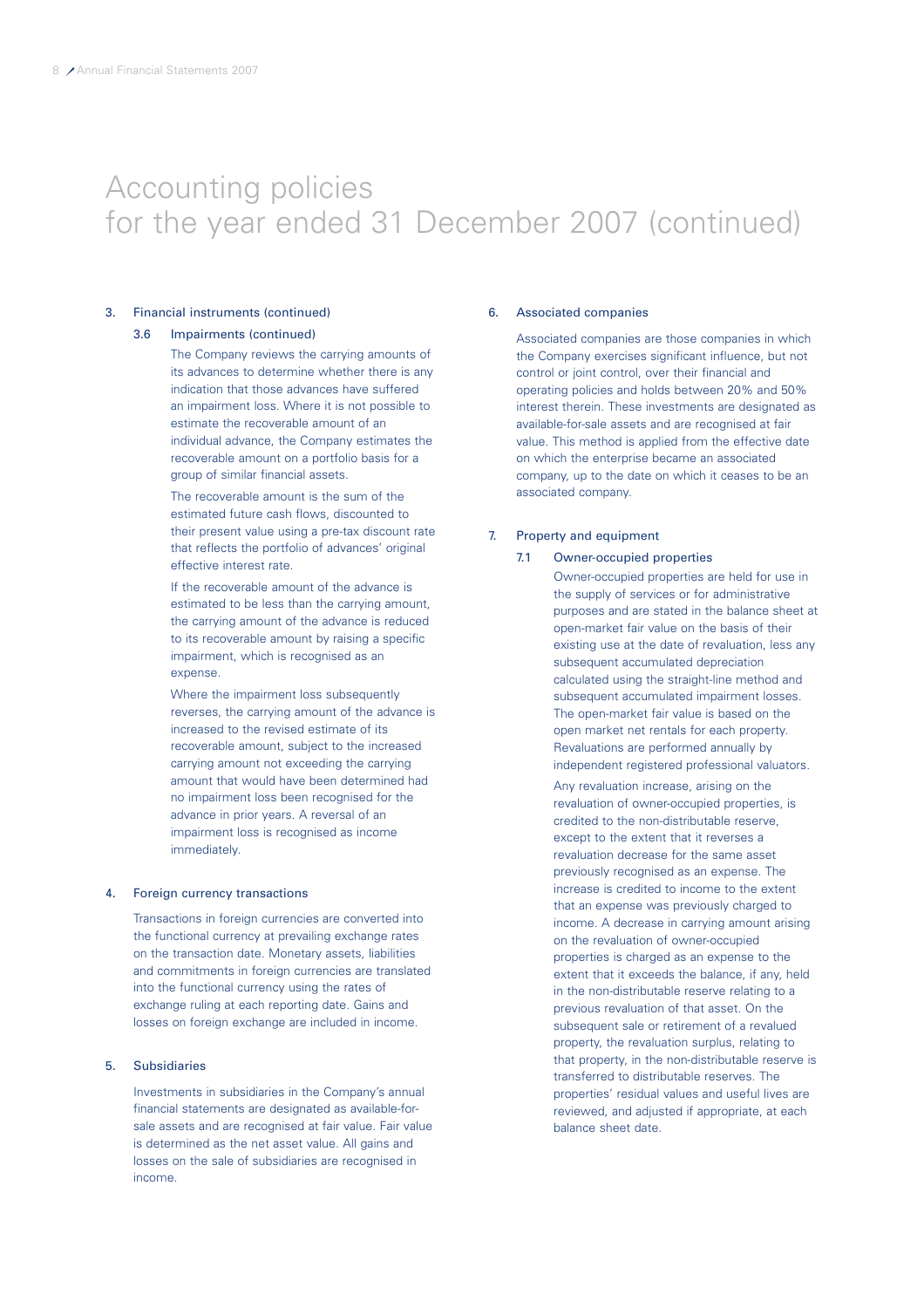### 7. Property and equipment (continued)

#### 7.2 Equipment

All equipment is stated at historical cost less accumulated depreciation and subsequent accumulated impairment losses. Historical cost includes expenditure that is directly attributable to the acquisition of the items. Subsequent costs are included in the asset's carrying amount or are recognised as a separate asset. as appropriate, only when it is probable that future economic benefits associated with the item will flow to the Company and the cost of the item can be measured reliably. All other repairs and maintenance are charged to income as they are incurred.

Depreciation on equipment is calculated using the straight-line method to allocate their cost to their residual values over their estimated useful lives. Leasehold improvements are depreciated over the period of the lease or over such lesser period as is considered appropriate. The equipments' residual values and useful lives are reviewed, and adjusted if appropriate, at each balance sheet date.

Assets are reviewed for impairment whenever events or changes in circumstances indicate that the carrying amount may not be recoverable. An asset's carrying amount is written down immediately to its recoverable amount if the asset's carrying amount is greater than its estimated recoverable amount. The recoverable amount is the higher of the asset's fair value less costs to sell and value in use.

The estimated useful lives of property and equipment are as follows:

| Leasehold improvements    | $5 - 10$ years |
|---------------------------|----------------|
| Computer equipment        | $3 - 5$ years  |
| Furniture and fittings    | 10 years       |
| Office equipment          | $5 - 10$ years |
| Motor vehicles            | 5 years        |
| Owner-occupied properties | 50 years       |

Gains and losses on disposal of property and equipment are determined by comparing proceeds with the carrying amount and are recognised in income.

#### 8. Intangible assets

### Computer software

Costs associated with developing or maintaining computer software programs and the acquisition of software licenses are recognised as an expense as incurred. However, costs that are directly associated with an identifiable and unique system controlled by the Company, and are expected to generate economic benefits exceeding costs beyond one year, are recognised as intangible assets. Costs include external software development and consultancy fees.

Direct computer software development costs recognised as intangible assets are amortised on the straight-line basis at rates appropriate to the expected useful lives of the assets, which is usually between three and five years, but where appropriate over a maximum of ten years and are carried at cost less any accumulated amortisation and any accumulated impairment losses. The carrying amount of capitalised computer software is reviewed annually for indication of impairment and is written down when the carrying amount exceeds the recoverable amount.

#### 9. Provisions

Provisions are recognised when the Company has a present legal or constructive obligation, as a result of past events, it is probable that an outflow of resources embodying economic benefits will be required to settle the obligation and a reliable estimate of the amount of the obligation can be made.

#### 10. Deferred income taxes

Deferred income tax is provided, using the balance sheet liability method, for all temporary differences arising between the tax values of assets and liabilities and their carrying values for financial reporting purposes. Expected tax rates are used to determine deferred income tax. Deferred tax assets relating to the carry forward of unused tax losses are recognised to the extent that it is probable that unutilised tax losses are available for use against taxable profits in the foreseeable future.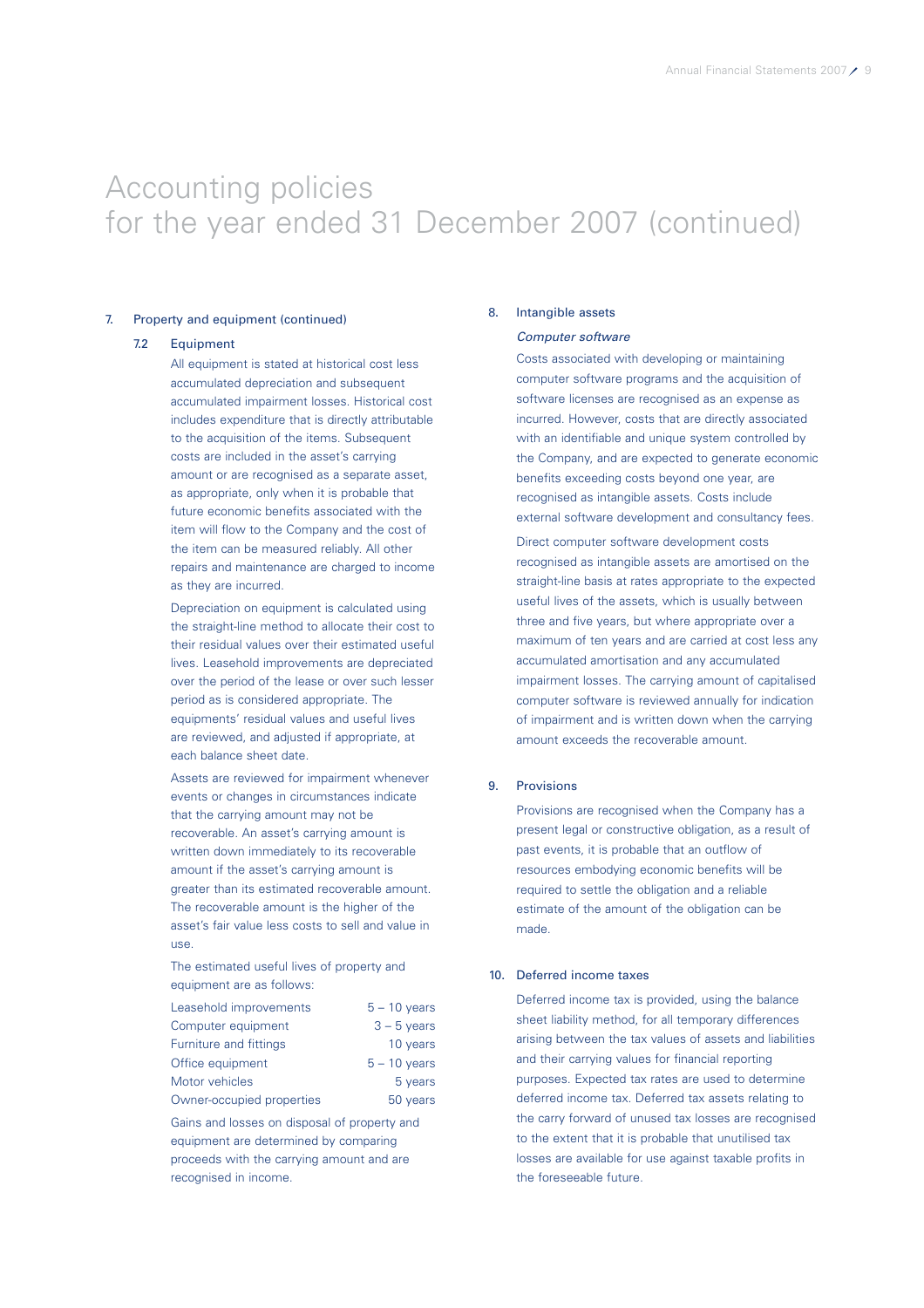### 11. Sale and repurchase agreements and lending of securities

Securities sold subject to linked repurchase agreements ("repos") are reflected in the annual financial statements as investments with the proceeds recognised in cash and cash equivalents and the counterparty liability is included in amounts due to other banks, deposits from banks, other deposits, or deposits due to customers, as appropriate. The difference between sale and repurchase price is treated as interest and accrued over the life of repo agreements using the effective interest method.

Securities purchased under agreements to resell ("reverse repos") are recorded as cash and cash equivalents. Securities lent to counterparties are also retained in the annual financial statements.

Securities borrowed are not recognised in the annual financial statements, unless these are sold to third parties, in which case the purchase and sale are recorded with the gain or loss being included in income. The obligation to return them is recorded at fair value in other accounts payable.

#### 12. Instalment sales and leases

#### 12.1 The Company as the lessee

The leases entered into by the Company are primarily operating leases. The total payments made under operating leases are charged to income on a straight-line basis over the period of the lease. When an operating lease is terminated before the lease period has expired, any payment required to be made to the lessor by way of penalty is recognised as an expense in the period in which termination takes place.

#### 12.2 The Company as the lessor

Leases and instalment sale agreements are regarded as financing transactions with rentals and instalments receivable, less unearned finance charges, being included in advances. The difference between the gross receivable and the present value of the receivable is recognised as unearned finance income. Lease income is recognised over the term of the lease using the net investment method, which reflects a constant periodic rate of return.

#### 13. Interest income and interest expense

Interest income and expense are recognised in income for all interest-bearing instruments measured at amortised cost using the effective interest method.

The effective interest rate is the rate that exactly discounts estimated future cash payments or receipts through the expected life of the financial instrument or, when appropriate, a shorter period to the net carrying amount of the financial asset or financial liability. When calculating the effective interest rate, the Company estimates cash flows considering all contractual terms of the financial instrument but does not consider future credit losses. The calculation includes all fees and points paid or received between parties to the contract that are an integral part of the effective interest rate, transaction costs and all other premiums or discounts.

#### 14. Fee, commission and dividend income

Fees and commissions are recognised on an accrual basis. Dividend income from investments is recognised when the shareholder's rights to receive payment have been established.

#### 15. Retirement funds

The Company operates defined contribution funds, the assets of which are held in separate trusteeadministered funds. The retirement funds are funded by payments from employees and by the Company. The Company contributions to the retirement funds are based on a percentage of the payroll and are charged to income as accrued.

#### 16. Post-retirement medical benefits

The Company provides for post-retirement medical benefits to certain retired employees. These benefits are only applicable to employees who were members of the Company's medical aid scheme prior to May 2000 and who elected to retain the benefits in 2005 and are based on these employees remaining in service up to retirement age. The Company provides for the present value of the obligations in excess of the fair value of the plan assets which are intended to offset the expected costs relating to the post-retirement medical benefits. The costs of the defined benefit plan are assessed using the projected unit credit method. Under this method, the cost of providing post-retirement medical benefits is charged to income so as to spread the regular cost over the service lives of employees in accordance with the advice of qualified actuaries, who value the plans annually.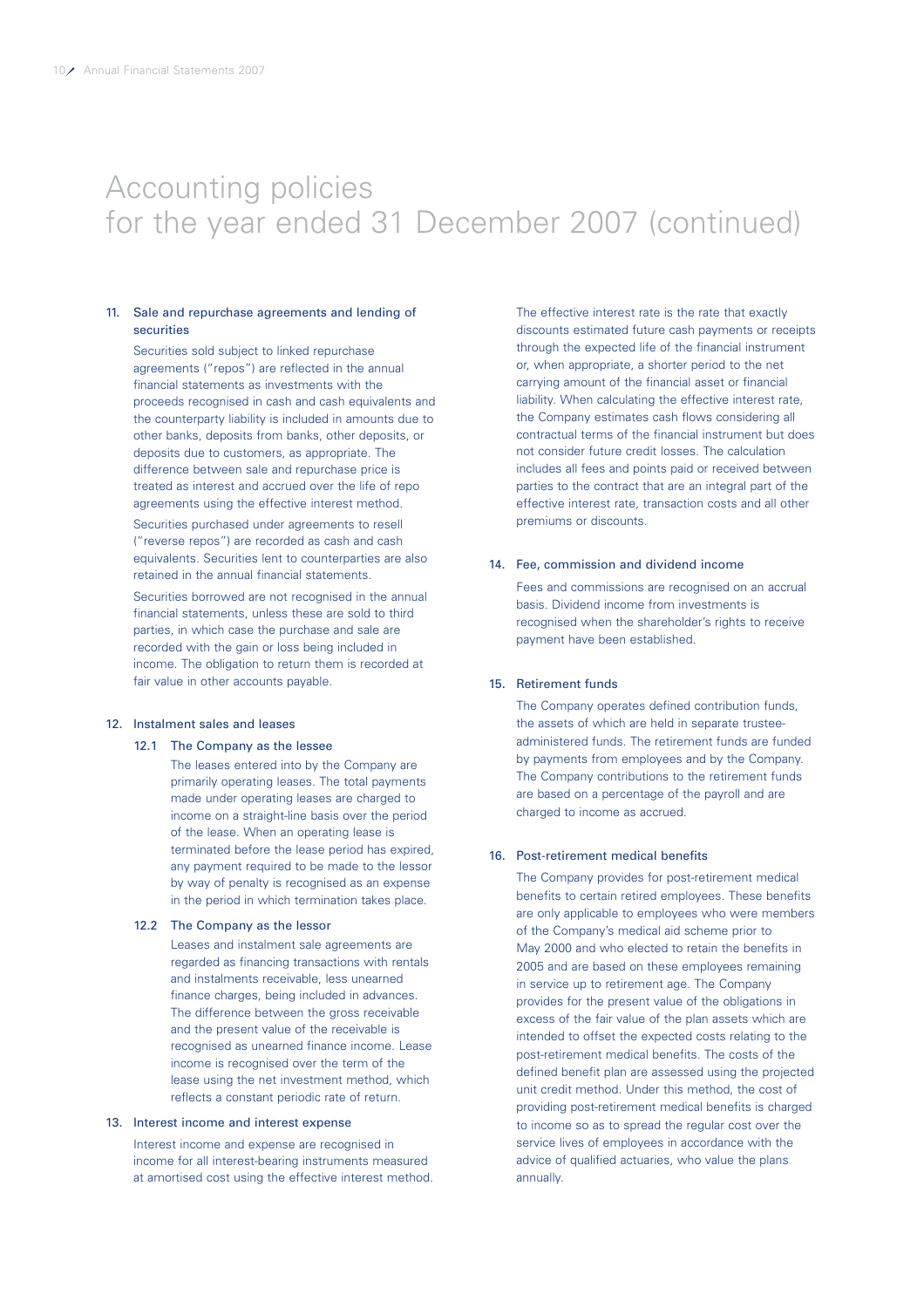### 16. Post-retirement medical benefits (continued)

Actuarial gains and losses, the effect of settlements on the liability and plan assets and the curtailment gain due to the change in the post-retirement subsidy of in-service members are recognised immediately. The Company's contributions to the post-retirement healthcare policy are charged to income in the year to which they relate.

#### 17. Equity compensation plans

Share options in MBH are granted to employees of the Company at the discretion of the Remuneration Committee and approved by the Board of MBH. The Company has applied the requirements of IFRS 2 to share-based payments.

The equity-settled share-based payments are measured at fair value at the grant date and expensed on a straight-line basis over the vesting period, based on the Company's estimate of shares that will eventually vest.

Fair value is measured by use of a Black-Scholes model. The expected life used in the model has been adjusted, based on management's best estimate, for the effects of non-transferability, exercise restrictions and behavioural considerations.

### 18. General credit-risk reserve

Banks Act Circular 21/2004 requires that a general credit-risk reserve be recognised within Shareholders' equity for any shortfall between total impairments raised in terms of IAS 39 and the provisions required in terms of Regulation 28 of the Regulations relating to Banks. Such reserve is maintained through an appropriation of distributable reserves to a general credit-risk reserve.

#### 19. Critical accounting estimates and judgements

The Company makes estimates and assumptions that affect the reported amounts of assets and liabilities. Estimates and judgements are continually evaluated and are based on historical experience and other factors, including expectations of future events that are believed to be reasonable under the circumstances.

19.1 Impairment losses on loans and advances The Company reviews its loan portfolios to assess impairment on a monthly basis. In determining whether an impairment loss should be recorded in income, the Company makes judgements as to whether there is any observable data indicating that there is a measurable decrease in the estimated future cash flows from a portfolio of loans before the decrease can be identified with an individual loan in that portfolio. This evidence may include observable data indicating that there has been an adverse change in the payment status of borrowers in the Company, or national or local economic conditions that correlate with defaults on assets in the Company. Management uses estimates based on historical loss experience for assets with credit risk characteristics and objective evidence of impairment similar to those in the portfolio when scheduling its future cash flows. The methodology and assumptions used for estimating both the amount and timing of future cash flows are reviewed regularly to reduce any differences between loss estimates and actual loss experience.

#### 19.2 Fair value of derivatives

The fair value of financial instruments that are not quoted in active markets are determined by using valuation techniques. Where valuation techniques are used to determine fair values, they are validated and periodically reviewed by qualified personnel independent of the area that created them. All models are certified before they are used, and models are calibrated to ensure that outputs reflect actual data and comparative market prices. To the extent practical, models use only observable data, however areas such as credit risk, volatilities and correlations require management to make estimates. Changes in assumptions about these factors could affect reported fair value of financial instruments.

### 19.3 Impairment of available-for-sale equity investments

The Company determines that available-for-sale equity investments are impaired when there has been a significant or prolonged decline in the fair value below its cost. This determination of what is significant or prolonged requires judgement. In making this judgement, the Company evaluates among other factors, the normal volatility in share price. In addition impairment may be appropriate when there is evidence of a deterioration in the financial health of the investee, industry and sector performance, changes in technology, operational and financing cash flows.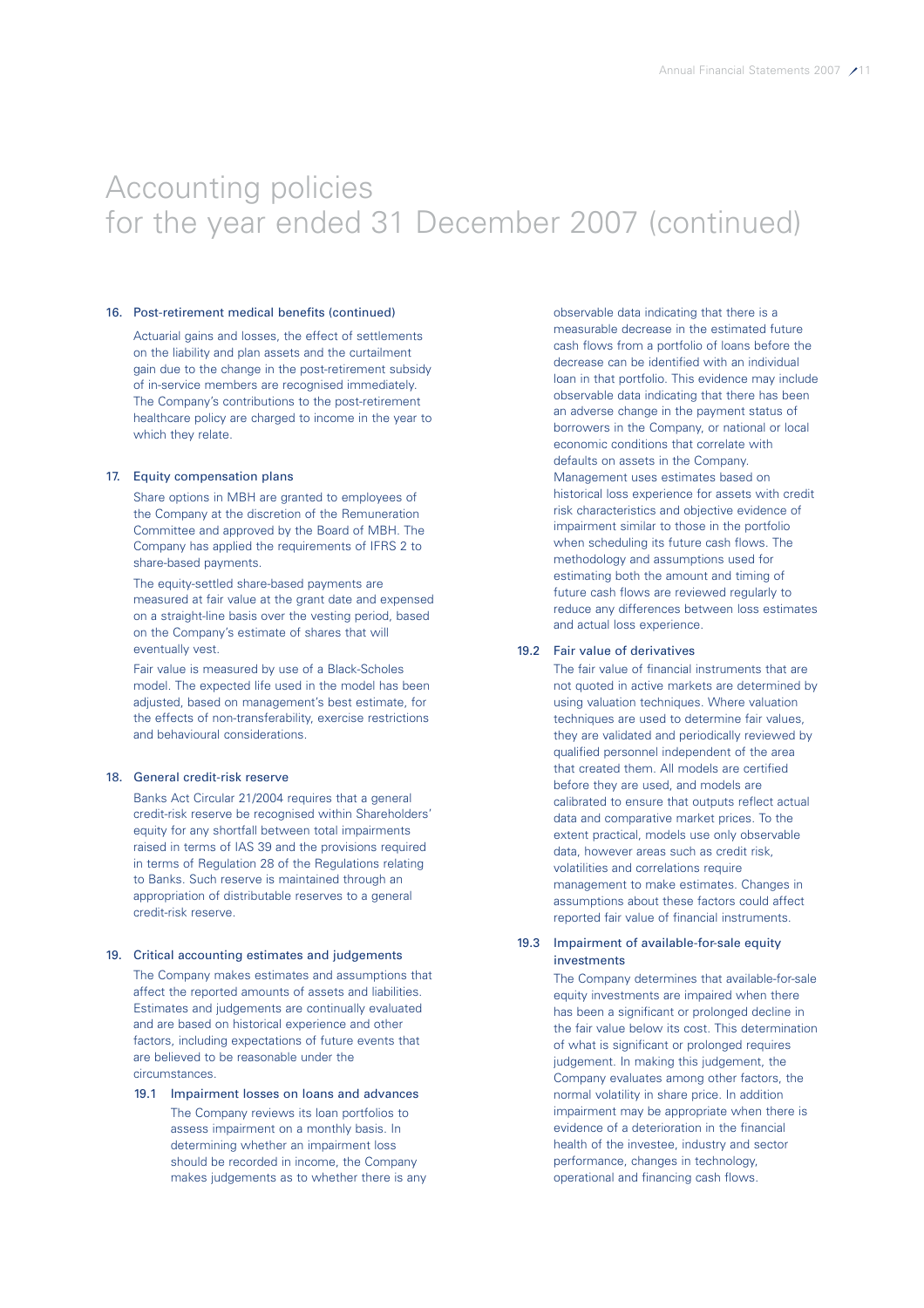### 19. Critical accounting estimates and judgements (continued)

### 19.4 Income taxes

There are many transactions and calculations for which the ultimate tax determination is uncertain during the ordinary course of business. The Company recognises liabilities for anticipated tax audit issues based on estimates of whether additional taxes will be due. Where the final tax outcome of these matters is different from the amounts that were initially recorded, such differences will impact the income tax and deferred tax provisions in the period in which such determination is made.

#### 20. Recent accounting developments

There are standards and interpretations in issue that are not yet effective. These include the following standards and interpretations that could be applicable to the business of the Company and may have an impact on future financial statements. The impact of initial application has not been assessed as at the date of authorisation of the annual financial statements.

IFRS 8 (Operating segments) was issued during November 2006 but is only effective for annual periods beginning on or after 1 January 2009. The Company will apply IFRS 8 from the year ending 31 December 2009.

IFRIC 11 (IFRS 2: Group and treasury share transactions) was issued during November 2006 but is only effective for annual periods beginning on or after 1 March 2007. The Company will apply IFRIC 11 from the year ending 31 December 2008.

IFRIC 12 (Service concession arrangements) was issued during November 2006 but is only effective for annual periods beginning on or after 1 January 2008. The Company will apply IFRIC 12 from the year ending 31 December 2008.

IFRIC 13 (Customer loyalty programmes) was issued during June 2007 but is only effective for annual periods beginning on or after 1 July 2008. The Company will apply IFRIC 13 from the year ending 31 December 2009.

IFRIC 14 (IAS 19: The limit on a defined benefit asset, minimum funding requirements and their interaction) was issued during July 2007 but is only effective for annual periods beginning on or after 1 January 2008. The Group will apply IFRIC 14 from the year ending 31 December 2008.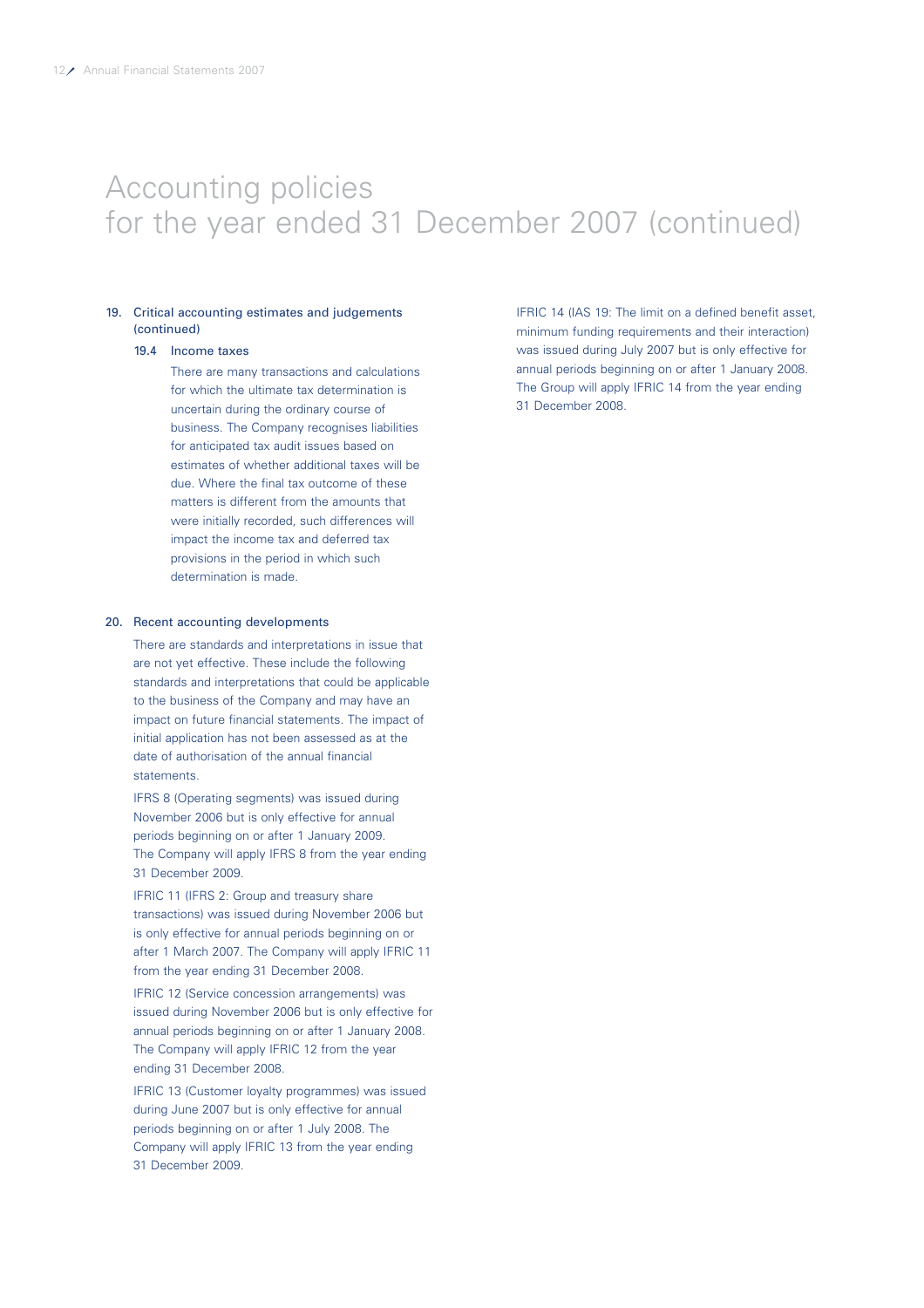# Balance sheet at 31 December 2007

|                                     |                | 2007         | 2006          |
|-------------------------------------|----------------|--------------|---------------|
|                                     | <b>Note</b>    | R'000        | R'000         |
| <b>ASSETS</b>                       |                |              |               |
| Intangible assets                   | $\overline{2}$ | 23 568       | 11 549        |
| Property and equipment              | 3              | 16 655       | 21 531        |
| Other accounts receivable           | 4              | 33 593       | 161 901       |
| Interest in subsidiaries            | 5              | 80 116       | 73 181        |
| Other investments                   | 6              | 8917         | 10813         |
| Loans and advances                  | 7              | 2 814 743    | 2 066 432     |
| Derivative financial instruments    | 8              | 43 8 14      | 31 134        |
| Negotiable securities               | 9              | 275 577      | 405 016       |
| Cash and cash equivalents           | 10             | 1 422 994    | 1 683 974     |
| <b>Total assets</b>                 |                | 4 7 19 9 7 7 | 4 4 6 5 5 3 1 |
| <b>EQUITY AND LIABILITIES</b>       |                |              |               |
| Shareholders' equity                |                | 853 379      | 682 772       |
| Share capital and share premium     | 11             | 1 483 300    | 1 483 300     |
| General reserve                     |                | 12 2 3 1     | 12 231        |
| Property revaluation reserve        |                | 69           | 69            |
| Available-for-sale reserve          |                | 35 531       | 29 869        |
| General credit-risk reserve         |                | 19 4 03      | 13 9 54       |
| <b>Accumulated loss</b>             |                | (697 155)    | (856651)      |
| <b>Liabilities</b>                  |                | 3 866 598    | 3782759       |
| Deposits                            | 12             | 3770800      | 3 542 031     |
| Derivative financial instruments    | 8              | 15 3 5 6     | 29 189        |
| Provisions                          | 13             | 42 407       | 38 964        |
| Other accounts payable              | 15             | 38 035       | 172 575       |
| <b>Total equity and liabilities</b> |                | 4 7 19 9 7 7 | 4 4 6 5 5 3 1 |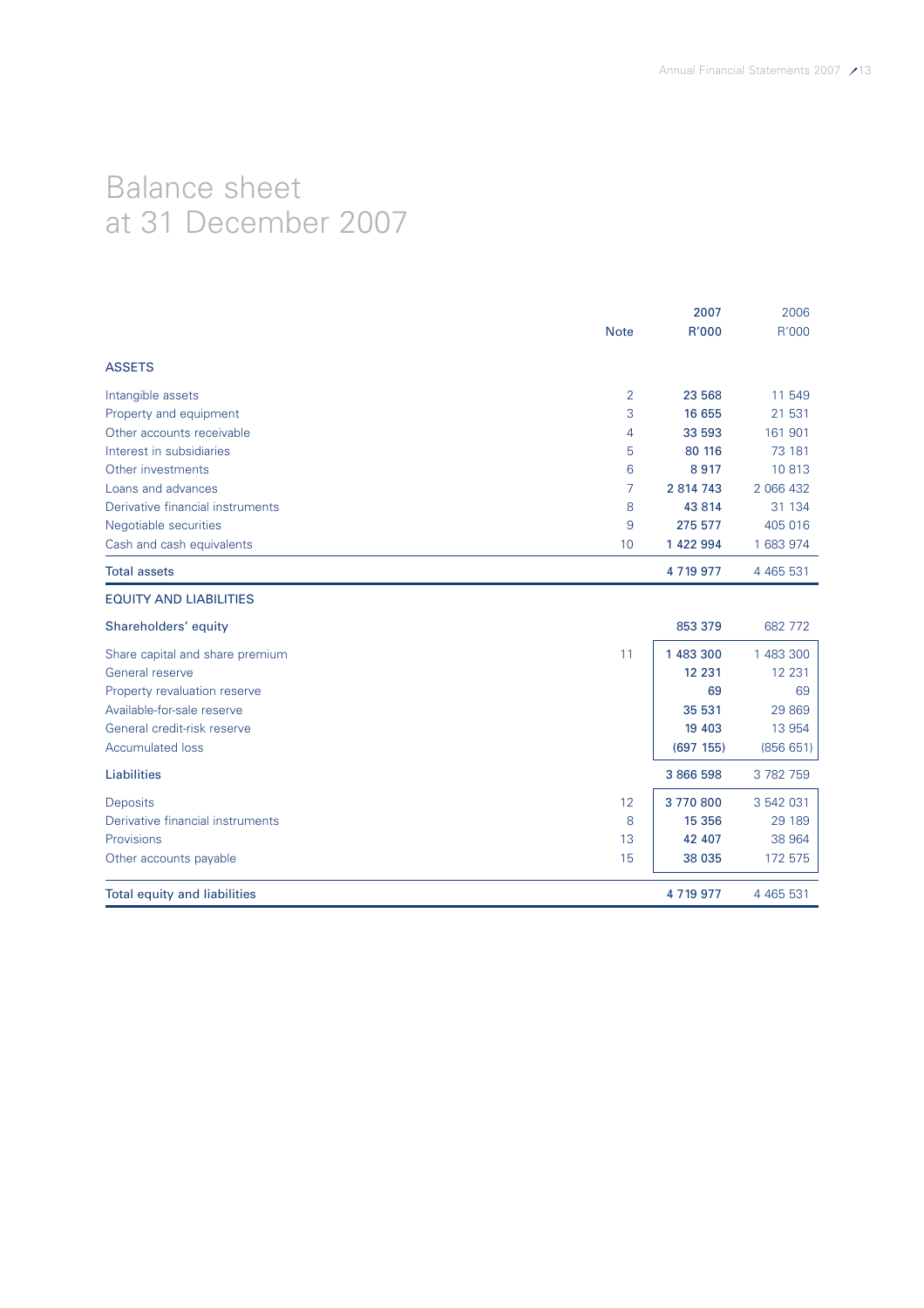# Income statement for the year ended 31 December 2007

|                                                                                |             | 2007     | 2006      |
|--------------------------------------------------------------------------------|-------------|----------|-----------|
|                                                                                | <b>Note</b> | R'000    | R'000     |
| Interest income                                                                | 18          | 473 870  | 361 270   |
| Interest expenditure                                                           | 19          | (250092) | (189 143) |
| Net interest income                                                            |             | 223 778  | 172 127   |
| Net (charge for)/recovery of credit losses                                     | 7           | (5358)   | 1 4 2 5   |
| Net interest income after credit losses/recoveries                             |             | 218 420  | 173 552   |
| Net gains/(loss) on disposal and revaluation of available-for-sale investments |             | 5 5 9 4  | (1513)    |
| Non-interest income                                                            | 20          | 190 904  | 146 084   |
| Recurring                                                                      |             | 175829   | 146 084   |
| Non-recurring                                                                  |             | 15 075   |           |
| Net interest and non-interest income                                           |             | 414 918  | 318 123   |
| Operating expenditure                                                          | 21          | (249973) | (228624)  |
| Profit before taxation and exceptional item                                    |             | 164 945  | 89 499    |
| Recovery of amounts previously written off in respect of the release of        |             |          |           |
| the CGD guarantee                                                              | 7           |          | 8 6 0 2   |
| Profit before taxation                                                         |             | 164 945  | 98 101    |
| Taxation                                                                       | 22          |          |           |
| <b>Profit after taxation</b>                                                   |             | 164 945  | 98 101    |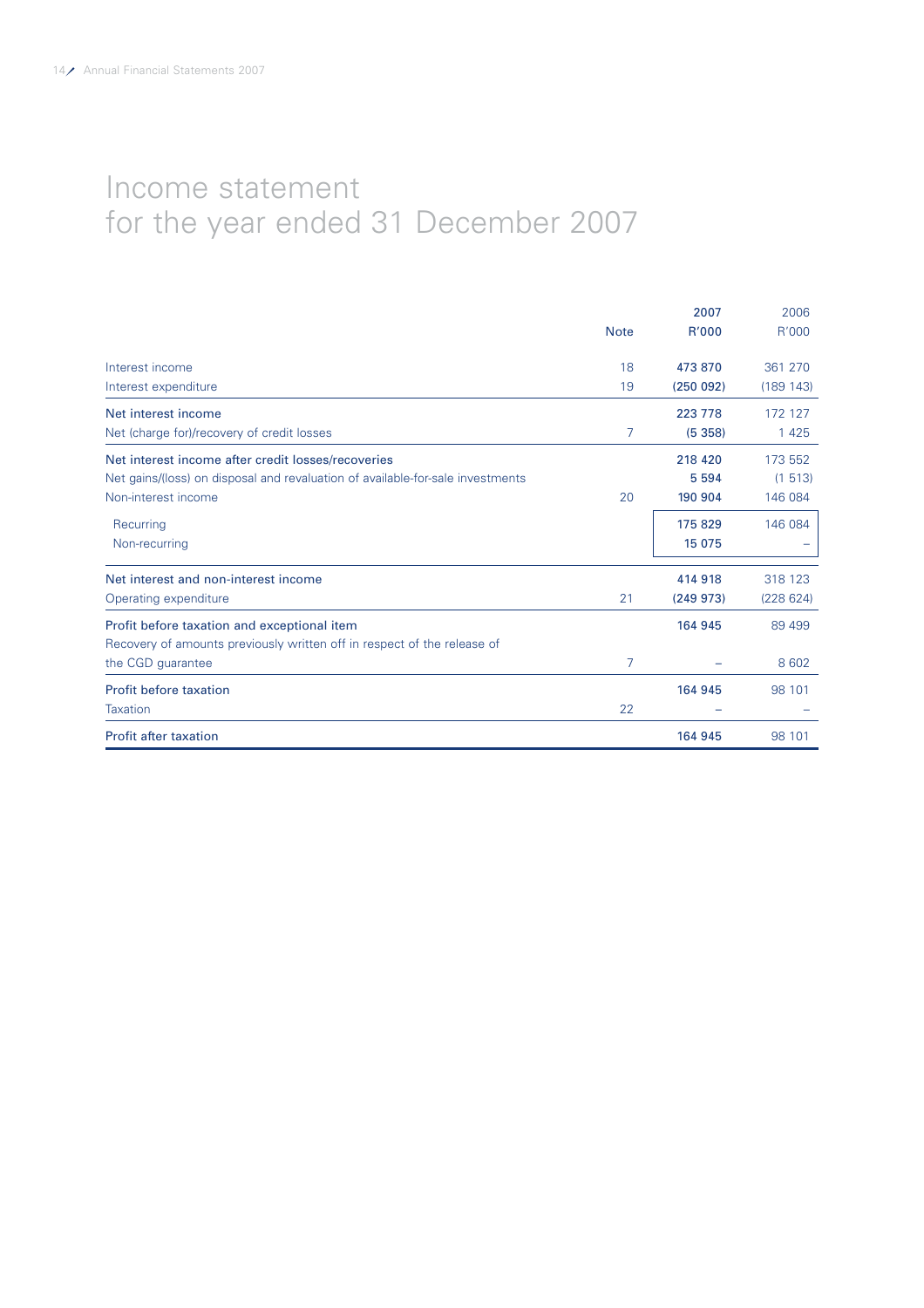# Statement of changes in equity for the year ended 31 December 2007

|                                 |         |                   |         | Property                 |           | General |           |         |
|---------------------------------|---------|-------------------|---------|--------------------------|-----------|---------|-----------|---------|
|                                 |         |                   |         | revalua-                 | Available | credit- | Accumu-   |         |
|                                 | Share   | <b>Share</b>      | General | tion                     | for-sale  | risk    | lated     |         |
|                                 | capital | premium           | reserve | reserve                  | reserve   | reserve | loss      | Total   |
|                                 | R'000   | R'000             | R'000   | R'000                    | R'000     | R'000   | R'000     | R'000   |
| Shareholder's equity at         |         |                   |         |                          |           |         |           |         |
| 31 December 2005                |         | 124 969 1 358 331 | 12 2 31 | 69                       | 11 786    | 10 835  | (951 633) | 566 588 |
| Net movement for the year       |         |                   |         | $\overline{\phantom{0}}$ | 18 083    | 3 1 1 9 | 94 982    | 116 184 |
| Gains and losses on             |         |                   |         |                          |           |         |           |         |
| remeasurement to fair value     |         |                   |         |                          | 15 0 55   |         |           | 15 0 55 |
| Release to income on disposal   |         |                   |         |                          |           |         |           |         |
| of available-for-sale financial |         |                   |         |                          |           |         |           |         |
| assets                          |         |                   |         |                          | 3 0 28    |         |           | 3 0 28  |
| Increase in general credit-risk |         |                   |         |                          |           |         |           |         |
| reserve                         |         |                   |         |                          |           | 3 1 1 9 | (3 119)   |         |
| Profit after taxation           |         |                   |         |                          |           |         | 98 101    | 98 101  |
| Shareholder's equity at         |         |                   |         |                          |           |         |           |         |
| 31 December 2006                |         | 124 969 1 358 331 | 12 231  | 69                       | 29 869    | 13 9 54 | (856651)  | 682 772 |
| Net movement for the year       |         |                   |         | $\overline{\phantom{0}}$ | 5 6 6 2   | 5 4 4 9 | 159 496   | 170 607 |
| Gains and losses on             |         |                   |         |                          |           |         |           |         |
| remeasurement to fair value     |         |                   |         |                          | 11 262    |         |           | 11 262  |
| Release to income on disposal   |         |                   |         |                          |           |         |           |         |
| of available-for-sale financial |         |                   |         |                          |           |         |           |         |
| assets                          |         |                   |         |                          | (5600)    |         |           | (5600)  |
| Increase in general credit-risk |         |                   |         |                          |           |         |           |         |
| reserve                         |         |                   |         |                          |           | 5 4 4 9 | (5449)    |         |
| Profit after taxation           |         |                   |         |                          |           |         | 164 945   | 164 945 |
| Shareholder's equity at         |         |                   |         |                          |           |         |           |         |
| 31 December 2007                |         | 124 969 1 358 331 | 12 231  | 69                       | 35 531    | 19 403  | (697 155) | 853 379 |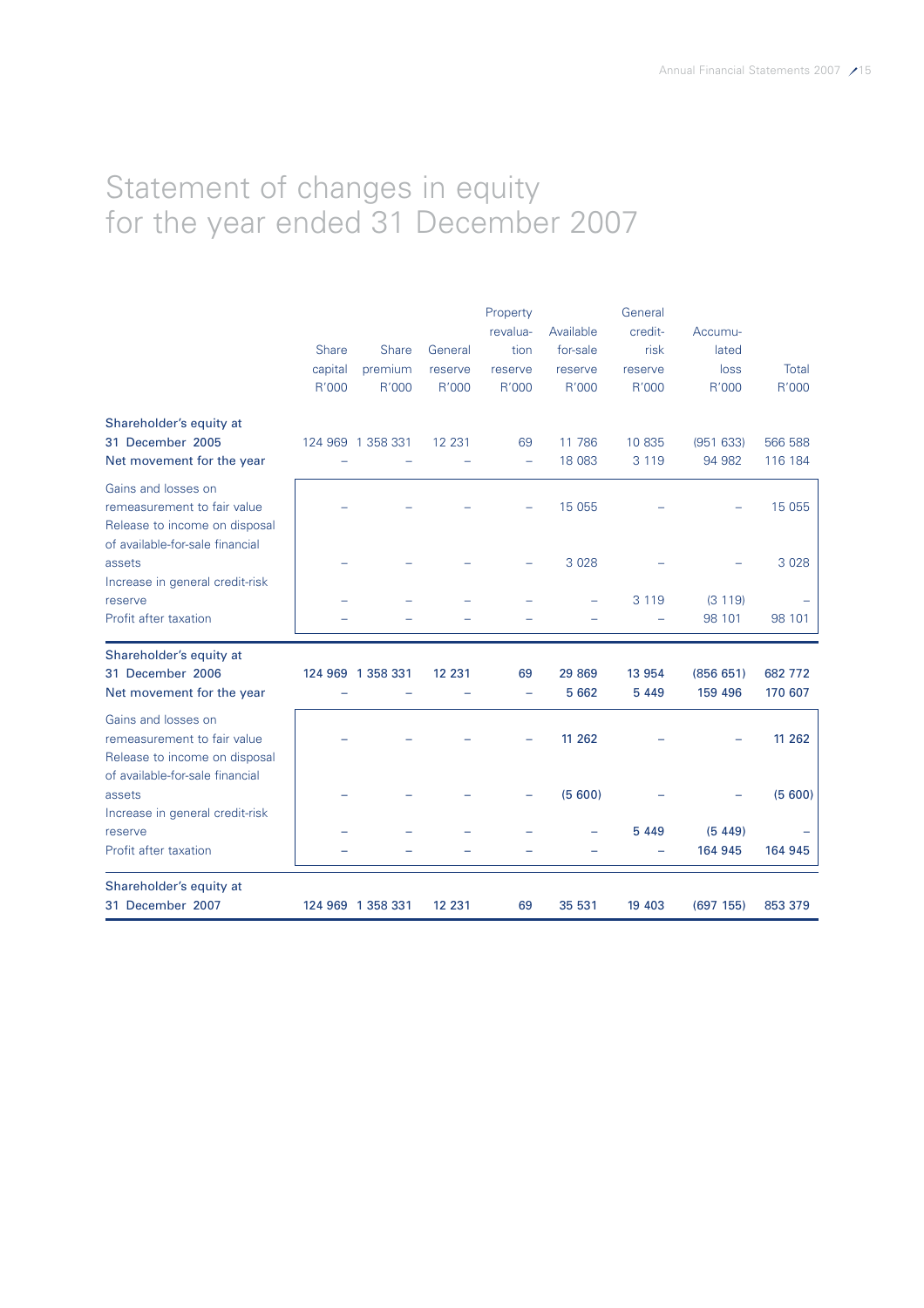# Cash flow statement for the year ended 31 December 2007

|                                                               |             | 2007       | 2006      |
|---------------------------------------------------------------|-------------|------------|-----------|
|                                                               | <b>Note</b> | R'000      | R'000     |
| <b>Operating activities</b>                                   |             |            |           |
| Cash receipts from customers                                  | 23.1        | 631 290    | 519 983   |
| Cash paid to suppliers and employees                          | 23.2        | (479973)   | (395 367) |
| Dividends received                                            |             | 2 1 6 7    | 973       |
| <b>Taxation paid</b>                                          | 23.3        |            |           |
| Net (increase) in income earning assets                       | 23.4        | (619, 426) | (641037)  |
| Net increase in deposits and other accounts                   | 23.5        | 218 496    | 799 776   |
| Net cash (outflow)/inflow from operating activities           |             | (247 446)  | 284 328   |
| <b>Investing activities</b>                                   |             |            |           |
| Purchase of property, equipment and intangible assets         |             | (19859)    | (13 213)  |
| Proceeds on sale of property, equipment and intangible assets |             | 108        | 39        |
| Proceeds on disposal of other investments                     |             | 5 5 9 4    |           |
| Decrease in interest in subsidiaries and other investments    |             | 623        | 3848      |
| Net cash (outflow) from investing activities                  |             | (13534)    | (9326)    |
| Net cash (outflow)/inflow for year                            |             | (260980)   | 275 002   |
| Cash and cash equivalents at beginning of year                |             | 1 683 974  | 1 408 972 |
| Cash and cash equivalents at end of year                      | 10          | 1 422 994  | 1 683 974 |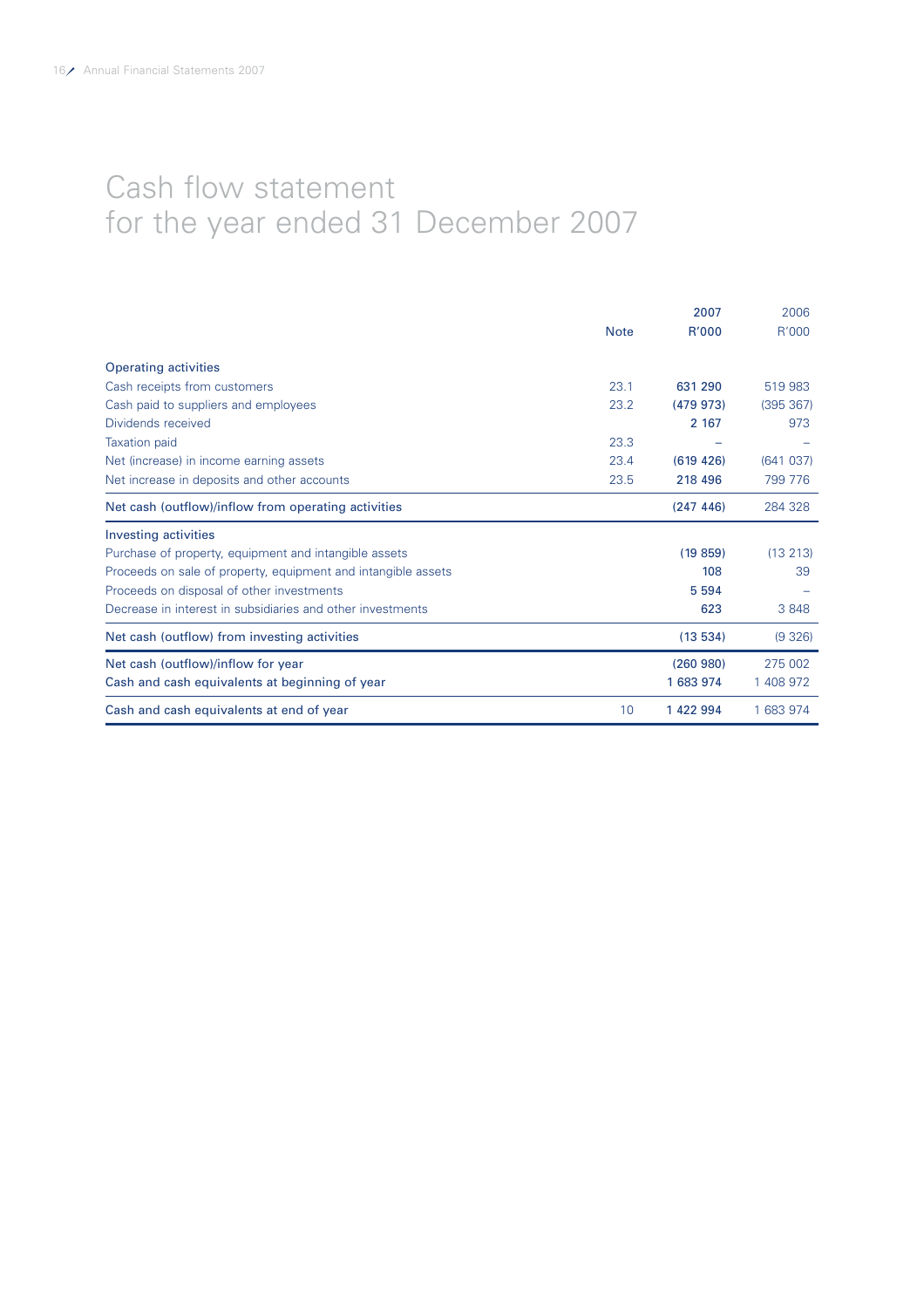# Notes to the annual financial statements for the year ended 31 December 2007

# 1. Categories and fair values of financial instruments

|                                                     |           | 2007          |               | 2006          |  |
|-----------------------------------------------------|-----------|---------------|---------------|---------------|--|
|                                                     | Fair      | Carrying      | Fair          | Carrying      |  |
|                                                     | value     | amount        | value         | amount        |  |
|                                                     | R'000     | R'000         | R'000         | R'000         |  |
| <b>Assets</b>                                       |           |               |               |               |  |
| Available-for-sale                                  | 95 607    | 95 607        | 83 994        | 83 994        |  |
| Other investments                                   | 8917      | 8917          | 10813         | 10813         |  |
| Interest in subsidiaries                            | 80 116    | 80 116        | 73 181        | 73 181        |  |
| Negotiable securities - Government stock            | 6574      | 6574          |               |               |  |
| Loans and receivables                               | 4 357 858 | 4 3 5 8 1 8 5 | 3 983 670     | 3 983 998     |  |
| Current accounts                                    | 730 740   | 730 740       | 408 134       | 408 134       |  |
| Credit card                                         | 15 184    | 15 184        | 16 28 6       | 16 28 6       |  |
| Mortgage loans                                      | 1 196 363 | 1 196 363     | 694 983       | 694 983       |  |
| Instalment sales and leases                         | 276 746   | 276 746       | 268 159       | 268 159       |  |
| Other advances                                      | 444 362   | 444 362       | 530 050       | 530 050       |  |
| Negotiable securities – Treasury and Landbank bills | 203 880   | 204 010       | 194 183       | 194 406       |  |
| Negotiable securities - Debentures                  | 33 996    | 34 193        | 26 000        | 26 105        |  |
| Cash and cash equivalents                           | 1 422 994 | 1 422 994     | 1 683 974     | 1 683 974     |  |
| Other accounts receivable                           | 33 593    | 33 593        | 161 901       | 161 901       |  |
| Loans and receivables designated at fair value      |           |               |               |               |  |
| through profit and loss                             | 182 148   | 182 148       | 333 325       | 333 325       |  |
| Mortgage loans                                      | 40 902    | 40 902        | 12 074        | 12 074        |  |
| Instalment sales and leases                         | 26 971    | 26 971        | 25 1 16       | 25 116        |  |
| Other advances                                      | 83 475    | 83 475        | 111 630       | 111 630       |  |
| Corporate bonds                                     | 30 800    | 30 800        | 184 505       | 184 505       |  |
| Held-for-trading                                    | 43 814    | 43 814        | 31 134        | 31 134        |  |
| Derivative financial instruments                    | 43 814    | 43 814        | 31 1 34       | 31 134        |  |
|                                                     | 4 679 427 | 4 679 754     | 4 4 3 2 1 2 3 | 4 4 3 2 4 5 1 |  |
| <b>Liabilities</b>                                  |           |               |               |               |  |
| Held-for-trading                                    | 15 356    | 15 356        | 29 189        | 29 189        |  |
| Derivative financial instruments                    | 15 356    | 15 3 56       | 29 189        | 29 189        |  |
| Other financial liabilities                         | 3 808 835 | 3 808 835     | 3 714 606     | 3 714 606     |  |
| Deposits                                            | 3770800   | 3770800       | 3 542 031     | 3 542 031     |  |
| Other accounts payable                              | 38 035    | 38 035        | 172 575       | 172 575       |  |
|                                                     | 3 824 191 | 3 824 191     | 3 743 795     | 3 743 795     |  |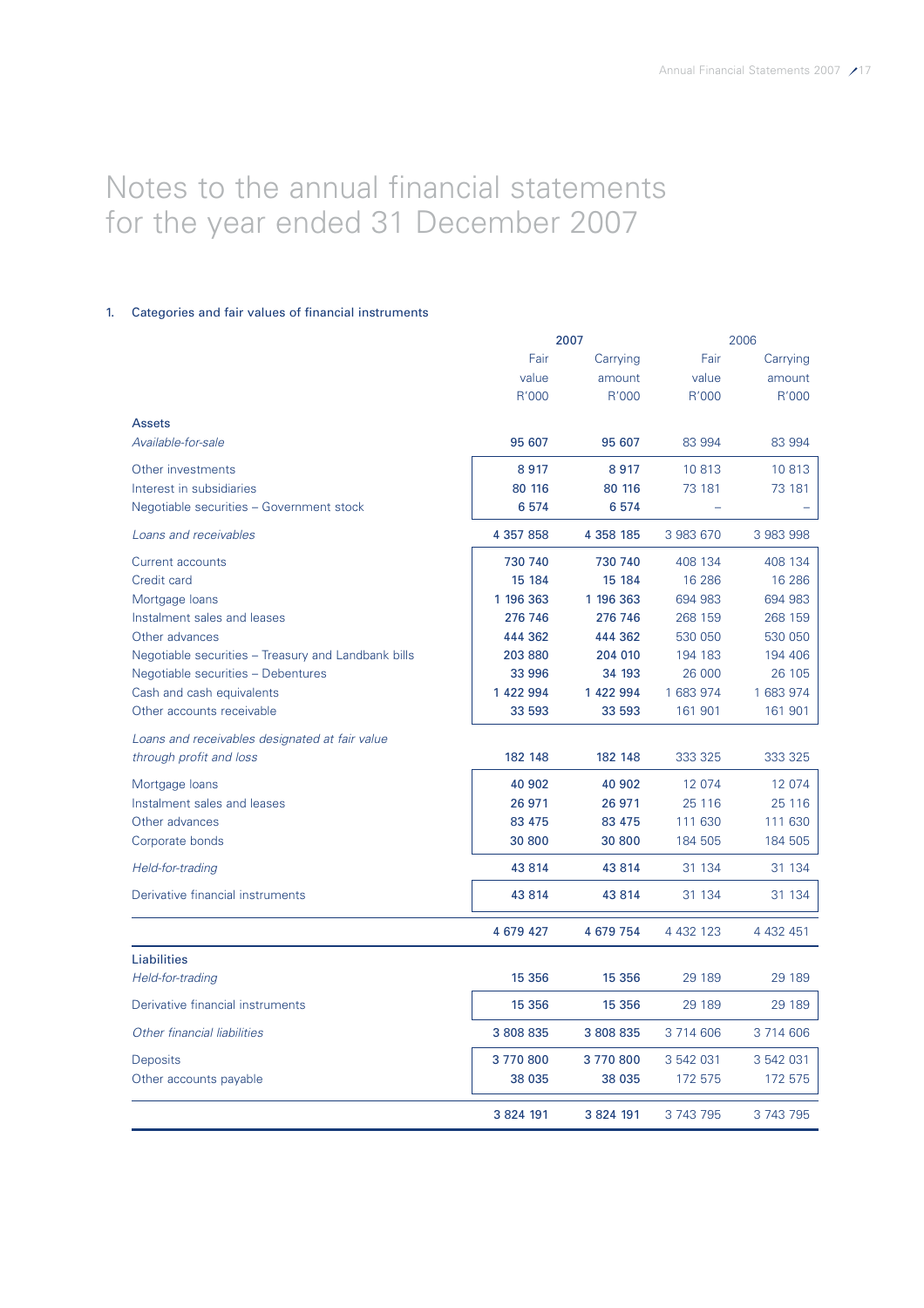#### 1. Categories and fair values of financial instruments (continued)

Cash and cash equivalents have short times to maturity. For this reason, the carrying amounts at the reporting date approximate the fair values.

Treasury and Landbank bills and debentures have short times to maturity and are carried at amortised cost. Fair value is based on quoted market values at balance sheet date.

Loans and advances that are carried at amortised cost, the values reported approximate the fair value as they bear variable rates of interest. In addition, fair value is approximated through the credit impairment models.

Deposits generally have short times to maturity, thus the values reported approximate the fair value.

The fair value of public traded derivatives, securities and investments is based on quoted market values at balance sheet date.

The fair value of other financial assets and financial liabilities, excluding derivatives, is determined in accordance with generally accepted pricing models based on discounted cash flow analysis using prices from observable current market transactions and adjusted by relevant market pricing.

The fair value of other investments and interest in subsidiaries which are unlisted, is determined by reference to the net asset value of the entity.

The fair value of loans and advances fair valued through profit and loss is calculated using the credit spread observed at origination. The fair values are adjusted for deterioration of credit quality through the application of the credit impairment models.

|                                                                                                                                        | 2007<br><b>R'000</b> | 2006<br>R'000 |
|----------------------------------------------------------------------------------------------------------------------------------------|----------------------|---------------|
| Loans and receivables designated at fair value through profit and loss<br>Cumulative changes in fair value attributable to credit risk |                      |               |
| Changes in fair value attributable to changes in credit risk recognised during year                                                    |                      |               |

At reporting date there are no significant concentrations of credit risk. The carrying amount reflected above represents the Company's maximum exposure to credit risk for such loans and receivables.

To confirm the amount of the fair value attributable to change in credit risk, a review of those loans or receivables designated at fair value through profit and loss was conducted. The Company has no credit derivatives over loans and receivables designated at fair value through profit and loss.

|                                                                     | 2007         | 2006    |
|---------------------------------------------------------------------|--------------|---------|
|                                                                     | <b>R'000</b> | R'000   |
| Intangible assets                                                   |              |         |
| Computer software                                                   |              |         |
| Cost at beginning of year                                           | 51 671       | 44 066  |
| <b>Additions</b>                                                    | 15 850       | 7647    |
| Transfer from property and equipment                                | 424          |         |
| Write-off of obsolete stock                                         | (6654)       | (42)    |
| Cost at end of year                                                 | 61 291       | 51 671  |
| Accumulated amortisation and impairment losses at beginning of year | (40122)      | (37048) |
| Amortisation                                                        | (3715)       | (3107)  |
| Transfer from property and equipment                                | (424)        |         |
| Write-off of obsolete stock                                         | 6538         | 33      |
| Accumulated amortisation and impairment losses at end of year       | (37 723)     | (40122) |
| Net carrying amount at end of year                                  | 23 568       | 11 549  |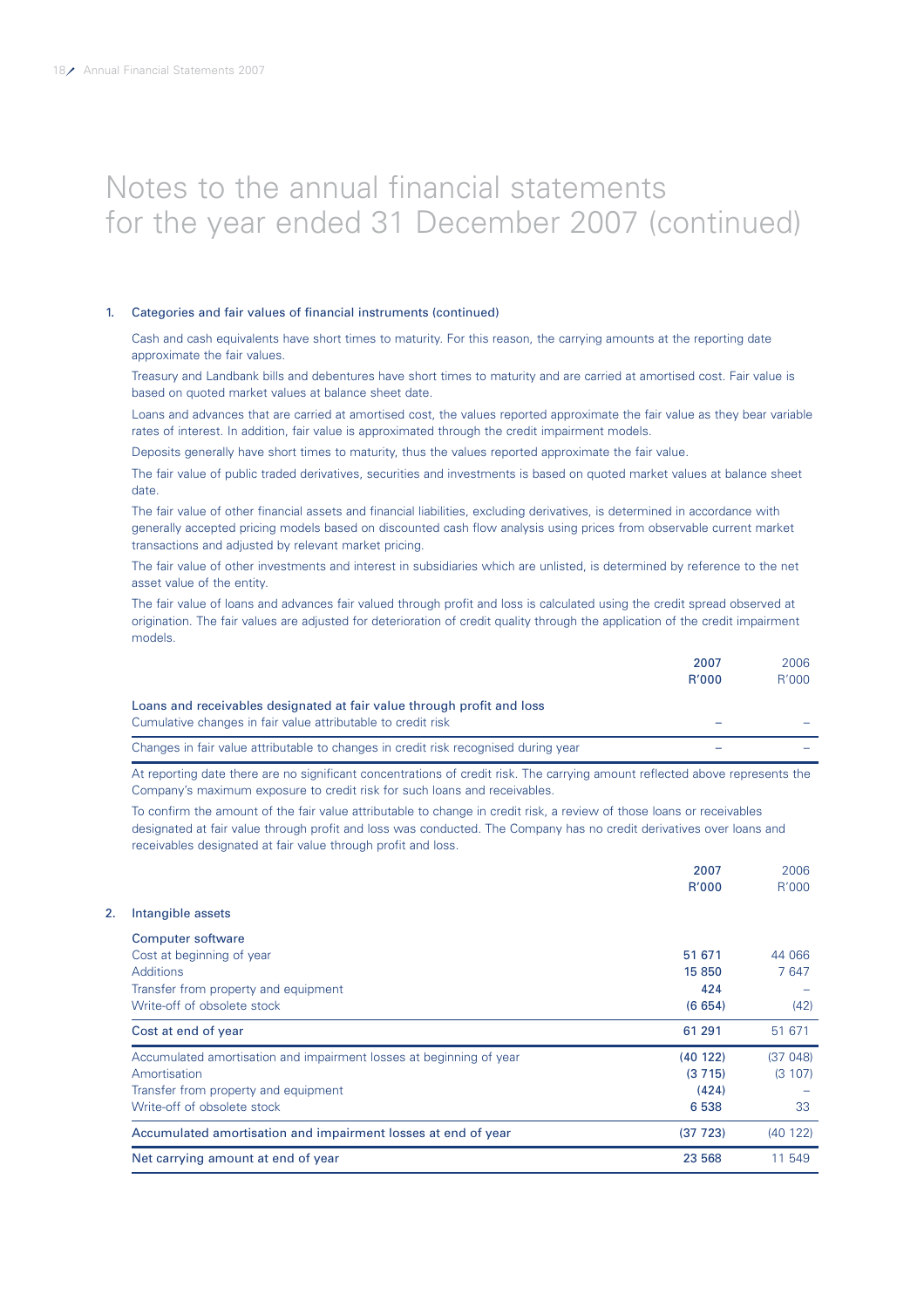### 3. Property and equipment

|                                                                                                      | Owner-<br>occupied<br>property<br>R'000 | Leasehold<br>improve-<br>ments<br>R'000 | Computer<br>equipment<br>R'000 | Furniture<br>and<br>fittings<br>R'000 | <b>Office</b><br>equipment<br>R'000 | Motor<br>vehicles<br>R'000 | Total<br>R'000                      |
|------------------------------------------------------------------------------------------------------|-----------------------------------------|-----------------------------------------|--------------------------------|---------------------------------------|-------------------------------------|----------------------------|-------------------------------------|
| 2007                                                                                                 |                                         |                                         |                                |                                       |                                     |                            |                                     |
| Open market value/cost<br>at beginning of year<br><b>Additions</b><br>Transfer *<br><b>Disposals</b> | 164                                     | 18 129<br>213<br>(17)                   | 68 4 68<br>2918<br>(893)       | 8 3 6 8<br>14<br>117                  | 21 124<br>752<br>369<br>(60)        | 339<br>112<br>(36)         | 116 592<br>4 0 0 9<br>(424)<br>(96) |
| Open market value/cost<br>at end of year                                                             | 164                                     | 18 3 25                                 | 70 493                         | 8 4 9 9                               | 22 185                              | 415                        | 120 081                             |
| Accumulated depreciation<br>and impairment losses<br>at beginning of year<br>Depreciation            | -                                       | (12825)<br>(1092)                       | (60125)<br>(5617)              | (7129)<br>(479)                       | (14695)<br>(1627)                   | (287)<br>(65)              | (95061)<br>(8880)                   |
| Transfer *<br><b>Disposals</b>                                                                       |                                         | 9                                       | 934                            | (115)                                 | (404)<br>55                         | -<br>36                    | 424<br>91                           |
| Accumulated depreciation and<br>impairment losses at end of year                                     |                                         | (13908)                                 | (64808)                        | (7723)                                | (16671)                             | (316)                      | (103 426)                           |
| Net carrying amount at end of year                                                                   | 164                                     | 4 4 1 7                                 | 5 6 8 5                        | 776                                   | 5514                                | 99                         | 16 655                              |

\* Transfer between various categories of property and equipment and intangible assets.

# 2006

| Open market value/cost             |     |             |         |         |         |                          |          |
|------------------------------------|-----|-------------|---------|---------|---------|--------------------------|----------|
| at beginning of year               | 164 | 17 166      | 67 062  | 8 4 0 4 | 18 975  | 422                      | 112 193  |
| <b>Additions</b>                   | -   | 963         | 2 0 4 9 | 49      | 2 505   | $\overline{\phantom{0}}$ | 5 5 6 6  |
| <b>Disposals</b>                   |     |             | (643)   | (85)    | (356)   | (83)                     | (1167)   |
| Open market value/cost             |     |             |         |         |         |                          |          |
| at end of year                     | 164 | 18 129      | 68 4 68 | 8 3 6 8 | 21 1 24 | 339                      | 116 592  |
| Accumulated depreciation           |     |             |         |         |         |                          |          |
| and impairment losses              |     |             |         |         |         |                          |          |
| at beginning of year               |     | (11 550)    | (54901) | (6582)  | (13066) | (330)                    | (86 429) |
| Depreciation                       | -   | 275)<br>(1) | (5858)  | (627)   | (1967)  | (40)                     | (9767)   |
| <b>Disposals</b>                   |     |             | 634     | 80      | 338     | 83                       | 1 1 3 5  |
| Accumulated depreciation and       |     |             |         |         |         |                          |          |
| impairment losses at end of year   | -   | (12825)     | (60125) | (7129)  | (14695) | (287)                    | (95061)  |
| Net carrying amount at end of year | 164 | 5 3 0 4     | 8 3 4 3 | 1 2 3 9 | 6429    | 52                       | 21 531   |

Note:

The owner-occupied property comprises stand 624 Malvern, Johannesburg, with a building thereon. The property is valued at the offer to purchase amount received.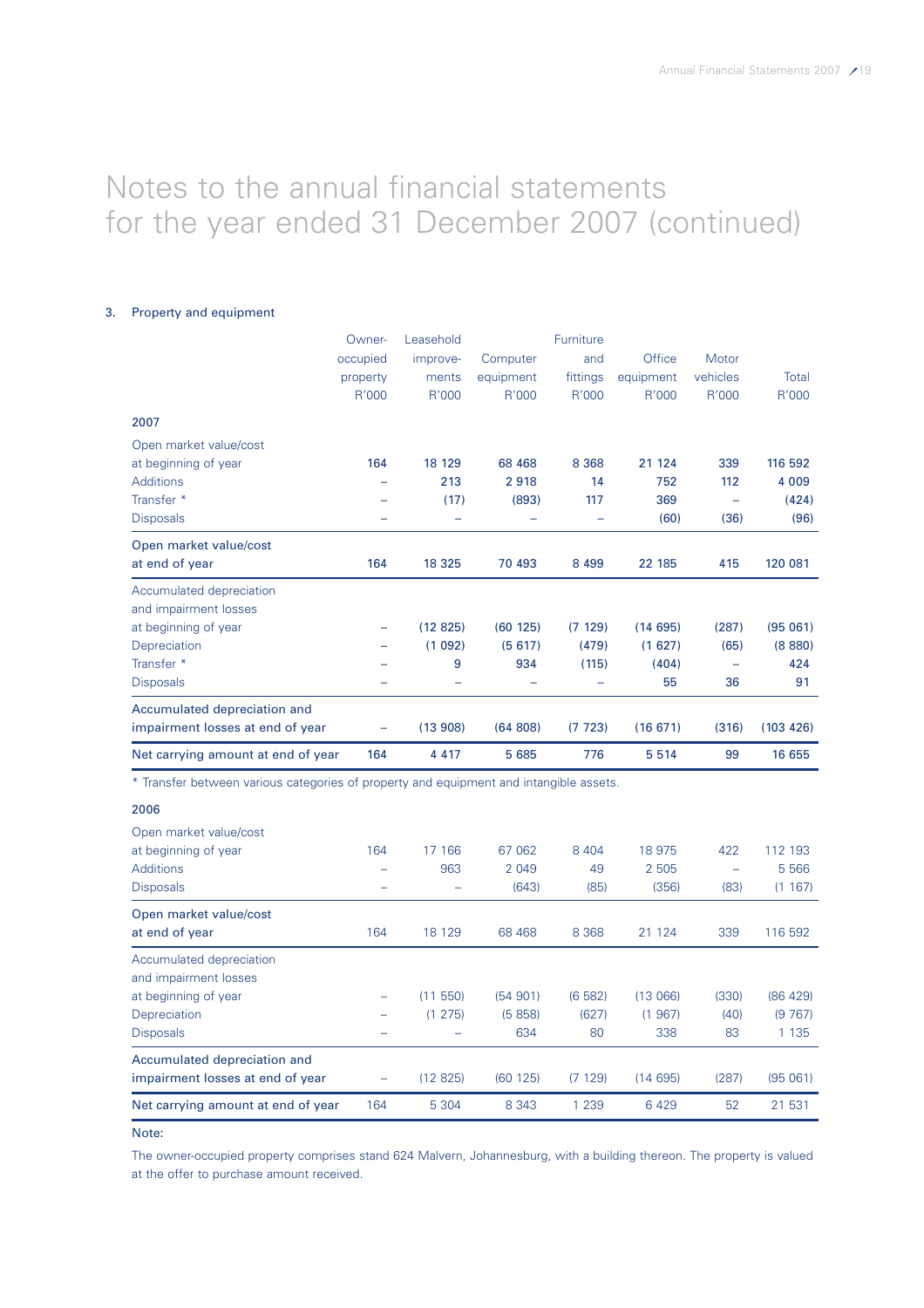|    |                                                                       | 2007<br>R'000 | 2006<br>R'000 |
|----|-----------------------------------------------------------------------|---------------|---------------|
| 4. | Other accounts receivable                                             |               |               |
|    | Items in transit                                                      | 3913          | 7 7 4 3       |
|    | Loans to fellow subsidiaries and holding company (refer to note 24.2) | 9987          | 13 532        |
|    | Loan to the Mercantile Share Incentive Trust                          |               | 3 0 9 7       |
|    | Prepayments and deposits                                              | 4917          | 4 1 4 0       |
|    | Other receivables                                                     | 14 776        | 133 389       |
|    |                                                                       | 33 593        | 161 901       |
| 5. | Interest in subsidiaries                                              |               |               |

| Unlisted                   |          |        |
|----------------------------|----------|--------|
| Shares at fair value       | 32 2 2 0 | 24 458 |
| Loans (refer to note 24.2) | 47 896   | 48 723 |
|                            | 80 116   | 73 181 |

A register containing details of investments in subsidiaries is available for inspection at the registered office of the Company. The loans bear interest at the prevailing prime rate and have no fixed terms of maturity.

# 6. Other investments

| Available-for-sale                                                      |         |         |
|-------------------------------------------------------------------------|---------|---------|
| Unlisted – associated company *                                         | 4 251   | 3626    |
| $-$ other                                                               | 209     | 7 1 8 7 |
| Listed – Mercantile Bank Holdings Limited (held by the Bank as an agent |         |         |
| of the Mercantile Share Incentive Trust)                                | 4 4 5 7 |         |
|                                                                         | 8917    | 10 813  |
| Directors' valuation of unlisted investments                            | 4 4 6 0 | 10 813  |

\* The percentage shareholding of the Company in this company is 21.4%. The financial year-end is February.

A register containing details of other investments is available for inspection at the registered office of the Company.

#### 7. Loans and advances

| Category analysis:                  |           |             |
|-------------------------------------|-----------|-------------|
| Amortised cost                      | 2 755 878 | 2 016 058   |
| Current accounts                    | 780 463   | 448 290     |
| Credit card                         | 21 555    | 29 002      |
| Mortgage loans                      | 1 200 419 | 699 122     |
| Instalment sales and leases         | 277 562   | 273 663     |
| Other advances                      | 475 879   | 565 981     |
| Fair value through profit and loss  | 154 528   | 151 925     |
| Mortgage loans                      | 40 980    | 12 099      |
| Instalment sales and leases         | 27 0 26   | 25 621      |
| Other advances                      | 86 522    | 114 205     |
|                                     | 2 910 406 | 2 167 983 * |
| Less: Impairments for credit losses | (57 187)  | $(64394)$ * |
| Interest in suspense                | (38, 476) | $(37157)^*$ |
|                                     | 2 814 743 | 2 066 432   |

\* Effective 1 December 2006, legacy loans and advances of R377.4 million were sold to a third party. Specific impairments and interest in suspense of R214.6 million and R157.3 million, respectively, were utilised in writing off this debt.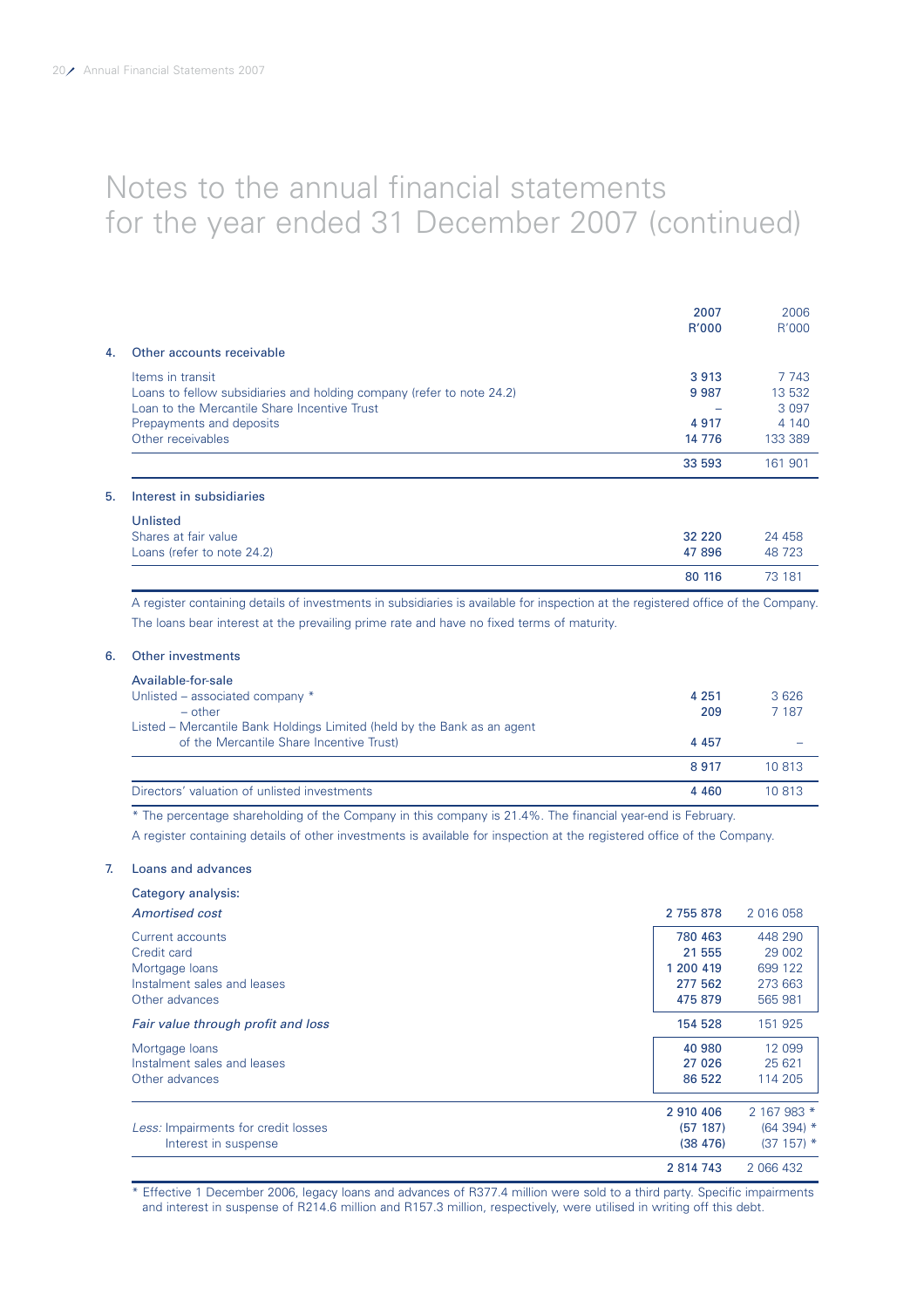### 7. Loans and advances (continued)

Movements for year:

R35.5 million of loans and advances that were reported as instalment sales and leases at 31 December 2006, are reported as other advances in 2007.

Certain loans and advances disclosed under the amortised category in the 2006 annual financial statements, have been disclosed under the fair value through profit and loss category for 2006 and 2007.

All loans and advances are denominated in South African Rand.

|                                                | 2007        | 2006      |
|------------------------------------------------|-------------|-----------|
|                                                | R'000       | R'000     |
| <b>Maturity analysis</b>                       |             |           |
| Repayable on demand                            | 900 360     | 701 009   |
| Maturing within six months                     | 136 671     | 105 259   |
| Maturing after six months but within 12 months | 158 547     | 119 327   |
| Maturing after 12 months                       | 1 7 14 8 28 | 1 242 388 |
|                                                | 2 910 406   | 2 167 983 |

The maturity analysis is based on the remaining period to contractual maturity at year-end.

|                                                                                                    | Gross<br>amount<br>R'000                             |                         | Interest in<br>suspense<br>R'000               | Total<br>impairments<br>R'000                      | Net balance<br>R'000                                 |
|----------------------------------------------------------------------------------------------------|------------------------------------------------------|-------------------------|------------------------------------------------|----------------------------------------------------|------------------------------------------------------|
| Detailed category analysis of loans and advances<br>2007                                           |                                                      |                         |                                                |                                                    |                                                      |
| Current accounts<br>Credit card<br>Mortgage loans<br>Instalment sales and leases<br>Other advances | 780 463<br>21 555<br>1 241 399<br>304 588<br>562 401 |                         | 20 128<br>1568<br>1768<br>256<br>14 756        | 29 595<br>4 8 0 3<br>2 3 6 6<br>615<br>19 808      | 730 740<br>15 184<br>1 237 265<br>303 717<br>527 837 |
|                                                                                                    | 2 910 406                                            |                         | 38 476                                         | 57 187                                             | 2 814 743                                            |
| 2006                                                                                               |                                                      |                         |                                                |                                                    |                                                      |
| Current accounts<br>Credit card<br>Mortgage loans<br>Instalment sales and leases<br>Other advances | 448 290<br>29 002<br>711 221<br>299 284<br>680 186   |                         | 7 0 8 9<br>4 0 7 5<br>2 7 1 7<br>105<br>23 171 | 33 067<br>8 6 4 1<br>1 4 4 7<br>5 9 0 4<br>15 3 35 | 408 134<br>16 28 6<br>707 057<br>293 275<br>641 680  |
|                                                                                                    | 2 167 983                                            |                         | 37 157                                         | 64 394                                             | 2 066 432                                            |
| Total<br>R'000<br>Impairments for credit losses<br>2007                                            | Current<br>accounts<br>R'000                         | Credit<br>card<br>R'000 | Mortgage<br>loans<br>R'000                     | Instalment<br>sales and<br>leases<br>R'000         | Other<br>advances<br>R'000                           |

Balance at beginning of year 64 394 33 067 8 641 1 447 5 904 15 335

Credit losses written-off (17 556) (240) (3 483) (683) (5 646) (7 504) Net impairments raised 10 349 (3 232) (355) 1602 357 11 977

57 187 29 595 4 803 2 366 615 19 808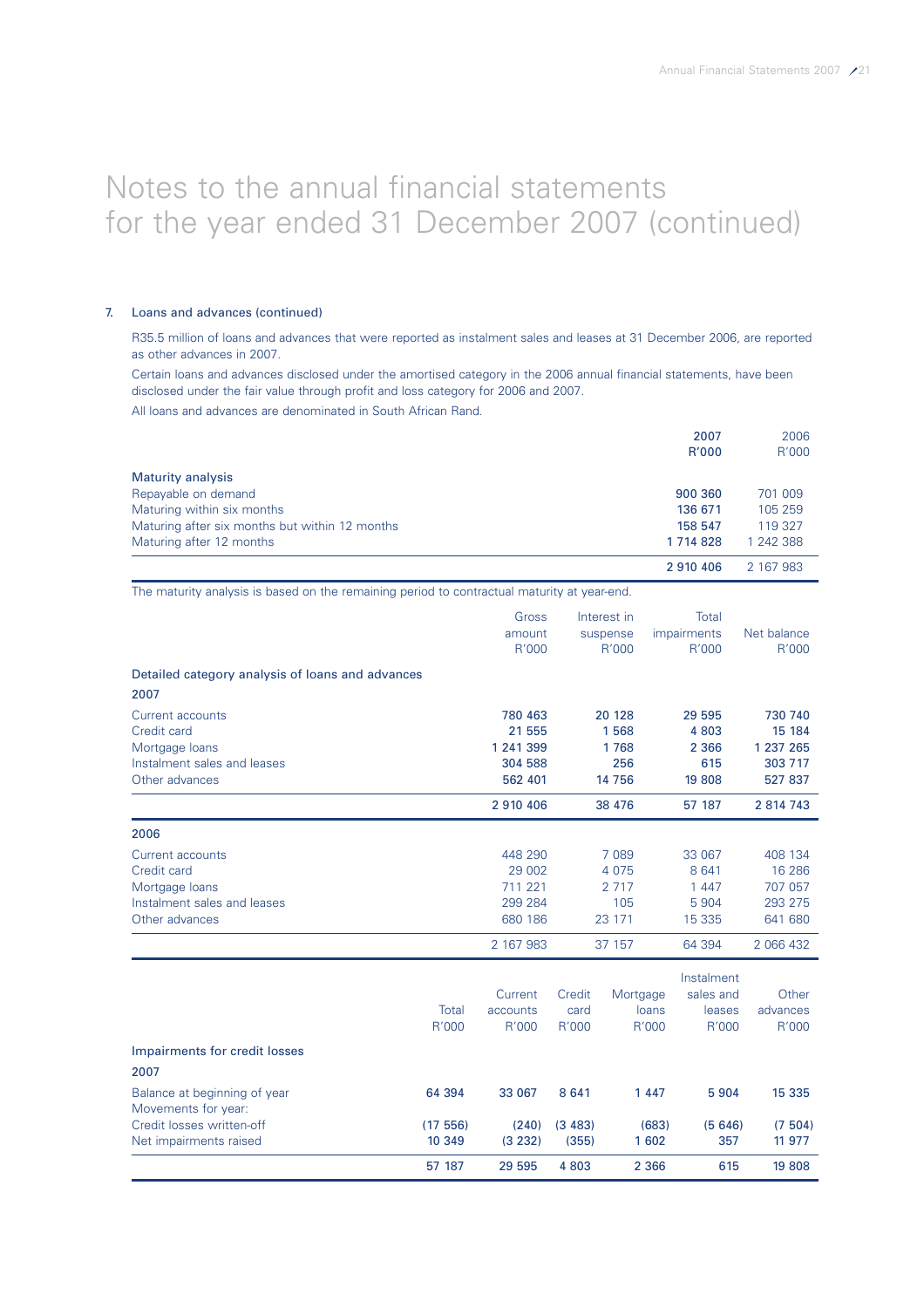### 7. Loans and advances (continued)

|                                           |          |          |         |          | Instalment |           |
|-------------------------------------------|----------|----------|---------|----------|------------|-----------|
|                                           |          | Current  | Credit  | Mortgage | sales and  | Other     |
|                                           | Total    | accounts | card    | loans    | leases     | advances  |
|                                           | R'000    | R'000    | R'000   | R'000    | R'000      | R'000     |
| Impairments for credit losses (continued) |          |          |         |          |            |           |
| 2006                                      |          |          |         |          |            |           |
| Balance at beginning of year              | 268 665  | 3517     | 67 616  | 12 7 25  | 51 327     | 133 480   |
| Movements for year:                       |          |          |         |          |            |           |
| Credit losses written-off                 | (4995)   |          | (3 836) |          |            | (1159)    |
| Impairments utilised in writing off sold  |          |          |         |          |            |           |
| legacy loans and advances *               | (214578) |          | (59302) | (9335)   | (45066)    | (100 875) |
| Net impairments raised                    | 15 302   | 29 550   | 4 1 6 3 | (1943)   | (357)      | (16111)   |
|                                           | 64 394   | 33 067   | 8 641   | 1 447    | 5 904      | 15 3 35   |

\* Effective 1 December 2006, legacy loans and advances of R377.4 million were sold to a third party. Specific impairments and interest in suspense of R214.6 million and R157.3 million, respectively, were utilised in writing off this debt.

|                                                                                                                                       |           |             | 2007<br>R'000     | 2006<br>R'000    |
|---------------------------------------------------------------------------------------------------------------------------------------|-----------|-------------|-------------------|------------------|
| Impairments for credit losses consist of:                                                                                             |           |             |                   |                  |
| Portfolio impairments<br>Specific impairments                                                                                         |           |             | 32 663<br>24 5 24 | 31 682<br>32 712 |
| Balance at end of year                                                                                                                |           |             | 57 187            | 64 394           |
| Net (charge for)/recovery of credit losses                                                                                            |           |             |                   |                  |
| Net impairments movement                                                                                                              |           |             | (7207)            | (15397)          |
| Recoveries in respect of sold legacy loans and advances<br>Recoveries in respect of amounts previously written off                    |           |             | 1849              | 7 3 4 5<br>9477  |
|                                                                                                                                       |           |             | (5358)            | 1 4 2 5          |
| Exceptional item as per income statement<br>Recovery of amounts previously written off in respect of the release of the CGD guarantee |           |             |                   | 8 6 0 2          |
|                                                                                                                                       | Gross     | Interest in | Portfolio         | <b>Net</b>       |
|                                                                                                                                       | amount    | suspense    | impairment        | balance          |
|                                                                                                                                       | R'000     | R'000       | R'000             | R'000            |
| Category analysis of performing loans and advances                                                                                    |           |             |                   |                  |
| 2007                                                                                                                                  |           |             |                   |                  |
| Current accounts                                                                                                                      | 779 056   | 19 9 18     | 29 170            | 729 968          |
| Credit card                                                                                                                           | 15 317    |             | 826               | 14 491           |
| Mortgage loans                                                                                                                        | 1 220 604 |             | 554               | 1 220 050        |
| Instalment sales and leases                                                                                                           | 301 319   |             | 332               | 300 987          |
| Other advances                                                                                                                        | 521 718   |             | 1781              | 519 937          |
|                                                                                                                                       | 2 838 014 | 19 9 18     | 32 663            | 2 785 433        |
| 2006                                                                                                                                  |           |             |                   |                  |
| Current accounts                                                                                                                      | 439 131   | 7 0 8 9     | 27 108            | 404 934          |
| Credit cards                                                                                                                          | 18 339    |             | 2 1 9 5           | 16 144           |
| Mortgage loans                                                                                                                        | 704 247   |             | 313               | 703 934          |
| Instalment sales and leases                                                                                                           | 292 442   |             | 266               | 292 176          |
| Other advances                                                                                                                        | 637 347   |             | 1800              | 635 547          |
|                                                                                                                                       | 2 091 506 | 7 0 8 9     | 31 682            | 2 052 735        |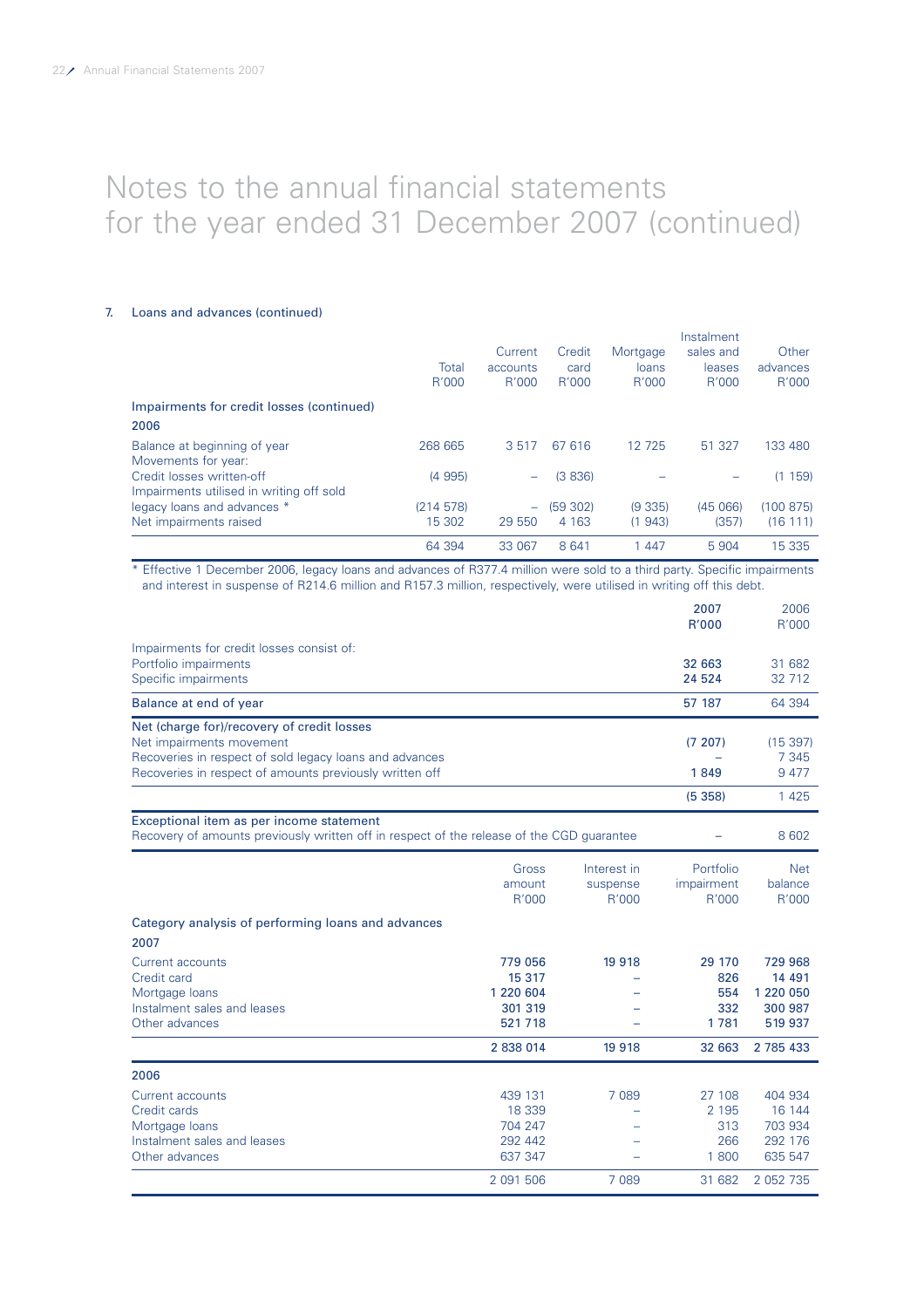|                                                                                                                 | 2007<br>R'000 | 2006<br>R'000 |
|-----------------------------------------------------------------------------------------------------------------|---------------|---------------|
| Loans and advances (continued)                                                                                  |               |               |
| Category analysis of performing loans and advances excluding loans                                              |               |               |
| and advances with renegotiated terms                                                                            |               |               |
| Current accounts                                                                                                | 779 056       | 439 131       |
| Credit card                                                                                                     | 15 317        | 18 339        |
| Mortgage loans                                                                                                  | 1 220 604     | 704 247       |
| Instalment sales and leases                                                                                     | 301 319       | 292 442       |
| Other advances                                                                                                  | 520 963       | 636 457       |
|                                                                                                                 | 2 837 259     | 2 090 616     |
| Category analysis of loans and advances with renegotiated terms that<br>would otherwise be past due or impaired |               |               |
| Current accounts                                                                                                |               |               |
| Credit card                                                                                                     |               |               |
| Mortgage loans                                                                                                  |               |               |
| Instalment sales and leases                                                                                     |               |               |
| Other advances                                                                                                  | 755           | 890           |
|                                                                                                                 | 755           | 890           |

|                                                                      |               |                |                |         | Fair value    |
|----------------------------------------------------------------------|---------------|----------------|----------------|---------|---------------|
|                                                                      |               |                |                | Total   | of collateral |
|                                                                      |               | Past due for:  |                | gross   | and other     |
|                                                                      | $0 - 30$ days | $31 - 60$ days | $61 - 90$ days | amount  | enhancements  |
|                                                                      | R'000         | R'000          | R'000          | R'000   | R'000         |
| Category age analysis of loans that<br>are past due but not impaired |               |                |                |         |               |
| 2007                                                                 |               |                |                |         |               |
| Current accounts                                                     |               |                |                |         |               |
| Credit card                                                          | 119           | 201            | 215            | 535     |               |
| Mortgage loans                                                       | 2 4 1 3       | 6 6 8 9        |                | 9 10 2  | 7 203         |
| Instalment sales and leases                                          | 191           | 283            |                | 474     | 474           |
| Other advances                                                       | 1 2 8 4       | 245            |                | 1529    | 1 2 7 9       |
|                                                                      | 4 0 0 7       | 7418           | 215            | 11 640  | 8956          |
| 2006                                                                 |               |                |                |         |               |
| Current accounts                                                     |               |                |                |         |               |
| Credit cards                                                         | 903           | 291            | 280            | 1 4 7 4 |               |
| Mortgage loans                                                       | 9850          | 3 2 3 0        |                | 13 080  | 12 762        |
| Instalment sales and leases                                          | 195           |                |                | 195     | 195           |
| Other advances                                                       | 1860          |                |                | 1860    | 1810          |
|                                                                      | 12 808        | 3521           | 280            | 16 609  | 14 767        |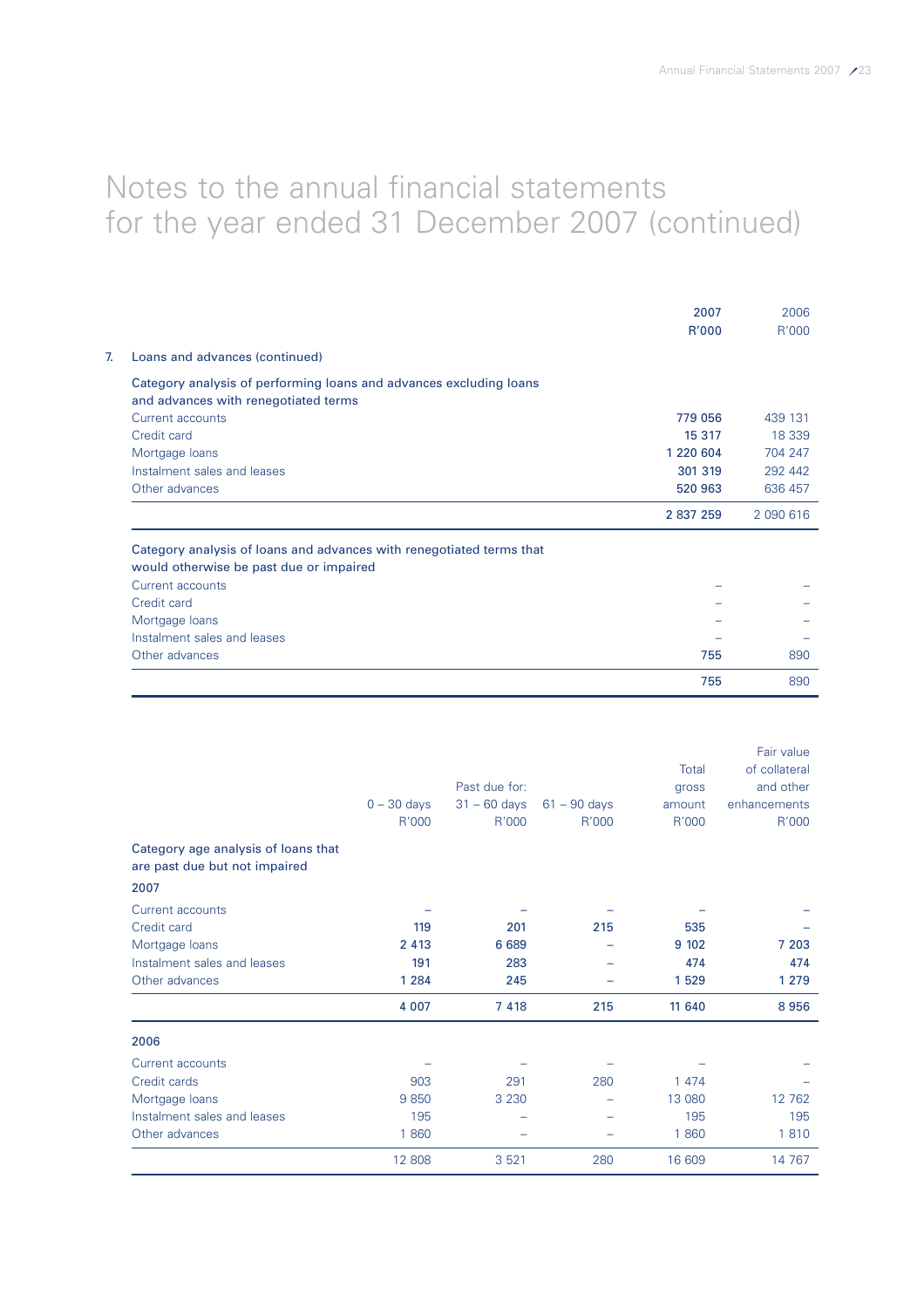### 7. Loans and advances (continued)

|                                                                           | Gross<br>amount<br>R'000 | Interest in<br>suspense<br>R'000 | Specific<br>impairment<br>R'000 | Net balance<br>R'000 | Fair value<br>of collateral<br>and other<br>enhancements<br>R'000 |
|---------------------------------------------------------------------------|--------------------------|----------------------------------|---------------------------------|----------------------|-------------------------------------------------------------------|
| Category analysis of loans and advances<br>that are individually impaired |                          |                                  |                                 |                      |                                                                   |
| 2007                                                                      |                          |                                  |                                 |                      |                                                                   |
| Current accounts                                                          | 1 407                    | 210                              | 425                             | 772                  | 219                                                               |
| Credit card                                                               | 6 2 3 8                  | 1568                             | 3977                            | 693                  |                                                                   |
| Mortgage loans                                                            | 20 795                   | 1768                             | 1812                            | 17 215               | 18 338                                                            |
| Instalment sales and leases                                               | 3 2 6 9                  | 256                              | 283                             | 2 7 3 0              | 2 7 0 5                                                           |
| Other advances                                                            | 40 683                   | 14 756                           | 18 0 27                         | 7900                 | 9 0 16                                                            |
|                                                                           | 72 392                   | 18 5 5 8                         | 24 5 24                         | 29 310               | 30 278                                                            |
| 2006                                                                      |                          |                                  |                                 |                      |                                                                   |
| <b>Current accounts</b>                                                   | 9 1 5 9                  |                                  | 5959                            | 3 200                | 265                                                               |
| Credit cards                                                              | 10 663                   | 4 0 7 5                          | 6446                            | 142                  |                                                                   |
| Mortgage loans                                                            | 6974                     | 2 7 1 7                          | 1 1 3 4                         | 3 1 2 3              | 4 1 2 4                                                           |
| Instalment sales and leases                                               | 6842                     | 105                              | 5 6 38                          | 1 0 9 9              | 755                                                               |
| Other advances                                                            | 42 839                   | 23 171                           | 13 535                          | 6 1 3 3              | 9891                                                              |
|                                                                           | 76 477                   | 30 068                           | 32 712                          | 13 697               | 15 0 35                                                           |

Collateral held as security and other credit enhancements

All customers of the Bank are accorded a client risk grading. The risk grading of a client reflects, in broad terms, the client's creditworthiness and standing with the Bank. Specific criteria are applicable to the different risk grades. The risk grading of clients calls for judgement and continuing critical appraisal of the client's financial standing and forms an integral part of the Bank's assessment of the client concerned. Changes in the risk grades are automated based on arrears on an instalment debt account.

| Description of collateral held as security                     |                                                                                        |
|----------------------------------------------------------------|----------------------------------------------------------------------------------------|
| and other credit enhancements                                  | Method of valuation                                                                    |
| Cession of debtors                                             | 15% – 60% of debtors repayable under 90 days and<br>depending on debtor credit quality |
| Pledge of shares                                               | percentage dependent on liquidity and credit quality of the<br>shares pledged          |
| Limited pledge and cession                                     | variable depending on asset type and value                                             |
| Cession of life and endowment policies                         | 100% of surrender value                                                                |
| Pledge of call and savings accounts, fixed and notice deposits | $90\% - 100\%$                                                                         |
| Vacant land                                                    | 50% of professional valuation                                                          |
| Residential properties                                         | 80% of the professional valuation                                                      |
| Commercial and industrial properties                           | 70% of professional valuation                                                          |
| Catering, industrial and office equipment                      | variable depending on asset type and depreciated value                                 |
| <b>Trucks</b>                                                  | variable depending on asset type and depreciated value                                 |
| Earthmoving equipment                                          | variable depending on asset type and depreciated value                                 |
| Motor vehicles                                                 | variable depending on asset type and depreciated value                                 |
|                                                                |                                                                                        |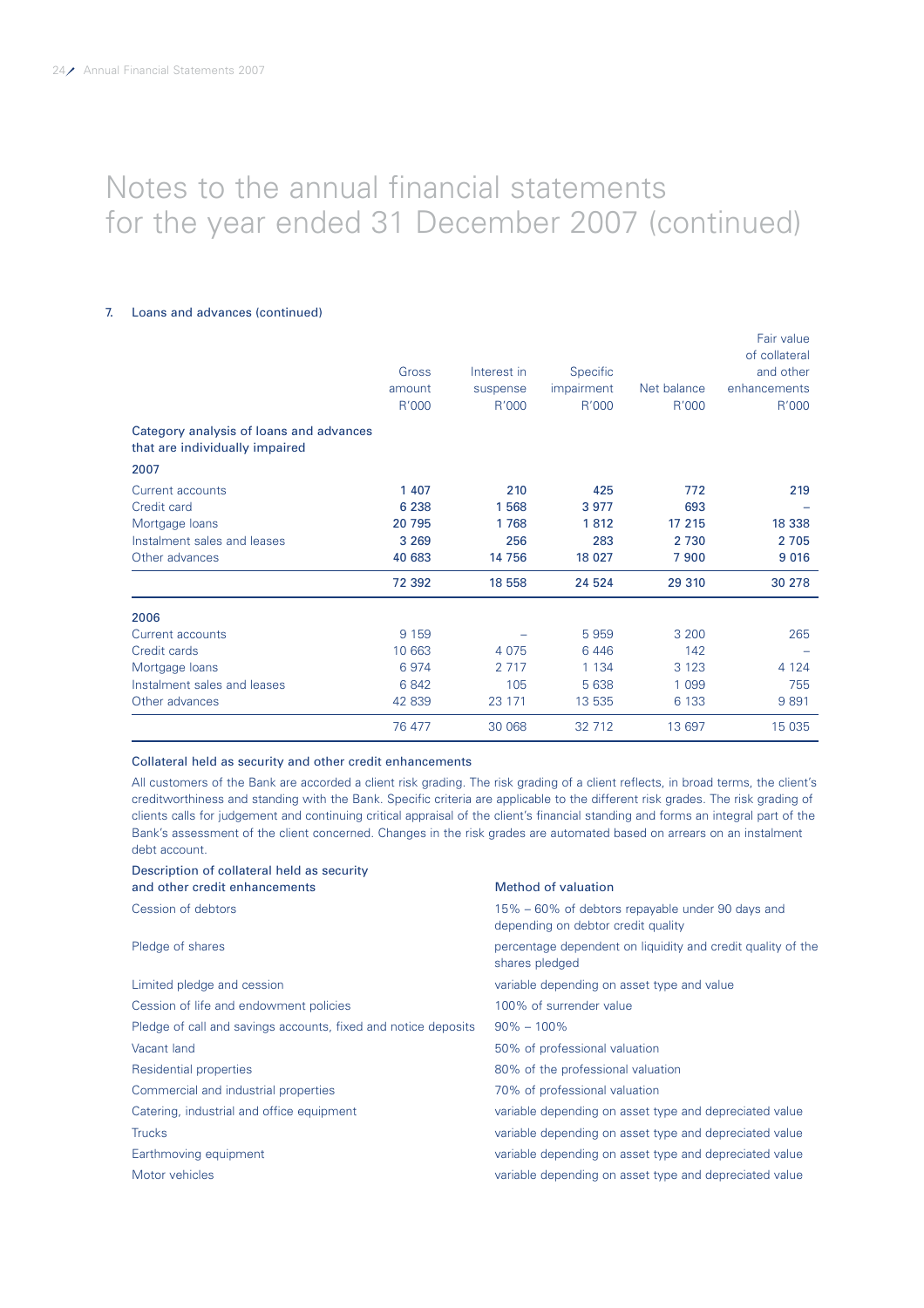### 7. Loans and advances (continued)

#### Collateral held as security and other credit enhancements (continued)

All collateral held by the Bank in respect of an advance, will be realised in accordance with the terms of the agreement or facility conditions applicable thereto. Cash collateral and pledged assets that can be allocated in accordance with the terms of the pledge and cession or suretyship are applied in reduction of related exposures. Pledged assets, other than cash or cash equivalent collateral, and tangible security articles are appropriated and disposed of, where necessary, after legal action, in compliance with the applicable Court rules and directives.

A customer in default will be advised of the default and afforded an opportunity to regularise the arrears. Failing normalisation of the account legal action and repossession procedures will be followed and all attached assets disposed of in accordance with the applicable legislation. In the case of insolvent and deceased estates, the duly appointed Liquidator/Trustee disposes of all assets.

#### 8. Derivative financial instruments

|                                                               | <b>Notional</b><br>principal<br>of assets<br>R'000 | Fair value<br>of assets<br>R'000 | <b>Notional</b><br>principal<br>of liabilities<br>R'000 | Fair value<br>of liabilities<br>R'000 |
|---------------------------------------------------------------|----------------------------------------------------|----------------------------------|---------------------------------------------------------|---------------------------------------|
| 2007                                                          |                                                    |                                  |                                                         |                                       |
| Held-for-trading                                              |                                                    |                                  |                                                         |                                       |
| Foreign exchange contracts                                    | 924 445                                            | 39 566                           | 486 032                                                 | 7 4 8 1                               |
| Interest rate swaps                                           | 103 251                                            | 4 2 4 8                          | 80 907                                                  | 7875                                  |
|                                                               | 1 027 696                                          | 43 8 14                          | 566 939                                                 | 15 356                                |
| 2006                                                          |                                                    |                                  |                                                         |                                       |
| Held-for-trading                                              |                                                    |                                  |                                                         |                                       |
| Foreign exchange contracts                                    | 1 022 312                                          | 30 402                           | 461 355                                                 | 13 3 5 0                              |
| Interest rate swaps                                           | 30 700                                             | 732                              | 172 699                                                 | 15 839                                |
|                                                               | 1 053 012                                          | 31 134                           | 634 054                                                 | 29 189                                |
|                                                               |                                                    |                                  | 2007<br><b>R'000</b>                                    | 2006<br>R'000                         |
| <b>Negotiable securities</b>                                  |                                                    |                                  |                                                         |                                       |
| Loans and receivables                                         |                                                    |                                  |                                                         |                                       |
| <b>Treasury bills</b>                                         |                                                    |                                  | 204 010                                                 | 184 539                               |
| Landbank bills                                                |                                                    |                                  |                                                         | 9867                                  |
| Debentures                                                    |                                                    |                                  | 34 193                                                  | 26 105                                |
| Available-for-sale                                            |                                                    |                                  |                                                         |                                       |
| Government stock                                              |                                                    |                                  | 6574                                                    |                                       |
| Held at fair value through profit and loss<br>Corporate bonds |                                                    |                                  | 30 800                                                  | 184 505                               |
|                                                               |                                                    |                                  | 275 577                                                 | 405 016                               |
| <b>Maturity analysis</b>                                      |                                                    |                                  |                                                         |                                       |
| Repayable within one month                                    |                                                    |                                  | 102 752                                                 | 56 061                                |
| Maturing within six months                                    |                                                    |                                  | 145 769                                                 | 164 450                               |
| Maturing after six months but within 12 months                |                                                    |                                  | 20 482                                                  | 152 607                               |
| Maturing after 12 months but within five years                |                                                    |                                  |                                                         | 31 898                                |
| Maturing after five years                                     |                                                    |                                  | 6574                                                    |                                       |
|                                                               |                                                    |                                  | 275 577                                                 | 405 016                               |

The maturity analysis is based on the remaining period to contractual maturity at year-end.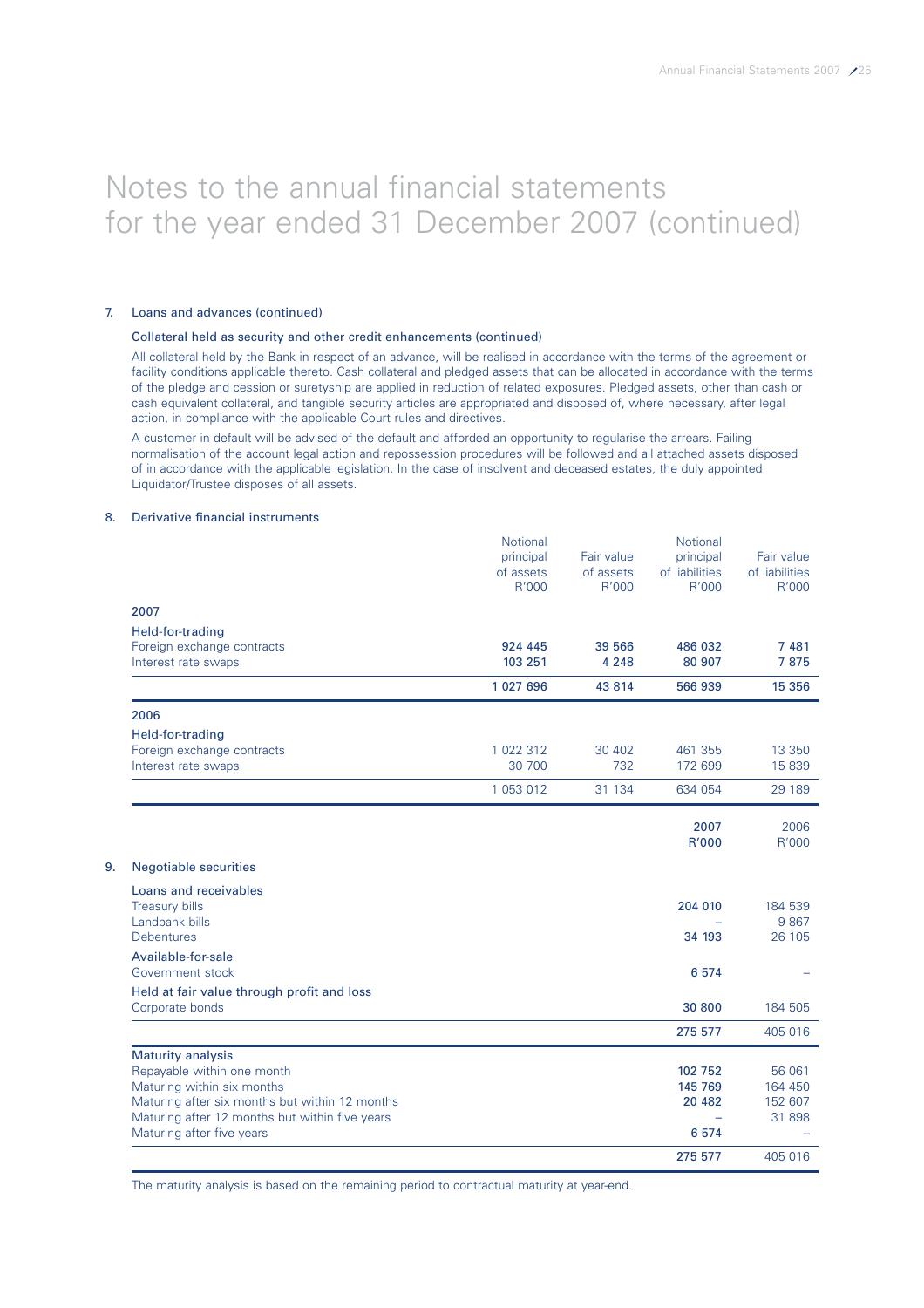|                               | 2007<br><b>R'000</b> | 2006<br>R'000 |
|-------------------------------|----------------------|---------------|
| 10. Cash and cash equivalents |                      |               |
| Cash and bank notes           | 35 910               | 28 350        |
| Central Bank balances         | 60 889               | 49 325        |
| Domestic bank balances        | 315 080              | 88 011        |
| Foreign bank balances         | 1 011 115            | 1 518 288     |
|                               | 1422994              | 1683974       |

### 11. Share capital and share premium

|                             | Number of<br>issued<br>ordinary<br>shares | <b>Share</b><br>capital<br>R'000 | <b>Share</b><br>premium<br>R'000 | Total<br>R'000 |
|-----------------------------|-------------------------------------------|----------------------------------|----------------------------------|----------------|
| Opening and closing balance | 62 484 352                                | 124 969                          | 1 358 331                        | 1 483 300      |

### Notes:

1. The total authorised number of ordinary shares is 62 630 000 shares (2006: 62 630 000 shares) with a par value of R2.00 per share.

2. No shares were issued during the financial years ended 31 December 2006 and 31 December 2007.

3. The unissued shares are under the control of the shareholders until the next Annual General Meeting.

|                                                | 2007<br>R'000 | 2006<br>R'000 |
|------------------------------------------------|---------------|---------------|
| <b>Deposits</b><br>12.                         |               |               |
| Call deposits and current accounts             | 1 389 568     | 1 483 034     |
| Savings accounts                               | 174 714       | 158 521       |
| Term and notice deposits                       | 2 066 671     | 1 817 336     |
| Negotiable certificates of deposit             | 39 695        | 25 151        |
| Foreign bank deposits and loans                | 100 152       | 57 989        |
|                                                | 3770800       | 3 542 031     |
| <b>Maturity analysis</b>                       |               |               |
| Repayable on demand and within one month       | 2 072 342     | 2 106 799     |
| Maturing after one month but within six months | 1 267 181     | 1 205 089     |
| Maturing after six months but within 12 months | 284 187       | 216 378       |
| Maturing after 12 months                       | 147 090       | 13 765        |
|                                                | 3770800       | 3 542 031     |

The maturity analysis is based on the remaining period to contractual maturity at year-end.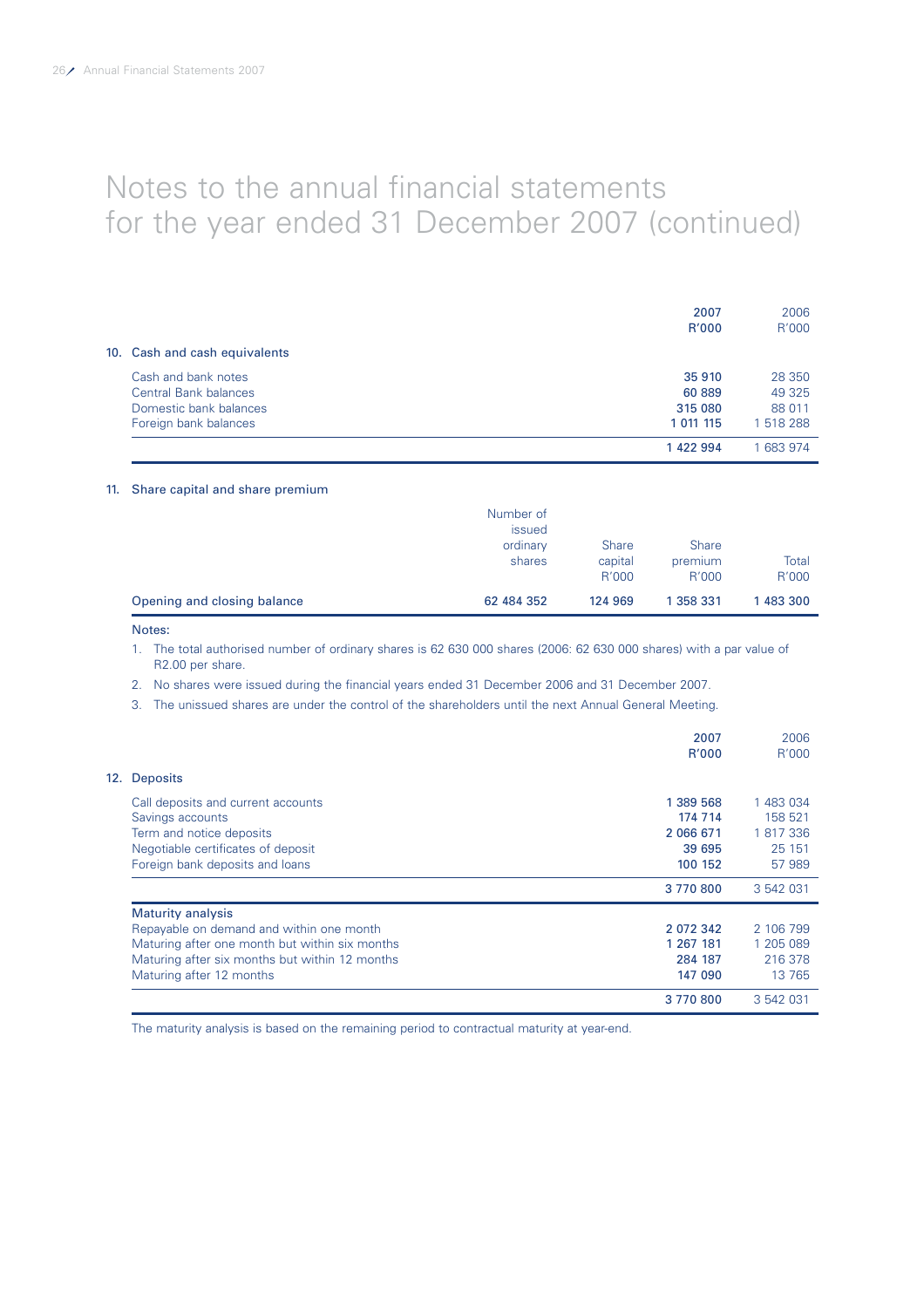### 13. Provisions

|                               |              |          | i USE                    |         |                              |         |         |
|-------------------------------|--------------|----------|--------------------------|---------|------------------------------|---------|---------|
|                               |              |          | retirement               |         | Onerous                      |         |         |
|                               | <b>Staff</b> | Audit    | medical                  | Leave   | lease                        | Other   |         |
|                               | incentives   | fees     | benefits                 | pay     | contracts                    | risks   | Total   |
|                               | R'000        | R'000    | R'000                    | R'000   | R'000                        | R'000   | R'000   |
| At 31 December 2005           | 9 0 0 0      | 3 2 4 4  | 10 4 14                  | 7911    | 428                          | 621     | 31 618  |
| Additional provision raised   | 9 5 5 3      | 2 100    | 2 4 3 9                  | 2 5 2 2 | -                            | 5 0 0 0 | 21 614  |
| Charged to provision          | (8171)       | (3, 244) | -                        | (2 134) | ۰                            | -       | (13549) |
| Unutilised provision reversed |              |          |                          |         | (428)                        | (291)   | (719)   |
| At 31 December 2006           | 10 382       | 2 100    | 12 8 53                  | 8 2 9 9 | $\overline{\phantom{0}}$     | 5 3 3 0 | 38 964  |
| Additional provision raised   | 14 976       | 4 8 8 0  | 1 4 9 0                  | 3 0 7 5 | $\overline{\phantom{a}}$     | 2 100   | 26 521  |
| Charged to provision          | (12 356)     | (3790)   | $\overline{\phantom{0}}$ | (2738)  | $\qquad \qquad \blacksquare$ | (4 194) | (23078) |
| At 31 December 2007           | 13 002       | 3 190    | 14 3 4 3                 | 8 6 3 6 |                              | 3 2 3 6 | 42 407  |

Post-

#### Post-retirement medical benefits

Refer to note 14 for detailed disclosure of this provision.

#### Leave pay

In terms of Company policy, employees are entitled to accumulate leave not taken during the year, within certain limits. Other risks

Consists of provisions for legal claims and other risks. At any time there are legal or potential claims made against the Company of which the outcome is unknown. These claims are not regarded as material either on an individual basis or in aggregate. Provisions are raised for all liabilities that are expected to materialise.

#### 14. Post-retirement medical benefits

The Company operates a partly funded post-retirement medical scheme. The assets of the funded plans are held independently of the Company's assets in a separate trustee-administered fund. Independent actuaries value this scheme at least every three years. The last actuarial valuations were carried out at 31 December 2007. The actuary's opinion is that the plan is in a sound financial position.

|                                                                                                                                                                                      | 2007<br>R'000                                  | 2006<br>R'000                                           | 2005<br>R'000                                             |
|--------------------------------------------------------------------------------------------------------------------------------------------------------------------------------------|------------------------------------------------|---------------------------------------------------------|-----------------------------------------------------------|
| The amounts recognised in the balance sheet are as follows (refer to note 13):                                                                                                       |                                                |                                                         |                                                           |
| Present value of total service liabilities<br>Fair value of plan assets                                                                                                              | 20 223<br>(5880)                               | 18 989<br>(6136)                                        | 16 651<br>(6 237)                                         |
| Provident fund<br>Endowment bond<br>Annuities                                                                                                                                        | (838)<br>(3446)<br>(1596)                      | (1457)<br>(3729)<br>(950)                               | (1624)<br>(4 104)<br>(509)                                |
| Liability in the balance sheet                                                                                                                                                       | 14 343                                         | 12 853                                                  | 10 4 14                                                   |
| The amounts recognised in the income statement are as follows<br>(refer to note $21$ ):                                                                                              |                                                |                                                         |                                                           |
| Current service cost<br>Interest costs<br>Expected return on plan assets<br><b>Actuarial loss</b><br>Employer benefit payments<br>Payments from plan assets<br>Effect on curtailment | 116<br>1539<br>(549)<br>936<br>(1, 202)<br>650 | 115<br>1 365<br>(396)<br>1957<br>(1168)<br>846<br>(280) | 414<br>1 6 5 9<br>(575)<br>1736<br>(1085)<br>540<br>(455) |
| Total included in staff costs                                                                                                                                                        | 1490                                           | 2 4 3 9                                                 | 2 2 3 4                                                   |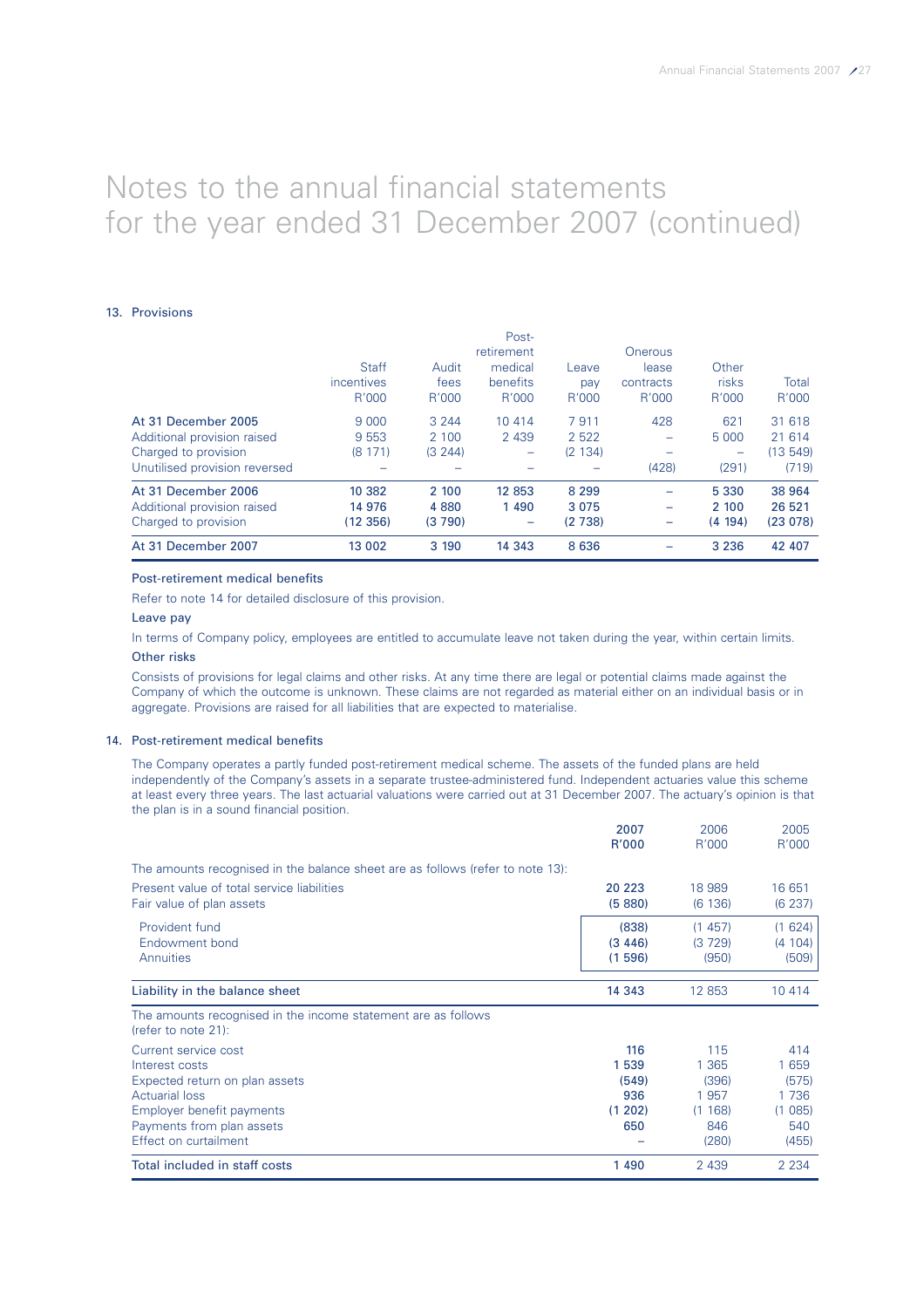|                                                                                   | 2007<br>R'000 | 2006<br>R'000 | 2005<br>R'000 |
|-----------------------------------------------------------------------------------|---------------|---------------|---------------|
| 14. Post-retirement medical benefits (continued)                                  |               |               |               |
| Reconciliation of the movement in the present value of total service liabilities: |               |               |               |
| At beginning of year                                                              | 18 989        | 16 651        | 22 277        |
| Current service cost                                                              | 116           | 115           | 414           |
| Interest costs                                                                    | 1539          | 1 365         | 1659          |
| <b>Actuarial loss</b>                                                             | 781           | 2 306         | 1 6 1 0       |
| Employer benefit payments                                                         | (1 202)       | (1168)        | (1085)        |
| Net effect of settlements                                                         |               |               | (7769)        |
| Effect of curtailment                                                             |               | (280)         | (455)         |
| At end of year                                                                    | 20 223        | 18 989        | 16 651        |
| Reconciliation of the movement in the fair value of plan assets:                  |               |               |               |
| At beginning of year                                                              | 6 136         | 6 2 3 7       | 6 3 2 8       |
| Expected return on plan assets                                                    | 549           | 396           | 575           |
| Actuarial (loss)/gain                                                             | (155)         | 349           | (126)         |
| Payments from plan assets                                                         | (650)         | (846)         | (540)         |
| At end of year                                                                    | 5880          | 6 1 3 6       | 6 2 3 7       |

The principal actuarial assumptions used were as follows:

| Discount rate             | 8.00% (2006: 8.25%) compounded annually |
|---------------------------|-----------------------------------------|
| Investment return         | 9.00% (2006: 9.25%) compounded annually |
| Rate of medical inflation | 7.25% (2006: 7.25%) compounded annually |
| Salary inflation          | 6.75% (2006: 6.75%) compounded annually |

The effect of a 1% increase/decrease on the assumed rate of medical inflation would be an increase in the liability in an amount of R2.0 million and a decrease of R1.7 million, respectively.

|                                                   | 2007<br>R'000 | 2006<br>R'000 |
|---------------------------------------------------|---------------|---------------|
| 15. Other accounts payable                        |               |               |
| <b>Accruals</b>                                   | 12 244        | 6949          |
| Loans from fellow subsidiary (refer to note 24.2) | 31            | 189           |
| Repurchase agreements                             |               | 126 343       |
| Product-related credits                           | 12 340        | 26 081        |
| Sundry creditors                                  | 13 4 20       | 13 013        |
|                                                   | 38 035        | 172 575       |

# 16. Contingent liabilities and commitments

| Guarantees and letters of credit and committed undrawn facilities<br>16.1 |         |         |
|---------------------------------------------------------------------------|---------|---------|
| Guarantees                                                                | 391 335 | 269 402 |
| Lending related                                                           | 16 760  | 16 201  |
| Mortgage                                                                  | 105 724 | 66 618  |
| Performance                                                               | 268 851 | 186 583 |
| Letters of credit                                                         | 19 9 37 | 11 662  |
| Committed undrawn facilities                                              | 223 589 | 269 478 |
|                                                                           | 634 861 | 550 542 |
|                                                                           |         |         |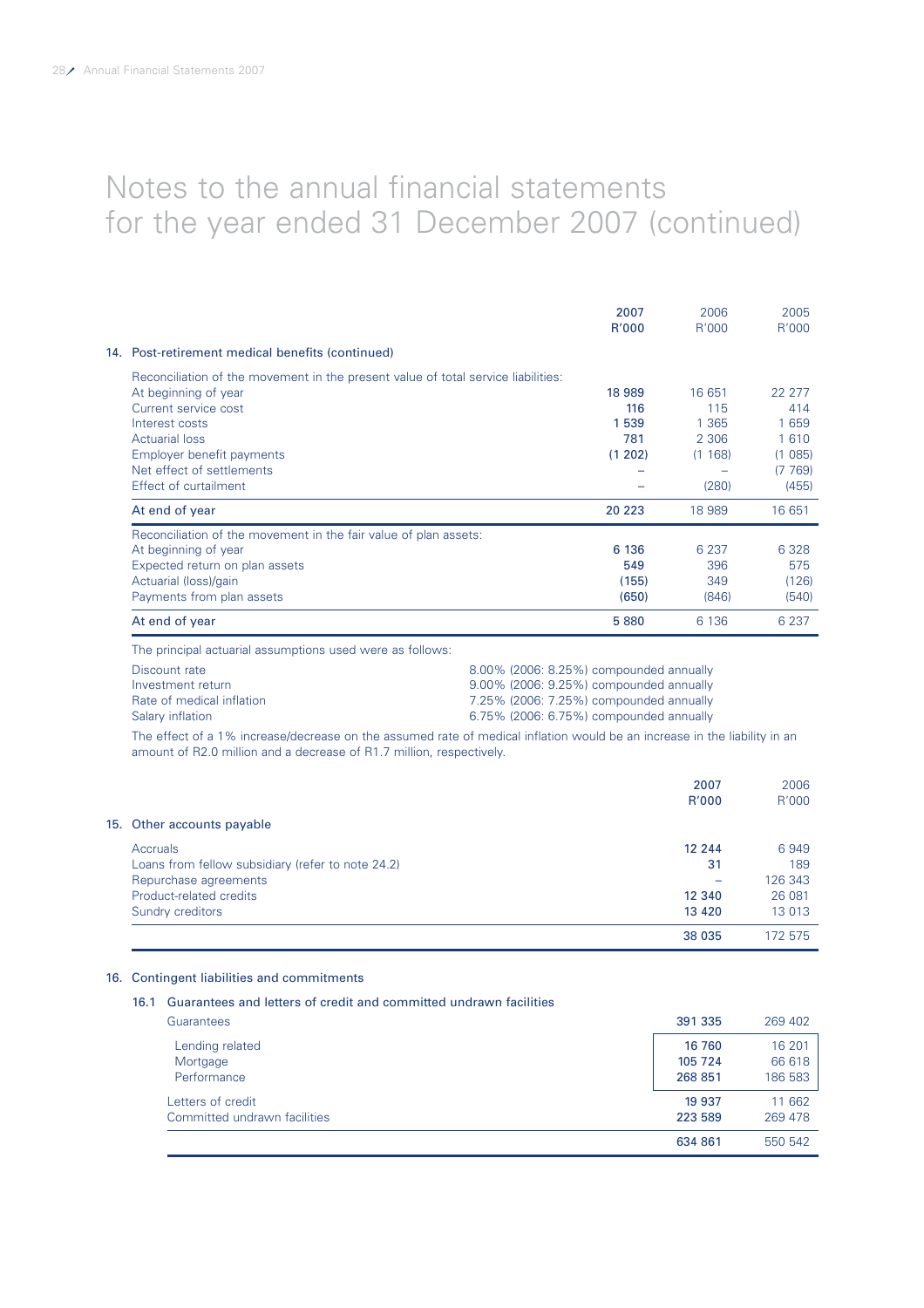|  |                                                                                | 2007<br>R'000      | 2006<br>R'000      |
|--|--------------------------------------------------------------------------------|--------------------|--------------------|
|  | 16. Contingent liabilities and commitments (continued)                         |                    |                    |
|  | 16.2 Commitments under operating leases                                        |                    |                    |
|  | The total minimum future lease payments under operating leases are as follows: |                    |                    |
|  | Property rentals:<br>Due within one year<br>Due between one and five years     | 3 3 0 4<br>4 2 8 9 | 4 0 4 2<br>6 1 9 1 |
|  |                                                                                | 7 5 9 3            | 10 233             |
|  | Motor vehicle rentals:                                                         |                    |                    |
|  | Due within one year                                                            |                    | 55                 |
|  | Due between one and five years                                                 |                    |                    |
|  |                                                                                |                    | 55                 |

A register containing details of the existence and terms of renewal and escalation clauses is available for inspection at the registered office of the Company.

### 17. Deferred taxation

A deferred tax asset has not been recognised for the deductible temporary differences and unutilised estimated tax losses of R730.7 million (2006: R939.6 million) due to the uncertain timing of the reversal of these losses and probability of future taxable profits.

|                                                                                    | 2007<br>R'000                       | 2006<br>R'000                      |
|------------------------------------------------------------------------------------|-------------------------------------|------------------------------------|
| 18.<br>Interest income                                                             |                                     |                                    |
| Interest on:<br>Loans to subsidiaries<br>Loans and receivables                     | 6 6 27<br>435 237                   | 5 8 3 4<br>318811                  |
| Cash and cash equivalents<br>Negotiable securities<br>Loans and advances           | 142 501<br>18 7 76<br>273 960       | 126 688<br>14 827<br>177 296       |
| Loans and receivables at fair value through profit and loss                        | 30 549                              | 34 487                             |
| Mortgage loans<br>Instalment sales and leases<br>Other advances<br>Corporate bonds | 4 187<br>3 2 4 6<br>13 4 10<br>9706 | 208<br>1 7 9 9<br>16 168<br>16 312 |
| Held-for-trading<br>Interest rate swaps                                            | 1 4 5 7                             | 2 1 3 8                            |
|                                                                                    | 473 870                             | 361 270                            |

### 19. Interest expenditure

|                       | 250 092 | 189 143 |
|-----------------------|---------|---------|
| Interest rate swaps   | 3 9 0 4 | 10 308  |
| Held-for-trading      |         |         |
| Repurchase agreements | 2 0 9 5 | 8933    |
| <b>Deposits</b>       | 244 093 | 169 902 |
| Interest on:          |         |         |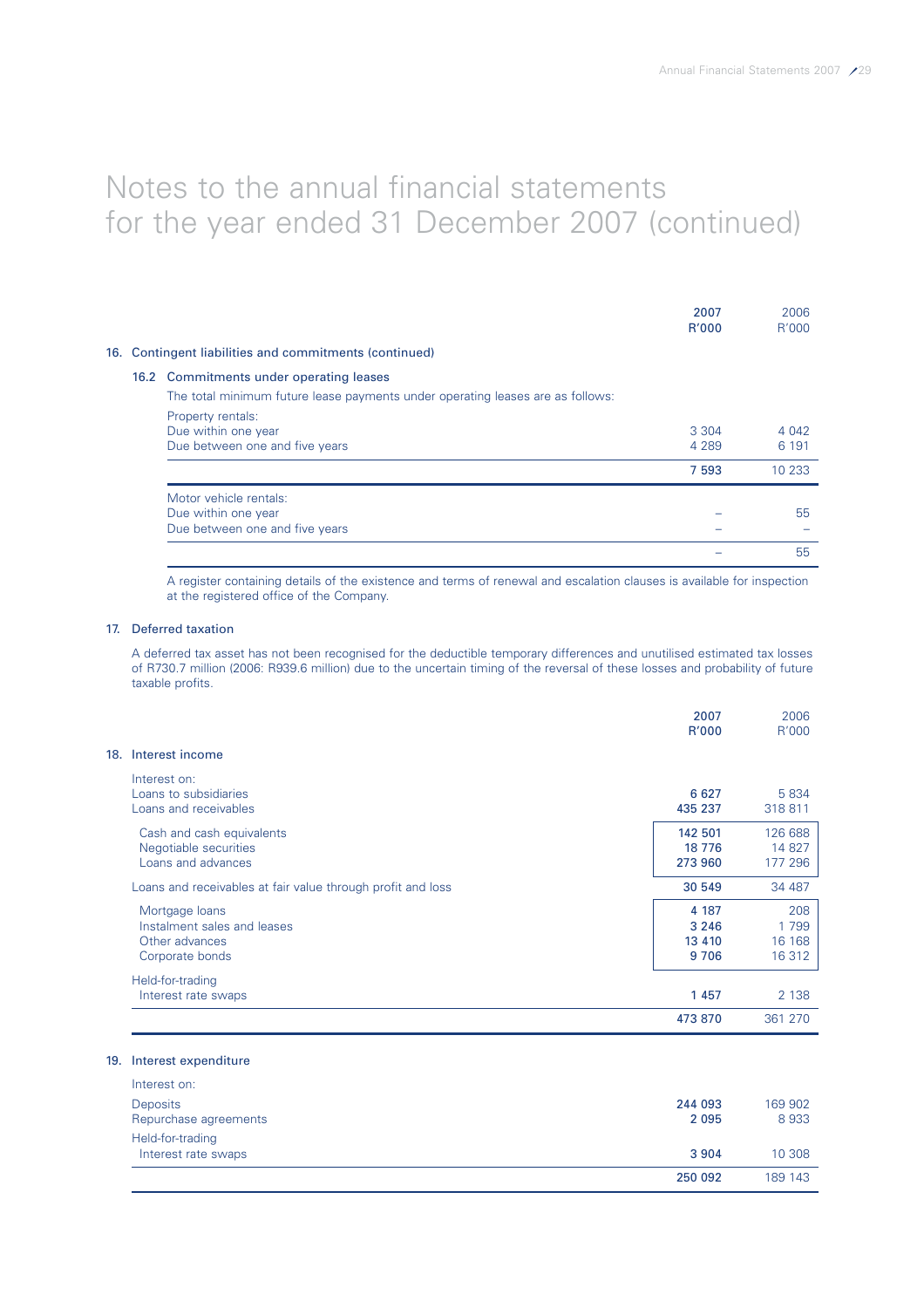|                                                                                                 | 2007<br>R'000                    | 2006<br>R'000                   |
|-------------------------------------------------------------------------------------------------|----------------------------------|---------------------------------|
| 20. Non-interest income                                                                         |                                  |                                 |
| Fee and commission income                                                                       | 136 860                          | 106 079                         |
| Loans and receivables at fair value through profit and loss<br>Loans and receivables            | 161<br>136 699                   | 115<br>105 964                  |
| <b>Trading income</b><br>Held-for-trading                                                       | 51861<br>57 609                  | 38 736<br>44 902                |
| Foreign currency<br>Foreign currency commissions<br>Derivative assets<br>Derivative liabilities | 42 516<br>8540<br>(583)<br>7 136 | 29 141<br>6658<br>(732)<br>9835 |
| Loans and receivables at fair value through profit and loss                                     | (6653)                           | (6479)                          |
| Loans and advances<br>Corporate bonds                                                           | (7482)<br>829                    | (10398)<br>3919                 |
| Loans and receivables<br>Profit on settlement                                                   | 905                              | 313                             |
| Investment income                                                                               | 2 183                            | 1 2 6 9                         |
| <b>Dividends</b><br>Rental income                                                               | 2 167<br>16                      | 973<br>296                      |
|                                                                                                 | 190 904                          | 146 084                         |
| 21. Operating expenditure                                                                       |                                  |                                 |
| Auditors' remuneration                                                                          |                                  |                                 |
| Audit fees - current year                                                                       | 5825                             | 5 2 5 0                         |
| $-$ prior year                                                                                  | 273                              | 121                             |
| Fees for other services - taxation<br>- IFRS consulting                                         | 427<br>80                        | 597<br>100                      |
|                                                                                                 | 6 6 0 5                          | 6 0 68                          |
| <b>Professional fees</b>                                                                        |                                  |                                 |
| Collections                                                                                     | 297                              | 1 1 5 5                         |
| Consulting                                                                                      | 18 692                           | 14 372                          |
| Legal                                                                                           | 853                              | 911                             |
| Computer consulting and services                                                                | 21 407                           | 18 241                          |
|                                                                                                 | 41 249                           | 34 679                          |
| Depreciation and amortisation (refer to notes 2 and 3)                                          | 12 5 9 5                         | 12 874                          |
| Directors' emoluments (refer to note 24.3)                                                      |                                  |                                 |
| Executive directors                                                                             | 7737                             | 8 4 9 9                         |
| Non-executive directors' fees<br>Share-based payments                                           | 3 0 7 1<br>1 4 5 8               | 3 0 4 4<br>849                  |
|                                                                                                 | 12 26 6                          | 12 3 9 2                        |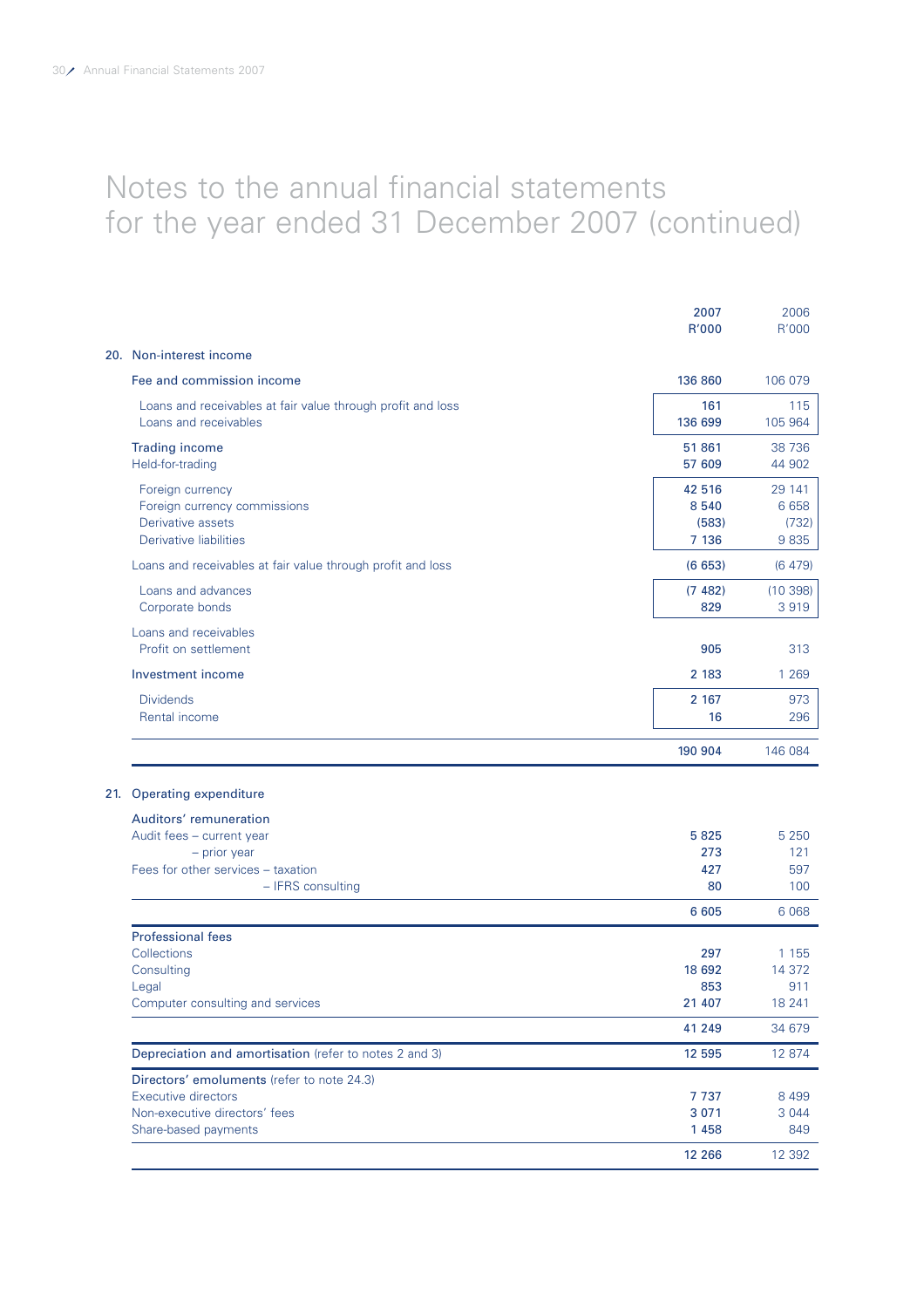|                                                                          | 2007<br>R'000 | 2006<br>R'000  |
|--------------------------------------------------------------------------|---------------|----------------|
| 21. Operating expenditure (continued)                                    |               |                |
| Lease charges                                                            |               |                |
| Motor vehicles                                                           | 9             | 36             |
| Equipment                                                                | 104           | 38             |
|                                                                          | 113           | 74             |
| <b>Staff costs</b>                                                       |               |                |
| Salaries, wages and allowances                                           | 88 629        | 89 947         |
| Post-retirement medical benefits (refer to note 14)                      | 1 4 9 0       | 2 4 3 9        |
| Contributions to retirement funds                                        | 6 4 5 3       | 5776           |
| Share-based payments excluding directors                                 | 2 5 8 3       | 1 3 2 9        |
| Other                                                                    | 5748          | 4879           |
|                                                                          | 104 903       | 104 370        |
| Impairment and loss on sale of property and equipment                    | 13            | $\overline{2}$ |
| Operating leases - premises                                              | 14 7 8 5      | 14 068         |
| Marketing and communication                                              | 7 4 1 2       | 5616           |
| <b>Indirect taxation</b>                                                 |               |                |
| Non-claimable Value-Added Tax                                            | 5 0 5 2       | 7 2 9 1        |
| Skills development levy                                                  | 929           | 277            |
| <b>Regional Services Council levies</b>                                  |               | 554            |
|                                                                          | 5981          | 8 1 2 2        |
| Other operating costs                                                    | 44 051        | 30 359         |
| Total operating expenditure                                              | 249 973       | 228 624        |
| Number of persons employed by the Company at year-end                    | 419           | 413            |
| 22. Taxation                                                             |               |                |
|                                                                          |               |                |
| <b>Direct taxation</b><br>South African normal taxation                  |               |                |
| South African tax rate reconciliation:                                   |               |                |
| South African standard tax rate (%)                                      | 29.0          | 29.0           |
| Exempt income (%)                                                        | (0.4)         | (0.5)          |
| Expenses not deductible for tax purposes (%)                             | 0.7           | 0.0            |
| Deferred taxation not raised (%)                                         | 4.5           | (8.3)          |
| Tax losses (%)                                                           | (33.8)        | (20.2)         |
| Effective tax rate (%)                                                   | 0.0           | 0.0            |
| Estimated tax losses available for set-off against future taxable income | 730 727       | 939 601        |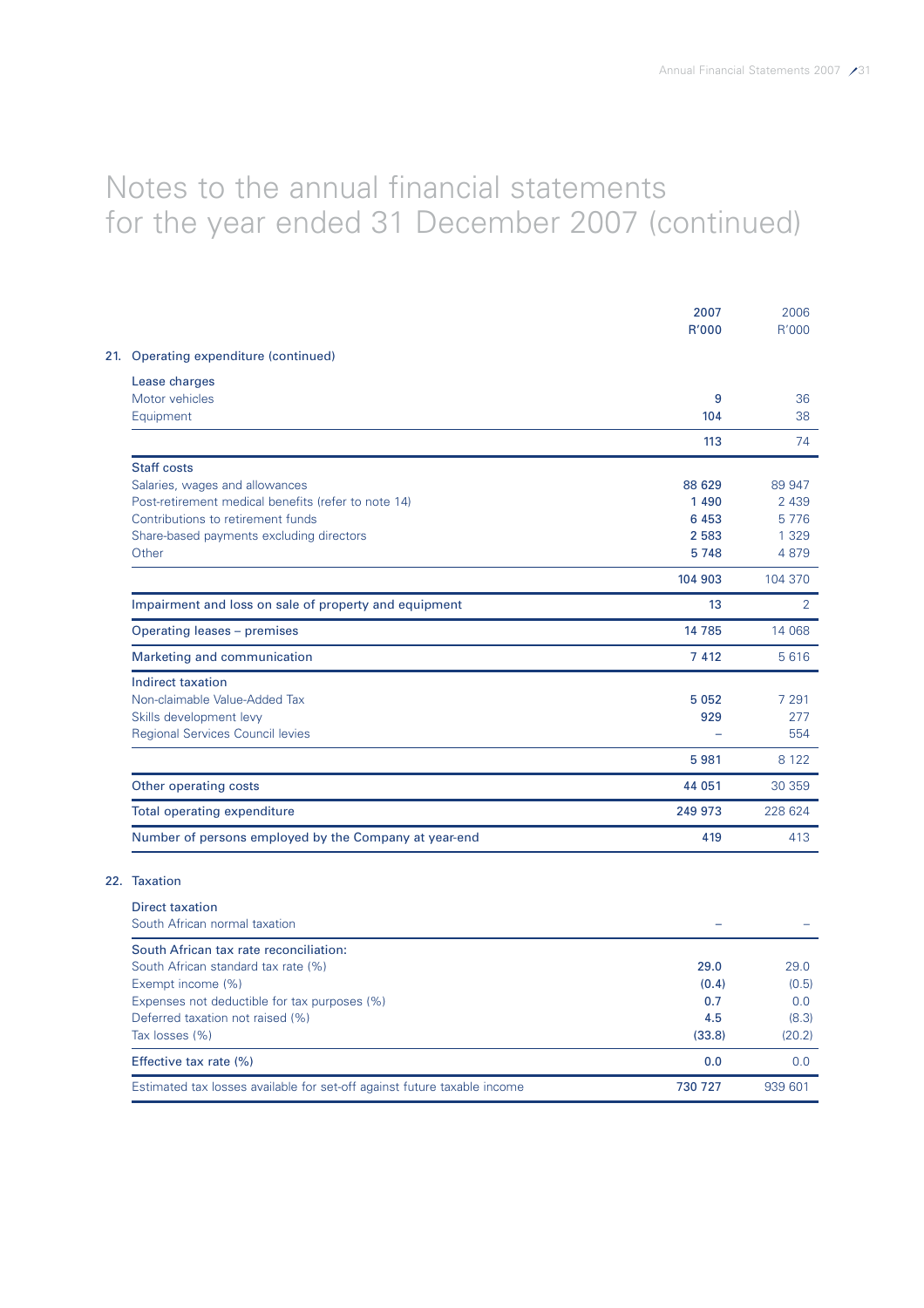|      |                                                                                                                                                    | 2007<br>R'000                | 2006<br>R'000                 |
|------|----------------------------------------------------------------------------------------------------------------------------------------------------|------------------------------|-------------------------------|
|      | 23. Cash flow notes                                                                                                                                |                              |                               |
|      | 23.1 Cash receipts from customers                                                                                                                  |                              |                               |
|      | Interest income<br>Non-interest income and net gain or loss on disposal and revaluation                                                            | 473 870                      | 361 270                       |
|      | of available-for-sale investments<br>Adjusted for: Dividends received<br>Net (gain)/loss on disposal and revaluation of                            | 196 498<br>(2 167)           | 144 571<br>(973)              |
|      | available-for-sale investments<br>Revaluation of held-for-trading financial instruments<br>Recoveries in respect of amounts previously written off | (5, 594)<br>(33 166)<br>1849 | 1 5 1 3<br>(11822)<br>25 4 24 |
|      | Total cash receipts from customers                                                                                                                 | 631 290                      | 519 983                       |
|      | 23.2 Cash paid to suppliers and employees                                                                                                          |                              |                               |
|      | Interest expenditure                                                                                                                               | (250092)                     | (189 143)                     |
|      | Operating expenditure                                                                                                                              | (249973)                     | (228624)                      |
|      | Adjusted for: Depreciation and amortisation<br>Loss on sale of property and equipment                                                              | 12 595<br>13                 | 12 874<br>2                   |
|      | Share-based payments                                                                                                                               | 4 0 4 1                      | 2 1 7 8                       |
|      | Increase in provisions                                                                                                                             | 3 4 4 3                      | 7 3 4 6                       |
|      | Total cash paid to suppliers and employees                                                                                                         | (479973)                     | (395 367)                     |
|      | 23.3 Taxation paid                                                                                                                                 |                              |                               |
|      | Amounts unpaid at beginning of year                                                                                                                |                              |                               |
|      | Income statement charge<br>Less: Amounts unpaid at end of year                                                                                     |                              |                               |
|      | <b>Total taxation paid</b>                                                                                                                         |                              |                               |
| 23.4 | Net increase in income earning assets                                                                                                              |                              |                               |
|      | Decrease/(Increase) in negotiable securities<br>(Increase) in loans and advances                                                                   | 129 439<br>(748865)          | (25988)<br>(615049)           |
|      | Net (increase) in income earning assets                                                                                                            | (619, 426)                   | (641037)                      |
| 23.5 | Net increase/(decrease) in deposits and other accounts                                                                                             |                              |                               |
|      | Increase in deposits<br>(Decrease) in other accounts                                                                                               | 228 769<br>(10273)           | 902 654<br>(102 878)          |
|      | Net increase in deposits and other accounts                                                                                                        | 218 496                      | 799 776                       |

### 24. Related-party information

### 24.1 Identity of related parties with whom transactions have occurred

The holding company and ultimate holding company is identified on page 4 in the Directors' report. Subsidiaries of the Company are identified below. All of these entities and the Directors are related parties. There are no other related parties with whom transactions have taken place, other than as listed below.

### 24.2 Related-party balances and transactions

The Company, in the ordinary course of business, enters into various financial services transactions with the ultimate holding company and its subsidiaries, the holding company, fellow subsidiaries, the share incentive trust and the Company's subsidiaries. These transactions are governed by terms no less favourable than those arranged with third parties. Loans to and from fellow subsidiaries and other transactions are detailed hereafter.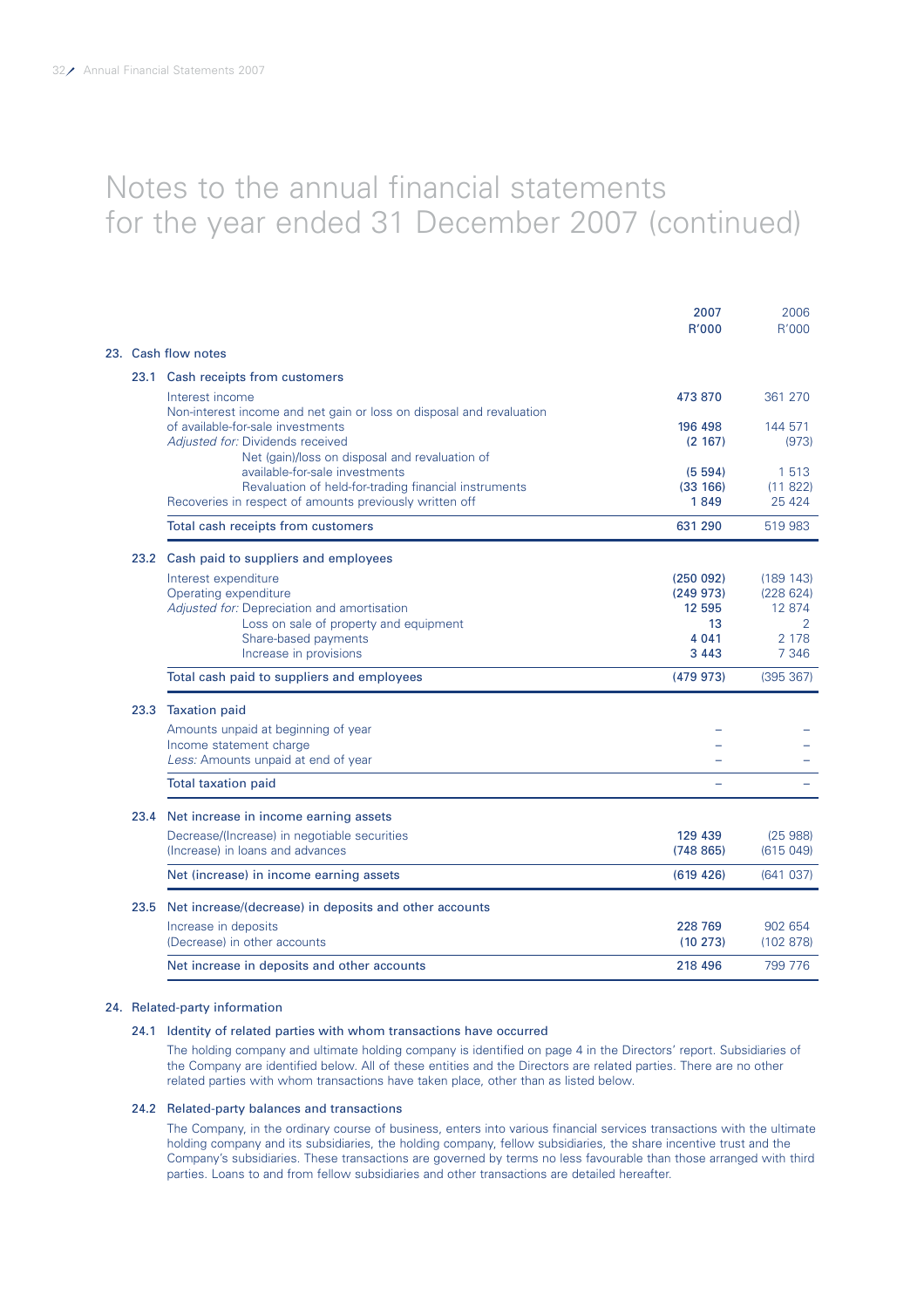### 24.2 Related-party balances and transactions (continued)

### Balances with the holding company, subsidiaries, fellow subsidiaries and associated company:

| Held<br>$\%$                                          | 2007<br>R'000 | 2006<br>R'000 |
|-------------------------------------------------------|---------------|---------------|
|                                                       |               |               |
| Loans to subsidiaries                                 |               |               |
| Portion 2 of Lot 8 Sandown (Pty) Limited<br>100       | 43 987        | 45 719        |
| LSM (Troyeville) Properties (Pty) Limited<br>100      | 5931          | 5827          |
| Less: Provisions held against loan accounts           | (2022)        | (2823)        |
|                                                       | 47 896        | 48 723        |
| Loans to holding company and fellow subsidiaries      |               |               |
| Mercantile Bank Holdings Limited                      | 9825          | 12 901        |
| Mercantile Insurance Brokers (Pty) Limited            | 162           | 622           |
| Mercantile Registrars Limited                         | 3 0 4 2       | 3 0 4 5       |
| Less: Provisions held against loan accounts           | (3042)        | (3036)        |
|                                                       | 9 9 8 7       | 13 532        |
| Loan from fellow subsidiary                           |               |               |
| Mercantile Nominees (Pty) Limited                     | 31            | 189           |
| Loan to associated company                            |               |               |
| Statman Investments (Pty) Limited                     | 695           | 533           |
| Deposits from holding company and fellow subsidiaries |               |               |
| Mercantile Bank Holdings Limited                      | 197           | 138           |
| Mercantile Insurance Brokers (Pty) Limited            | 1621          | 1 986         |
| Mercantile Nominees (Pty) Limited                     | 799           | 752           |
| Mercantile Registrars Limited                         |               | 7             |
|                                                       | 2 6 1 7       | 2883          |

Transactions with the holding company, subsidiaries, fellow subsidiaries and associated company:

|                                                                                                                                                                                          | 2007<br>R'000     | 2006<br>R'000              |
|------------------------------------------------------------------------------------------------------------------------------------------------------------------------------------------|-------------------|----------------------------|
| Interest received from:<br>Portion 2 of Lot 8 Sandown (Pty) Limited<br>LSM (Troyeville) Properties (Pty) Limited<br>Weskor Beleggings (Pty) Limited<br>Statman Investments (Pty) Limited | 5862<br>765<br>40 | 5 1 7 5<br>638<br>21<br>38 |
| Interest paid to:<br>Mercantile Insurance Brokers (Pty) Limited                                                                                                                          | 81                | 99                         |
| Non-interest income earned from:<br>Mercantile Insurance Brokers (Pty) Limited                                                                                                           | 68                | 247                        |
| Operating expenditure with:<br>Portion 2 of Lot 8 Sandown (Pty) Limited<br>LSM (Troyeville) Properties (Pty) Limited                                                                     | 9 2 5 1<br>1 011  | 8 5 9 4<br>938             |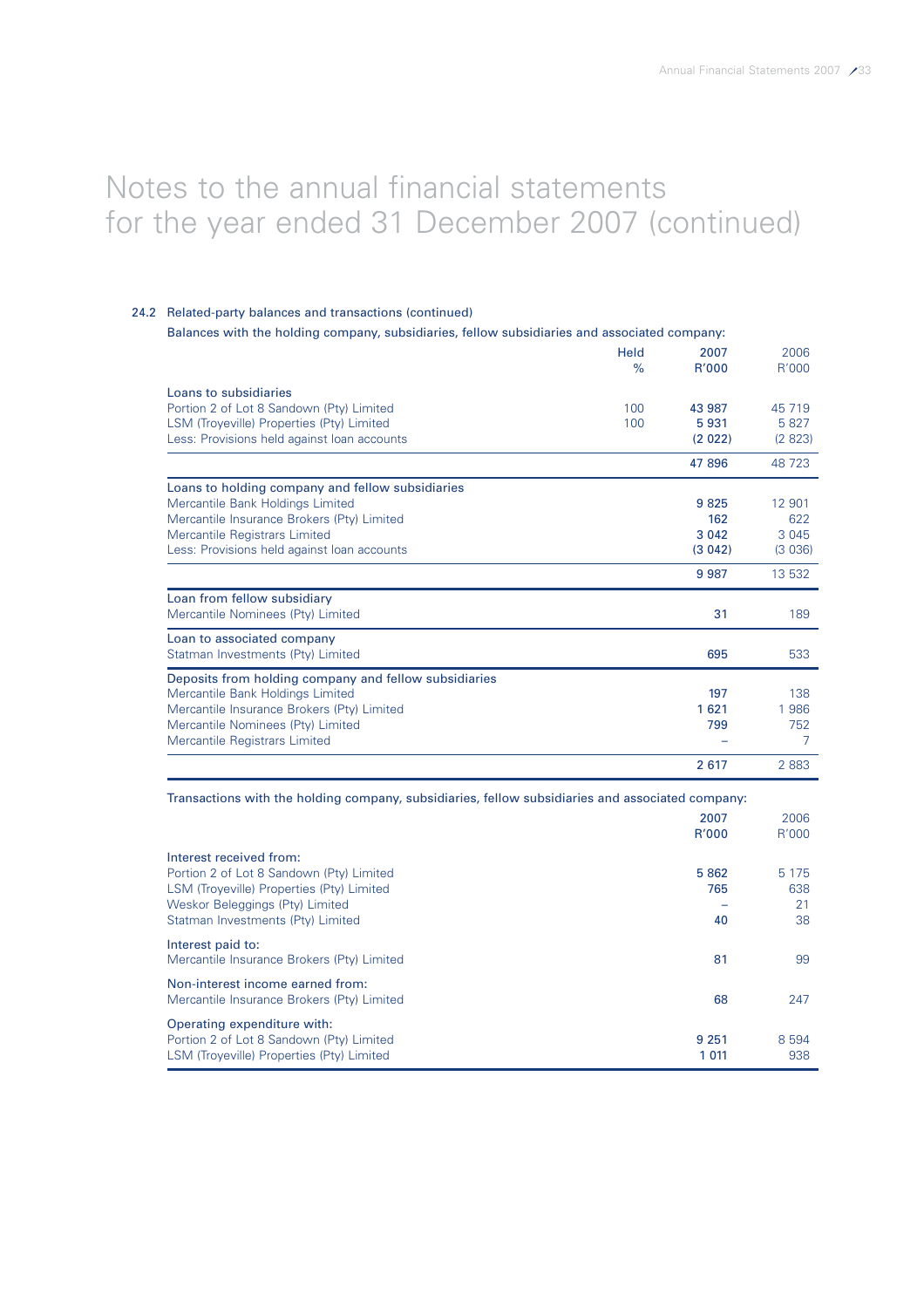### 24.2 Related-party balances and transactions (continued)

Balances and transactions with the ultimate holding company (CGD) and its subsidiary:

|                                                                                                             | R'000                      | R'000                          |
|-------------------------------------------------------------------------------------------------------------|----------------------------|--------------------------------|
| Caixa Geral de Depósitos - Lisbon (Branch of CGD)                                                           | 897 628                    | 1 455 338                      |
| Nostro accounts<br>Vostro accounts<br>Deposit accounts                                                      | 1763<br>(2994)<br>898 859  | 3 7 2 1<br>(4734)<br>1 456 351 |
| Caixa Geral de Depósitos – Paris (Branch of CGD)                                                            | 152                        | 429                            |
| Nostro accounts<br>Vostro accounts                                                                          | 174<br>(22)                | 440<br>(11)                    |
| Caixa Geral de Depósitos - London (Branch of CGD)<br>Vostro accounts                                        | (18)                       | (19)                           |
| Caixa Geral de Depósitos (CGD)<br>Banco Comercial e de Investimentos (BCI) – Mozambique (Subsidiary of CGD) | 897 762<br>(37 928)        | 1 455 748<br>(117288)          |
| Vostro accounts<br>Fixed deposits<br>Call and notice deposits                                               | (142)<br>(37 327)<br>(459) | (1118)<br>(114427)<br>(1743)   |
|                                                                                                             | 859 834                    | 1 338 460                      |

2007 2006

Interest was paid to BCI – Mozambique amounting to R7.9 million (2006: R7.8 million).

Interest received from CGD in respect of the above balances during the year amounted to R73.1 million (2006: R80.4 million).

#### Post-retirement medical plan

Details of the post-retirement medical plan are disclosed in note 14.

### 24.3 Director and director-related activities

No loans were made to Directors during the year under review. There were no transactions with Directors, other than the following:

|                                               | 3 0 7 1    | 3834    | 442      | 280           | 3 181     | 1458     | 12 2 66 |
|-----------------------------------------------|------------|---------|----------|---------------|-----------|----------|---------|
| S Rapeti                                      | 448        |         |          |               |           |          | 448     |
| (resigned 21 November 2007)                   | 226        |         |          |               |           |          | 226     |
| A M Osman                                     |            |         |          |               |           |          |         |
| J P M Lopes                                   |            | 1 4 2 9 | 383      | 44            | 500       | -        | 2 3 5 6 |
| A T Ikalafeng                                 | 347        |         |          |               |           |          | 347     |
| L Hyne                                        | 452        |         |          |               |           |          | 452     |
| M J M Figueira<br>(resigned 28 February 2007) |            | 259     | 59       |               |           |          | 318     |
| G P de Kock                                   | 498        |         |          |               |           |          | 498     |
| D J Brown                                     |            | 2 146   |          | 236           | 2 681     | 1458     | 6 5 21  |
| J A S de Andrade Campos                       | 1 100      |         |          |               |           |          | 1 100   |
| 2007                                          |            |         |          |               |           |          |         |
| <b>Director</b>                               |            |         |          |               |           |          |         |
|                                               | R'000      | R'000   | R'000    | R'000         | R'000     | R'000    | R'000   |
|                                               | fees       | Salary  | benefits | contributions | Incentive | payments | Total   |
|                                               | Directors' |         | Fringe   | medical aid   |           | based    |         |
|                                               |            |         |          | funds and     |           | Share-   |         |
|                                               |            |         |          | Retirement    |           |          |         |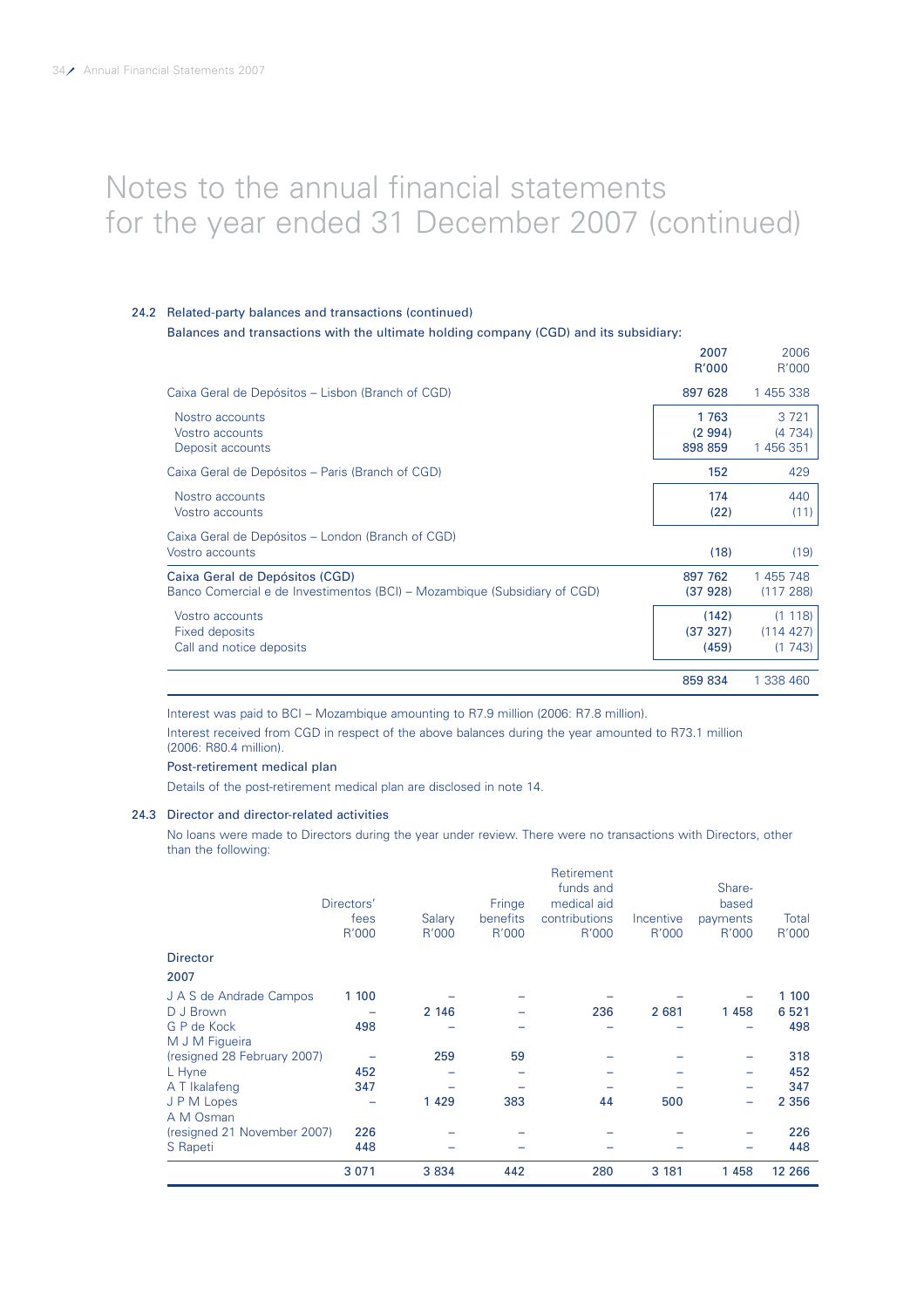### 24.3 Director and director-related activities (continued)

|                             | Directors'<br>fees<br>R'000 | Salary<br>R'000 | Fringe<br>benefits<br>R'000 | Retirement<br>funds and<br>medical aid<br>contributions<br>R'000 | Incentive<br>R'000 | Share-<br>based<br>payments<br>R'000 | Total<br>R'000 |
|-----------------------------|-----------------------------|-----------------|-----------------------------|------------------------------------------------------------------|--------------------|--------------------------------------|----------------|
| 2006                        |                             |                 |                             |                                                                  |                    |                                      |                |
| J A S de Andrade Campos     | 1 0 1 4                     |                 |                             |                                                                  |                    |                                      | 1 0 1 4        |
| D J Brown                   |                             | 1973            |                             | 211                                                              | 2 2 1 5            | 849                                  | 5 2 4 8        |
| G P de Kock                 | 392                         |                 |                             |                                                                  |                    |                                      | 392            |
| M J M Figueira              |                             | 1 5 3 3         | 265                         |                                                                  | 300                | -                                    | 2 0 9 8        |
| L Hyne                      | 403                         |                 |                             |                                                                  |                    |                                      | 403            |
| A T Ikalafeng               | 318                         |                 |                             |                                                                  |                    |                                      | 318            |
| J P M Lopes                 |                             | 1 3 6 3         | 302                         | 37                                                               | 300                |                                      | 2 0 0 2        |
| K B Motshabi                |                             |                 |                             |                                                                  |                    |                                      |                |
| (resigned 10 November 2006) | 352                         |                 |                             |                                                                  |                    |                                      | 352            |
| A M Osman                   | 228                         |                 |                             |                                                                  |                    |                                      | 228            |
| S Rapeti                    | 337                         |                 |                             |                                                                  |                    |                                      | 337            |
|                             | 3 0 4 4                     | 4 8 6 9         | 567                         | 248                                                              | 2815               | 849                                  | 12 392         |

| Amounts paid by CGD to:                                   |               |               |
|-----------------------------------------------------------|---------------|---------------|
|                                                           | 2007<br>R'000 | 2006<br>R'000 |
| M J M Figueira (resigned 28 February 2007)<br>J P M Lopes | 124<br>560    | 845<br>381    |
|                                                           | 684           | .226          |

#### Service agreements

#### D J Brown, Chief Executive Officer

Mr Brown's employment as Chief Executive Officer commenced on 31 March 2004 and is for a maximum period of five years. Mercantile may re-appoint Mr Brown at the expiry of the five-year period provided that agreement is reached on the terms and conditions for his re-appointment.

In consideration for the rendering of his services under the Service Agreement, Mr Brown is also entitled to payment of an annual incentive bonus calculated in accordance with a performance plan as agreed with the Board of Directors of Mercantile from time to time.

### J P M Lopes, Executive Director

Mr Lopes has been seconded to Mercantile by CGD.

Mr Lopes's employment in Mercantile commenced on 9 November 2005 and it will last for a period of three years. In terms of the service agreement Mr Lopes agreed to perform such duties, functions and services as are assigned to him from time to time by the Board of Directors and which are consistent and commensurate with his position as Executive Director.

### Share options

The following share options in Mercantile Bank Holdings have been granted to Mr Brown (refer to note 25):

- On 5 October 2004, 5 000 000 at an exercise price of 18 cents each;
- On 22 March 2006, 7 000 000 at an exercise price of 40 cents each; and
- On 26 February 2007, 8 000 000 at an exercise price of 34 cents each.

#### Directors' interests

No directors held beneficial and/or non-beneficial interests, directly or indirectly, in shares issued by Mercantile Bank Holdings Limited (2006: nil).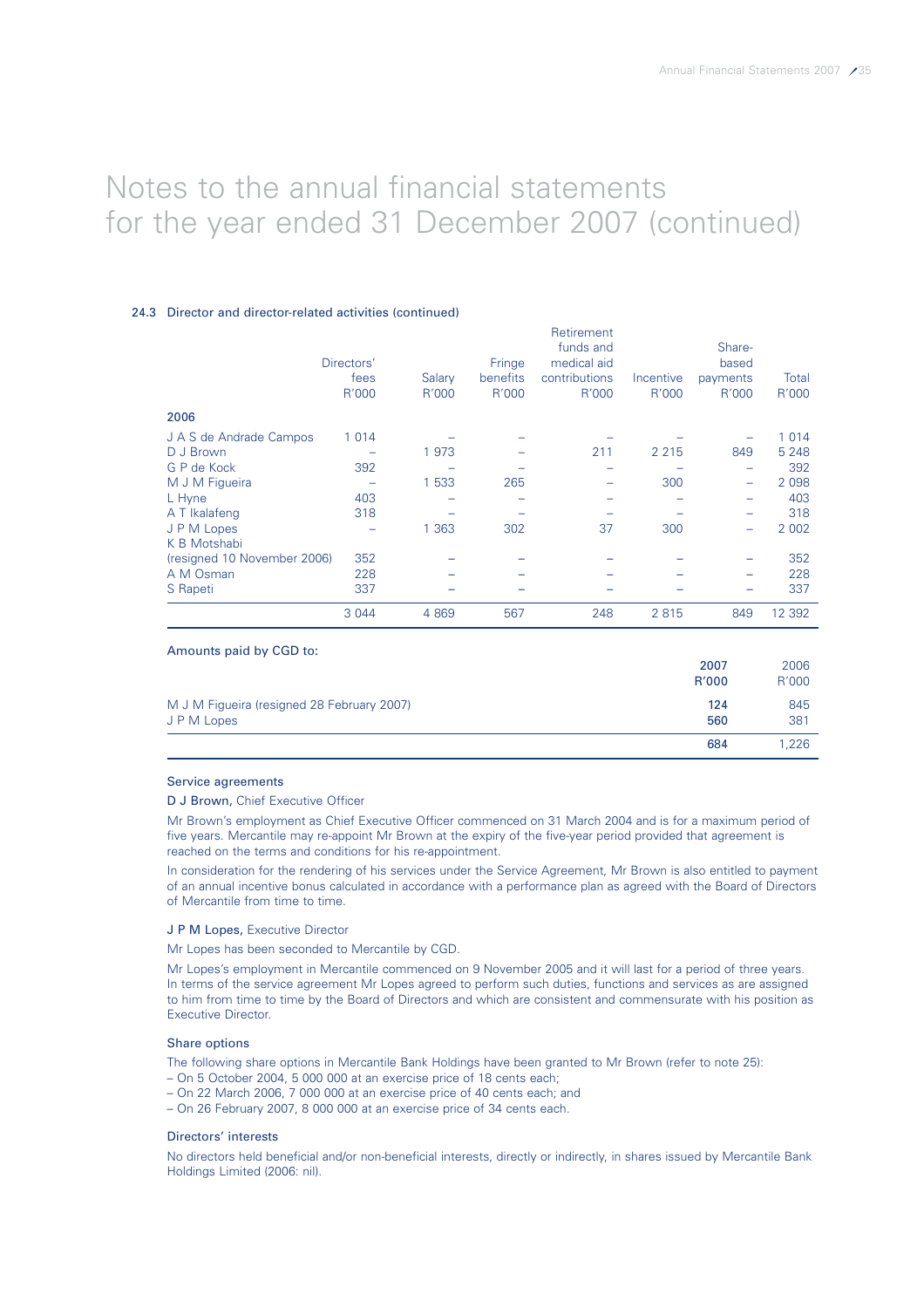#### 25. Share incentive scheme

The options granted are in respect of the holding company, Mercantile Bank Holdings Limited, to the employees of the Bank.

Effective 18 July 2007, options could be exercised in respect of 33% of the option shares after the expiration of three years from the offer date, in respect of a further 33% after the expiration of four years from the offer date and the remaining option shares after the expiration of five years from the offer date. Options granted prior to this date, may be exercised in respect of 33% of the option shares after the expiration of two years from the offer date, in respect of a further 33% after the expiration of three years from the offer date and the remaining option shares after the expiration of four years from the offer date. Such percentages are to be carried forward on a cumulative basis. Should the options not be exercised by the fifth anniversary date of the offer, the option holder is obliged to exercise the option in respect of at least 20% of the options in question by the sixth anniversary date of the offer or else the said 20% of the options will lapse. The same rule applies for the seventh, eighth, ninth and tenth anniversary of the offer date until the options in question have either lapsed or been exercised.

Subsequent to year-end, the Board approved the removal of the expiry condition from the sixth anniversary date. All unexpired options will now lapse after ten years from the date of issue.

The number of shares, which could be utilised for the purposes of the scheme, are 393 891 852 (2006: 393 891 852), which is 10% (2006: 10%) of the issued share capital of Mercantile Bank Holdings Limited at year-end. The number of scheme shares that may be issued to a single participant is 59 083 778 or 1.5% of the total number of issued shares.

The table below sets out the movements in the options:

|                                 | Exercise<br>price<br>(cents) | Options at<br>beginning<br>of year | Granted<br>during<br>year | Forfeited<br>during<br>year | Exercised<br>during<br>year | Options at<br>end of<br>year | Exercisable<br>options<br>at end<br>of year | Relating to<br>directors <sup>(1)</sup> |
|---------------------------------|------------------------------|------------------------------------|---------------------------|-----------------------------|-----------------------------|------------------------------|---------------------------------------------|-----------------------------------------|
| <b>Grant date</b>               |                              |                                    |                           |                             |                             |                              |                                             |                                         |
| 2007                            |                              |                                    |                           |                             |                             |                              |                                             |                                         |
| 20 November 2001                | 32                           | 3 943 000                          | $\overline{\phantom{0}}$  | (1988600)                   | (1000000)                   | 954 400                      | 954 400                                     |                                         |
| 11 February 2002                | 32                           | 200 000                            |                           |                             |                             | 200 000                      | 200 000                                     |                                         |
| 5 October 2004                  | 18                           | 5 000 000                          |                           |                             | L,                          | 5 000 000                    | 3 300 000                                   | 5 000 000                               |
| 7 October 2004                  | 17                           | 2 000 000                          |                           | -                           | (1 000 000)                 | 1 000 000                    | 660 000                                     |                                         |
| 3 January 2005                  | 15                           | 700 000                            |                           |                             | $\qquad \qquad$             | 700 000                      | 231 000                                     |                                         |
| 11 February 2005                | 20                           | 500 000                            |                           |                             |                             | 500 000                      | 165 000                                     |                                         |
| 1 April 2005                    | 39                           | 1 000 000                          | Ξ                         | (1 000 000)                 | Ξ                           |                              |                                             |                                         |
| 27 July 2005                    | 32                           | 750 000                            | $\overline{\phantom{0}}$  |                             | $\overline{\phantom{0}}$    | 750 000                      | 247 500                                     |                                         |
| 2 December 2005                 | 31                           | 350 000                            |                           |                             | $\qquad \qquad$             | 350 000                      | 115 500                                     |                                         |
| 9 February 2006<br>3 March 2006 | 41<br>38                     | 750 000<br>500 000                 |                           |                             | $\qquad \qquad$             | 750 000<br>500 000           | $\qquad \qquad$<br>$\overline{\phantom{0}}$ |                                         |
| 22 March 2006                   | 40                           | 14 800 000                         | $\equiv$                  | (2, 300, 000)               | ÷                           | 12 500 000                   | $\overline{\phantom{0}}$                    | 7 000 000                               |
| 26 February 2007                | 34                           | $\overline{\phantom{m}}$           | 24 000 000                | (2 750 000)                 | $\qquad \qquad$<br>÷        | 21 250 000                   | $\overline{\phantom{0}}$                    | 8 000 000                               |
| 1 June 2007                     | 36                           | $\equiv$                           | 500 000                   | $\overline{\phantom{0}}$    | $\equiv$                    | 500 000                      | $\equiv$                                    |                                         |
| 1 December 2007                 | 36                           | $\overline{\phantom{m}}$           | 1 000 000                 | $\overline{\phantom{0}}$    | $\overline{\phantom{0}}$    | 1 000 000                    | $\overline{\phantom{0}}$                    |                                         |
|                                 |                              | 30 493 000                         | 25 500 000                |                             | $(8038600)$ $(2000000)$     | 45 954 400                   | 5 873 400                                   | 20 000 000                              |
| 2006                            |                              |                                    |                           |                             |                             |                              |                                             |                                         |
| 20 November 2001                | 32                           | 5 343 000                          | $\overline{\phantom{0}}$  | (1400000)                   | $\equiv$                    | 3 943 000                    | 3 943 000                                   |                                         |
| 11 February 2002                | 32                           | 200 000                            | $\overline{\phantom{0}}$  |                             | ۰                           | 200 000                      | 200 000                                     |                                         |
| 5 October 2004                  | 18                           | 5 000 000                          |                           |                             | $\qquad \qquad$             | 5 000 000                    | 1 650 000                                   | 5 000 000                               |
| 7 October 2004                  | 17                           | 2 600 000                          | -                         | (100000)                    | (500000)                    | 2 000 000                    | 660 000                                     |                                         |
| 3 January 2005                  | 15                           | 700 000                            | $\equiv$                  | -                           | $=$                         | 700 000                      | ÷                                           |                                         |
| 11 February 2005                | 20                           | 500 000                            |                           |                             | ÷                           | 500 000                      |                                             |                                         |
| 1 April 2005                    | 39                           | 1 000 000                          |                           |                             | $\qquad \qquad$             | 1 000 000                    | $\overline{\phantom{0}}$                    |                                         |
| 27 July 2005                    | 32                           | 750 000                            |                           |                             | ÷                           | 750 000                      |                                             |                                         |
| 2 December 2005                 | 31                           | $\overline{\phantom{0}}$           | 350 000                   |                             | -                           | 350 000                      |                                             |                                         |
| 9 February 2006                 | 41                           | $\equiv$                           | 750 000                   |                             | $\overline{\phantom{0}}$    | 750 000                      |                                             |                                         |
| 3 March 2006                    | 38                           | $\overline{\phantom{m}}$           | 500 000                   |                             | $\overline{\phantom{0}}$    | 500 000                      | L.                                          |                                         |
| 22 March 2006                   | 40                           | $\overline{\phantom{m}}$           | 16 200 000                | (1400000)                   | $\equiv$                    | 14 800 000                   | $\equiv$                                    | 7 000 000                               |
|                                 |                              | 16 093 000                         | 17 800 000                | (2900000)                   | (500000)                    | 30 493 000                   | 6 453 000                                   | 12 000 000                              |

(1) Refer to note 24.3.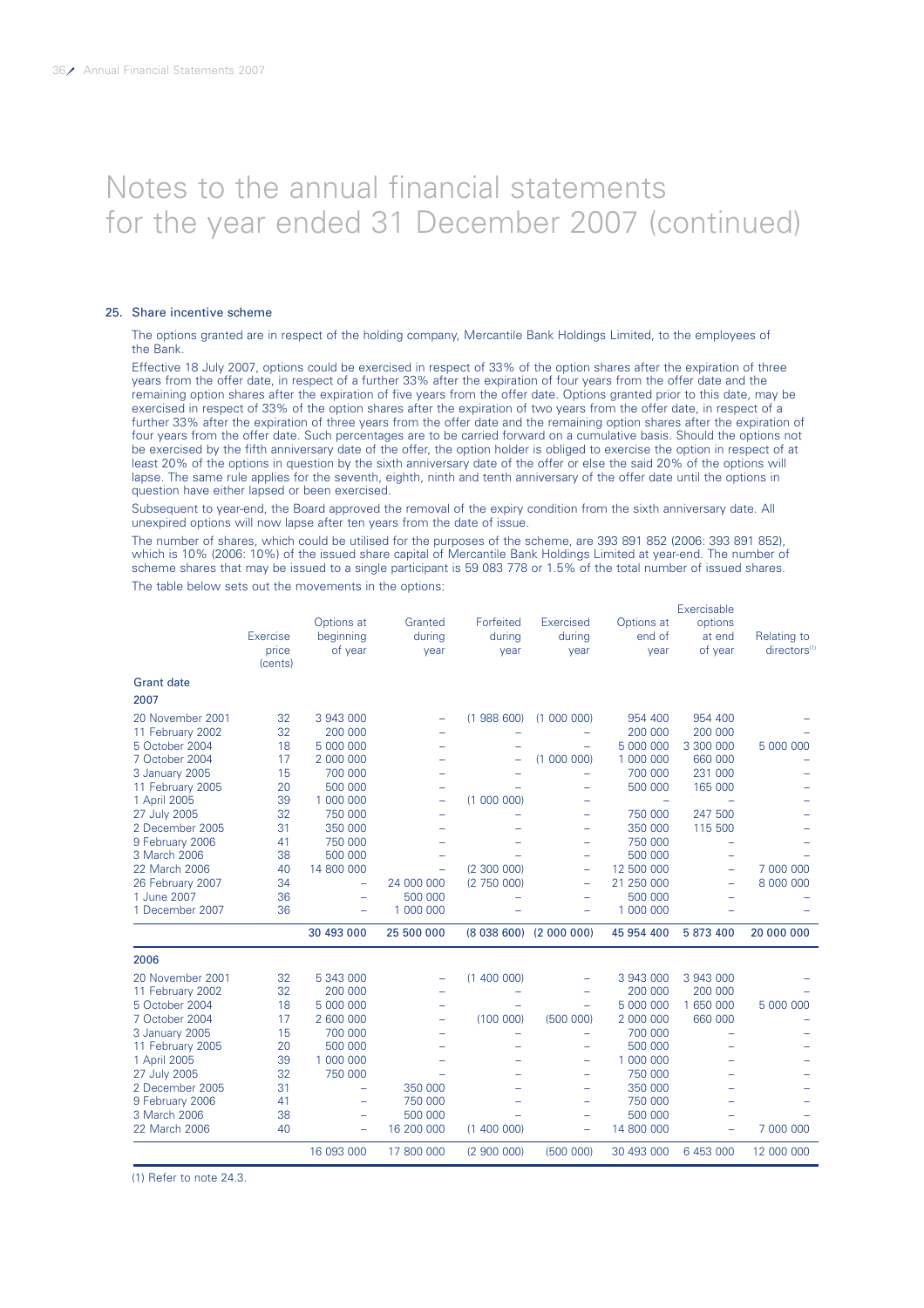### 25. Share incentive scheme (continued)

Inputs into the Black-Scholes model in determining the charge for share-based payments for options granted during the year are as follows:

|                                                       | 2007           | 2006              |
|-------------------------------------------------------|----------------|-------------------|
|                                                       | R'000          | R'000             |
| Weighted average fair value share price at grant date | 34 cents       | 38 cents          |
| Weighted average exercise price                       | 34 cents       | 40 cents          |
| Expected volatility                                   | 82.10%         | $92.3\% - 98.7\%$ |
| Option life                                           | $6 - 10$ vears | $6 - 10$ years    |
| Risk free rate                                        | 7.58%          | 7.30%             |
| <b>Expected dividends</b>                             | Nil            | Nil               |

Expected volatility was determined by calculating the historical volatility of the Mercantile Bank Holdings Limited share price from September 2004 to the grant date of each option. The expected life used in the model has been adjusted, based on management's best estimate, for the effects of non-transferability, exercise restrictions and behavioural considerations.

The Company recognised total expenses of R4.0 million (2006: R2.2 million) related to equity-settled share-based payment transactions.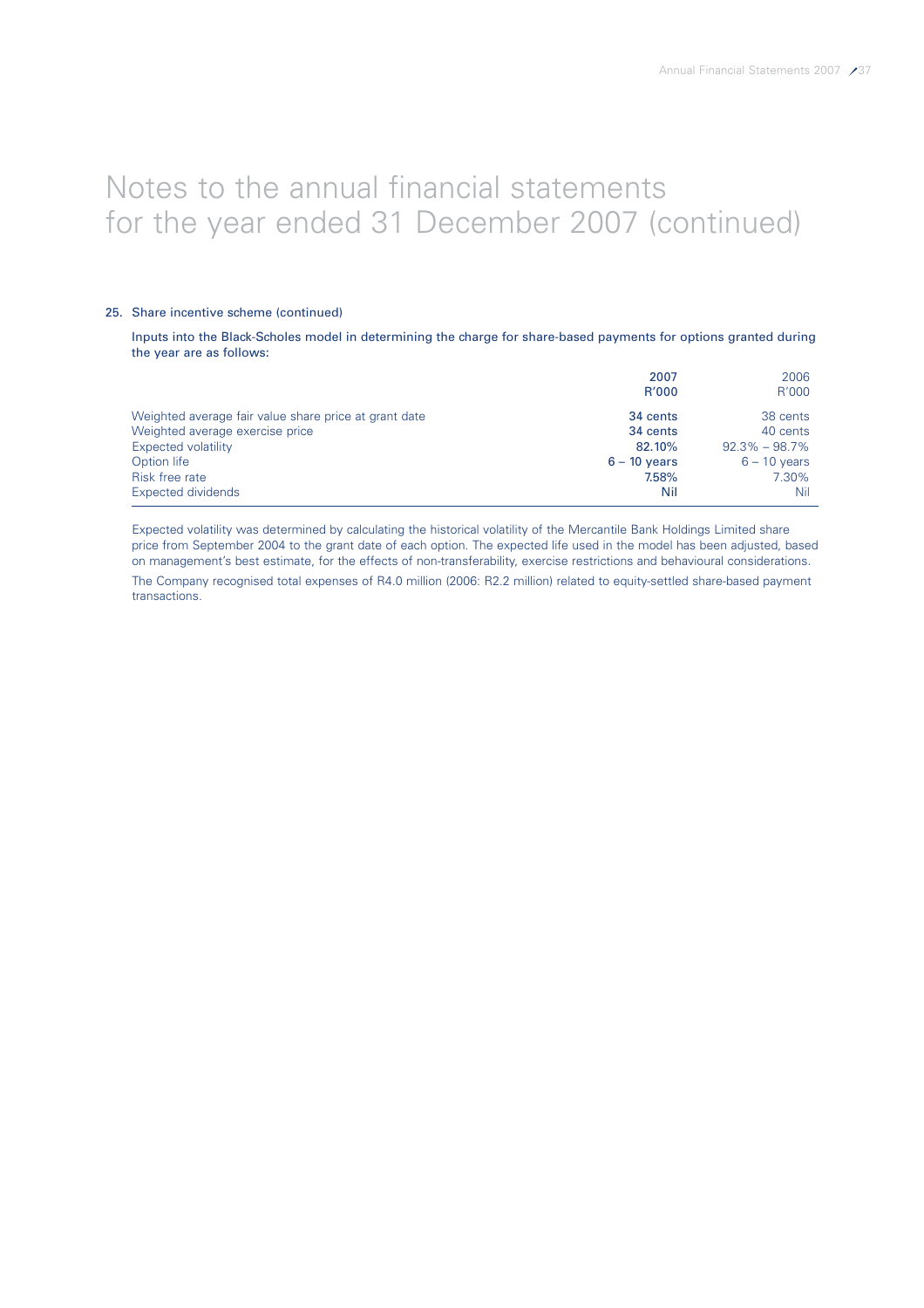# Risk management and control

#### Risk management philosophy

The Company recognises that the business of banking and financial services is conducted within an environment of complex inter-related risks. The Company operates in a dynamic environment where the past is not necessarily an acceptable guide to the future. Risk management is a key focus of the Company and addresses a wide spectrum of risks that are continually evaluated and policies and procedures reviewed to adapt to changing circumstances. In any economy there are sectors that are more vulnerable to cyclical downturn than others. Economic variances are monitored to assist in managing exposure to such sectors. The concentration of risk in our target market sectors is managed to achieve a balanced portfolio. Our business development efforts are focused on the stronger companies and individuals, establishing policy criteria, which eliminate weaker credit or investments from the portfolio. A passive role in the face of potential or actual adverse conditions is not accepted.

A philosophy of enterprise-wide risk management within a Risk Management Monitoring and Control Framework has been established to ensure that all business and operational risks are managed effectively within acceptable risk profiles, policies and parameters. The management of risk is an independent process from that of taking on/creating risk within the Company. Risk management policies are essentially conservative, with proper regard to the mix of risk and reward. The Company will take all necessary steps to safeguard its depositors' funds, its own asset base and shareholders' funds.

#### Enterprise-wide risk management

An enterprise-wide risk management framework is adopted to ensure appropriate and focused management of all risks. Risk assessment is a dynamic process and is reviewed regularly. Risk dimensions will vary in importance based on the business activities of an organisation. The overall objective of enterprise-wide risk management is to ensure an integrated and effective risk management framework, where all risks are identified, quantified and managed in order to achieve an optimal risk reward profile. The presence of accurate measures of risk makes risk adjusted performance possible, creates the potential to generate increased shareholder returns and allows the risk taking behaviour to be more closely aligned with our strategic objectives.

Risk management is performed on a Company wide basis involving the Board, credit management, senior management, independent risk management, business line management, finance and control, legal/compliance, treasury and operations, with significant support from internal audit and information technology.

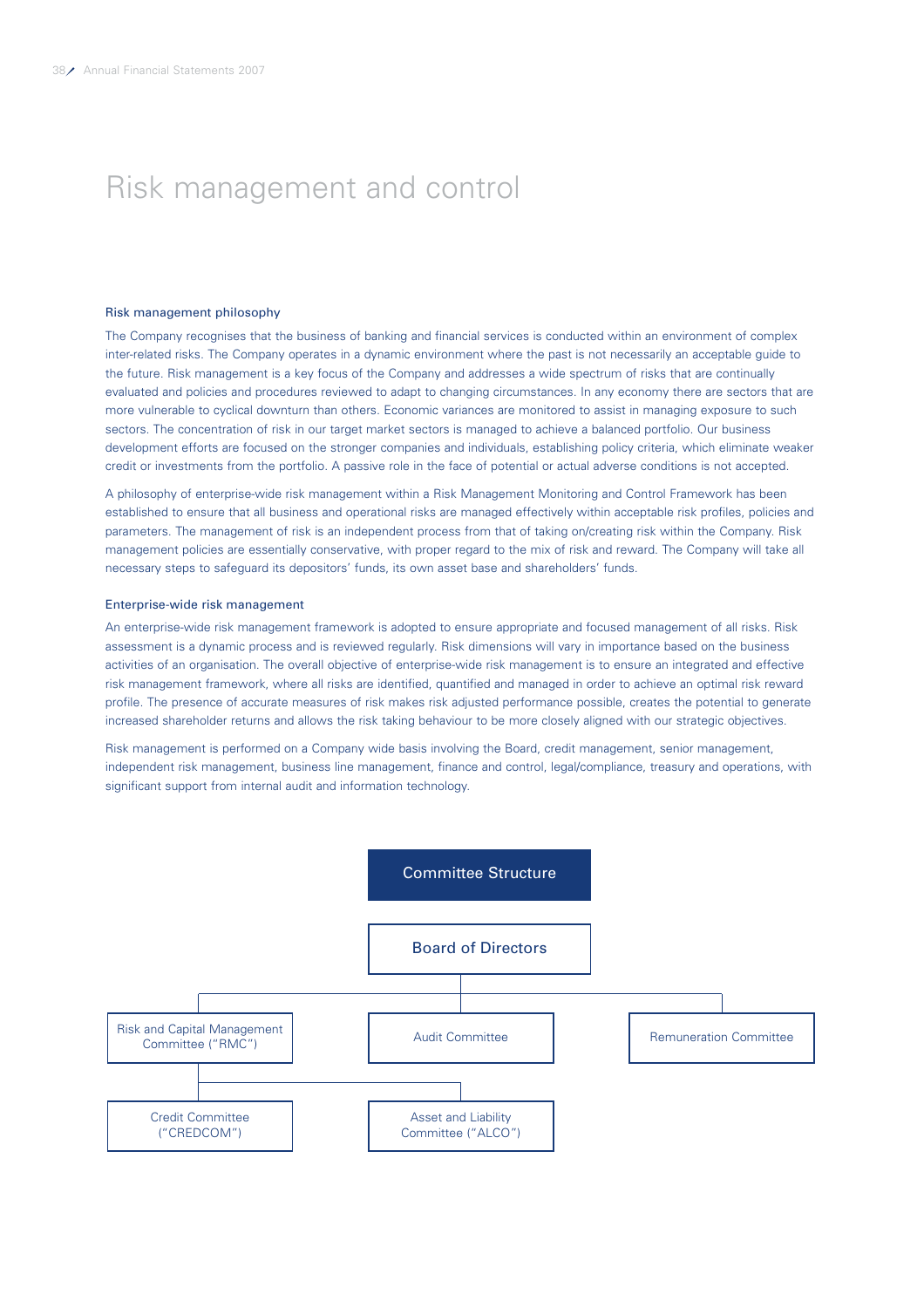#### Risk management life cycle/process

All of the Company's policies and procedures manuals have been reviewed and signed off by the relevant divisional heads. These standards are an integral part of the Company's governance infrastructure and risk management profile, reflecting the expectations and requirements of the Board in respect of key areas of control. The standards ensure alignment and consistency in the way that prevalent risk types are managed and form part of the four phases of the risk management life cycle, defined as:

#### Risk identification (and comprehension)

Risk identification focuses on recognising and understanding existing risks or risks that may arise from positions taken and future business activity as a continuing practice.

#### Risk measurement (and evaluation using a range of analytical tools)

Once risks have been identified, they need to be measured. Certain risks will obviously lend themselves more easily to measurability than others, but it is necessary to ascertain the magnitude of each risk.

#### Risk management (as an independent function)

The Company's principal business focuses on the management of liabilities and assets in the balance sheet. Major risks are managed and reviewed by an independent risk function. The ALCO and RMC meet on a regular basis to collaborate on risk control, establish how much risk is acceptable and decide on how the Company will stay within targets and laid down thresholds.

#### Risk monitoring (and compliance with documented policies)

Open, two-way communication between the Company and the South African Reserve Bank ("SARB") is fundamental to the entire risk monitoring and supervisory process. To achieve this, responsible line heads are required to document conclusions and communicate findings to the ALCO and RMC in the first instance and to the SARB via the Finance Division through DI returns and periodic meetings.

#### Management of risk

Principal risk categories have been identified, defined and categorised into direct and indirect risks. This set of risk definitions forms the basis of management and control relative to each division within the Company and also forms a consistent common language for outside examiners and/or regulators to follow.

Direct risks are found in most banking transactions. They are quantifiable and can be clearly defined. These risks are evaluated through examination of our databases, statistics and other records.

Indirect risks are considered to ensure that a complete risk assessment is carried out. They are present in almost every decision made by management and the Board and thus impact on the Company's image and success. These decisions are usually intended to enhance the Company's long-term viability or success and therefore are difficult to quantify at a given point in time.

Board Committees monitor various aspects of the different identified risks, which include:

| <b>Direct Risks</b>      | <b>Indirect Risks</b>     |
|--------------------------|---------------------------|
| <b>Credit Risk</b>       | <b>Strategic Risk</b>     |
| <b>Counterparty Risk</b> | <b>Reputation Risk</b>    |
| <b>Currency Risk</b>     | Legal Risk                |
| <b>Liquidity Risk</b>    | <b>Fraud Risk</b>         |
| Interest Rate Risk       | <b>International Risk</b> |
| Market (Position) Risk   | <b>Political Risk</b>     |
| <b>Solvency Risk</b>     | <b>Competitive Risk</b>   |
| <b>Operational Risk</b>  | <b>Pricing Risk</b>       |
| <b>Technology Risk</b>   | <b>Sensitivity Risk</b>   |
| Compliance Risk          |                           |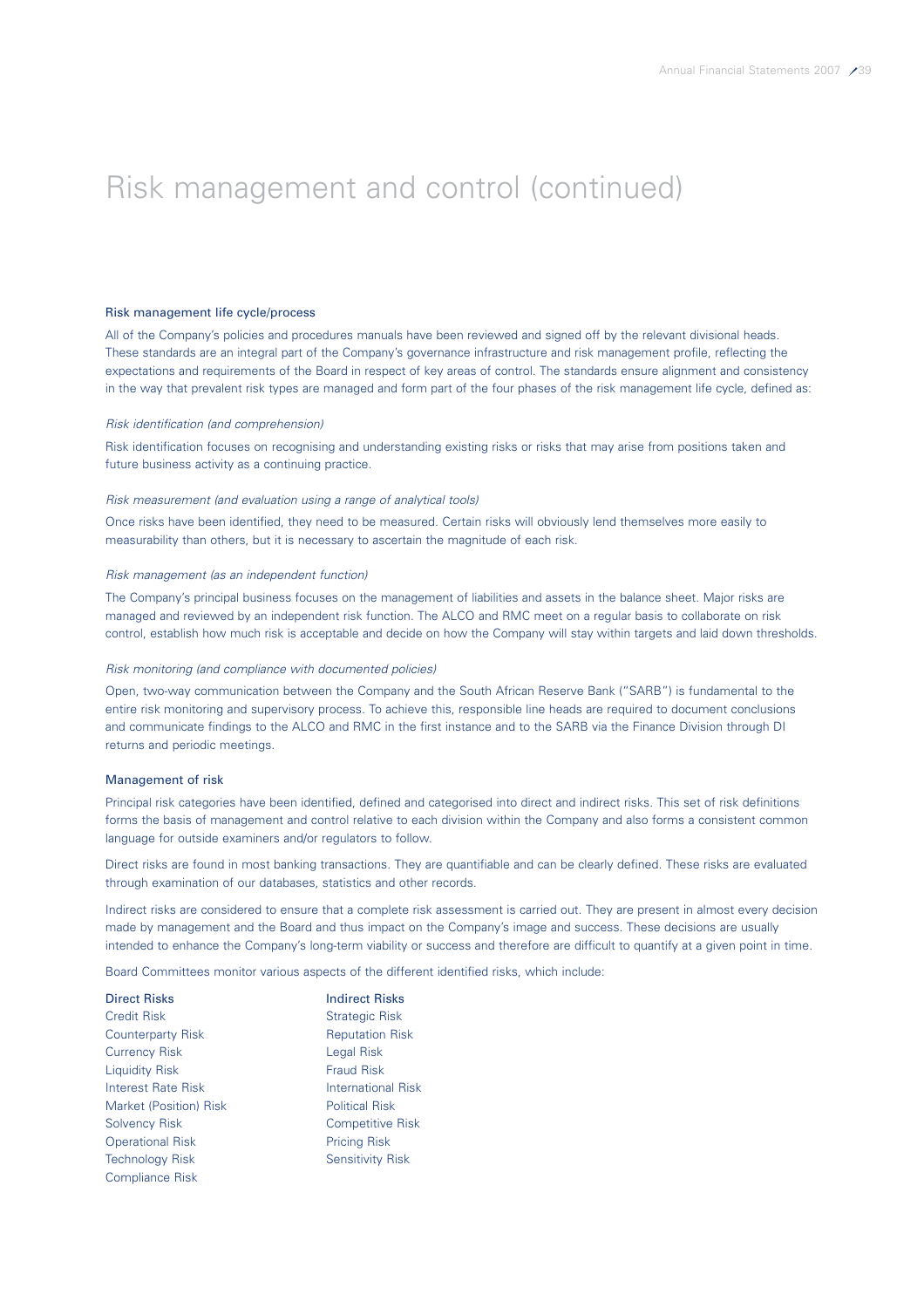#### Management of risk (continued)

The responsibility for understanding the risks incurred by the Company and ensuring that they are appropriately managed lies with the Board. The Board approves risk management strategies and delegates the power to take decisions on risks and to implement strategies on risk management and control to the RMC. Discretionary limits and authorities are in turn delegated to line heads and line managers within laid down parameters to enable them to execute the Company's strategic objectives within predefined risk management policies. Major risks are managed, controlled and reviewed by an independent risk function.

The Board fully recognises that they are accountable for the process of risk management and the system of internal control. Management reports regularly to the Board on the effectiveness of internal control systems and significant control weaknesses identified.

A process is in place whereby the Top 10 risks faced by the Company are identified. These risks are assessed and evaluated in terms of a risk score attached to inherent risk and residual risk. Action plans are put in place to reduce the identified inherent risks to within acceptable residual risk parameters. The Top 10 risks are re-evaluated quarterly.

Focus has been increased on the overall improvement in the management of credit and counterparty risk through the implementation and ongoing development of a comprehensive on-line Early Warning Risk Identification System together with a Risk Assessment Decision Support Tool.

Increased focus has also been placed on Business Continuity Management ("BCM") during the year under review. BCM ensures the availability of key staff and processes required to support essential activities in the event of an interruption to, or disruption of, business. BCM is an important aspect of risk management and its value has been proven in creating a more resilient operational platform, through activities such as business impact assessments, business continuity planning and implementation, testing of business continuity and implementing corrective actions. Comprehensive simulations are conducted on an ongoing basis, with identified gaps addressed and/or plans put in place to resolve the identified issues.

Further enhancements have been made in the management of the Company's assets and liabilities with increased monitoring of liquidity and interest rate risk through sensitivity evaluation and forecasting techniques. An internally developed Management Information System was enhanced during the year under review to improve the quality of internal reporting.

During the year under review, the Company established a Capital Management Committee under the auspices of the RMC to proactively evaluate and manage the Capital requirements of the Company as determined by Basel II requirements.

Under the enterprise-wide risk management framework we have categorised the direct risks of the Company and report on those deemed to be of the most significance.

#### Credit risk

Credit parameters and tolerance levels are clearly defined and reflected in governing procedures and policies. The Company offers a spread of banking products common within the banking industry with a specific focus on small and medium-sized businesses across a wide variety of industries. Whilst personal market products are also offered, no specific targeting of the broader personal retail based market is undertaken. The primary risks encountered are associated with the lending of money and the issuing of contingent financial or performance guarantees to third parties on behalf of customers.

Dependent upon the risk profile of the customer, the risk inherent in the product offering and the track record/payment history of the client, varying types and levels of security are taken to mitigate credit related risks. Clean or unsecured lending will only be considered for financially strong borrowers.

Counterparties to derivatives expose the Company to credit-related losses in the event of non-performance. The counterparties to these contracts are financial institutions. The Company continually monitors its positions and the credit ratings of its counterparties and limits the amount of contracts it enters into with any one party.

At year-end, the Company did not consider there to be any significant concentration of risk, which had not been insured or adequately provided for. There were no material exposures in advances made to foreign entities at year-end, except for the deposits placed with CGD as disclosed in note 24.2.

A portfolio analysis report is prepared and presented to the RMC analysing the performance and makeup of the book including customer and segment concentration analyses.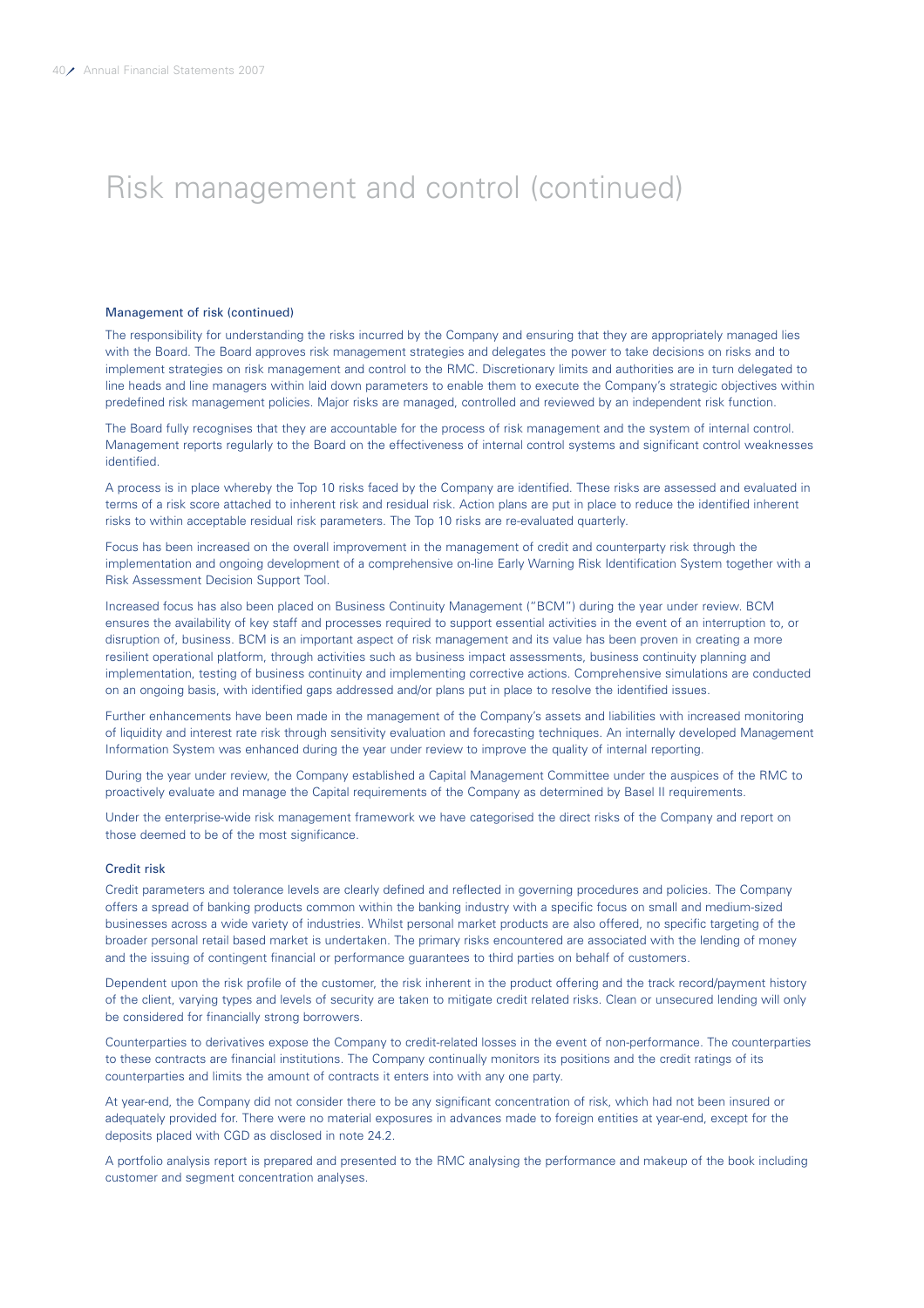### Management of risk (continued)

### Credit risk (continued)

The Company has adopted a conservative approach to credit granting within a specifically defined and structured approval process. The granting of credit is managed via a mandated approval process whereby levels of credit approval are determined by the experience of the mandated individual with dual or multiple sign-off on all material values. An ongoing weekly review is also undertaken by the CREDCOM of all lending in excess of R1 million. In addition the early warning system is applied to actively manage all accounts within the risk structure. The system identifies a number of characteristics relating to the performance of the accounts and based on various predefined algorithms, flags issues of concern. Monitoring is done by the Early Warning Department and any concerns are raised with the Credit Department and Retail or Commercial banking units. The Company is in the process of further developing a Decision Support tool to assist credit decision makers through the provision of indicative performance criteria and other information necessary to assist in making increasingly informed decisions. Such indicative performance data will be measured against predefined acceptance bands and result in the allocation of an overall acceptability rating.

There have been no material changes in the credit approval structure or overall make-up of the book from the prior reporting period.

The table below summarises the Company's maximum exposure to credit risk at balance sheet date:

|                             |           | Committed  |         |           |
|-----------------------------|-----------|------------|---------|-----------|
|                             | Loans and | undrawn    |         |           |
|                             | advances  | facilities | Other   | Total     |
|                             | R'000     | R'000      | R'000   | R'000     |
| 2007                        |           |            |         |           |
| <b>Current accounts</b>     | 780 463   |            |         | 780 463   |
| Credit card                 | 21 555    | 32 679     |         | 54 234    |
| Mortgage loans              | 1 241 399 | 190 910    |         | 1 432 309 |
| Instalment sales and leases | 304 588   |            |         | 304 588   |
| Other advances              | 562 401   |            |         | 562 401   |
| Guarantees                  |           |            | 391 335 | 391 335   |
| Letters of credit           |           |            | 19 937  | 19 937    |
|                             | 2 910 406 | 223 589    | 411 272 | 3 545 267 |
| 2006                        |           |            |         |           |
| Current accounts            | 448 290   |            |         | 448 290   |
| Credit card                 | 29 002    |            |         | 29 002    |
| Mortgage loans              | 711 221   | 269 478    |         | 980 699   |
| Instalment sales and leases | 299 284   |            |         | 299 284   |
| Other advances              | 680 186   |            |         | 680 186   |
| Guarantees                  |           |            | 269 402 | 269 402   |
| Letters of credit           |           |            | 11 662  | 11 662    |
|                             | 2 167 983 | 269 478    | 281 064 | 2 718 525 |

### Operational risk

Operational risks faced by the Company are extensive and inter alia include risks associated with reputation, robbery, fraud, theft of data, legal challenges, statutory and legislative compliance, operational processes, employment policies, documentation risk and business continuity. Strategies, procedures and action plans to monitor, manage and limit the risks associated with operational processes, systems and external events include: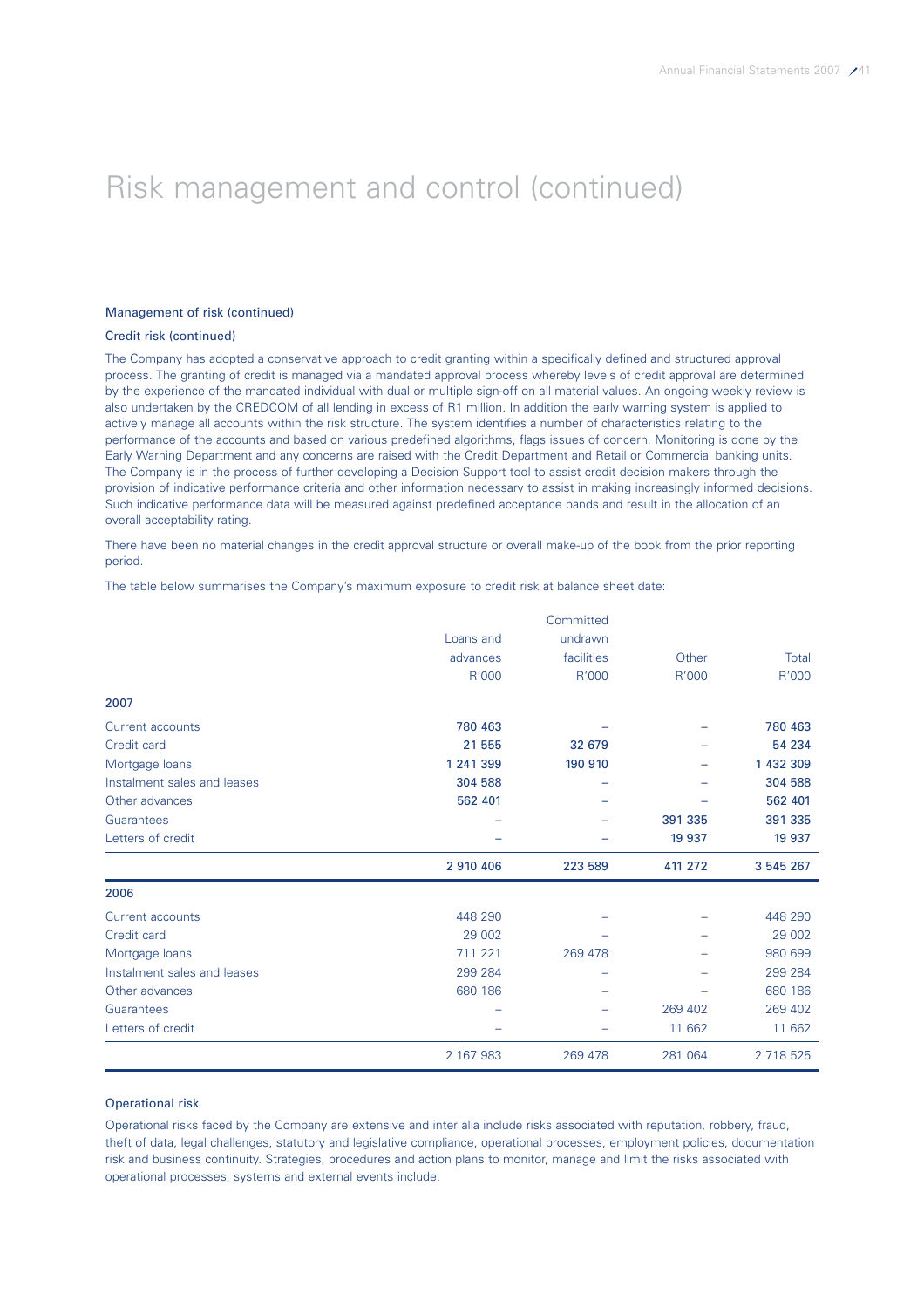### Management of risk (continued)

Operational risk (continued)

- documented operational policies, processes and procedures with segregation of duties;
- training and upskilling staff on operational procedures and legislative compliance;
- an operational event logger wherein all losses associated with operational issues including theft and robbery are recorded and evaluated to facilitate corrective action;
- ongoing improvements to the Disaster Recovery and Business Continuity plans including conducting a variety of simulation exercises in the branches and critical operations environments; and
- conducting a variety of internal audits and reviews by both the Compliance and Internal Audit Departments in line with annual plans approved by the Board.

There have been no material losses during the reporting period that require specific identification.

#### Market risk

Market risk is the risk of revaluation of any financial instrument as a consequence of changes in market prices or rates and can be quantified as the potential change in the value of the banking book as a result of changes in the financial environment between now and a future point in time.

The Board determines market risk limits. These limits are reviewed at least annually dependent on market events.

The Company does not currently have any proprietary trading positions and therefore has minimal exposure to market risk. Before the Company enters into a proprietary trading position, the Trading Committee will evaluate and approve such positions. This Committee will ensure that the Company is prudently positioned, taking into account agreed limits, policies, prevailing markets, available liquidity and the relationship between risk and reward primarily to the financial risks of changes in foreign currency exchange rates and interest rates. The Company enters into derivative financial instruments to manage its exposure to interest rate and foreign currency risk, including:

- forward exchange contracts; and
- interest rate and foreign currency swaps.

Detailed market risk reports are produced on a daily basis, which allows for monitoring against prescribed limits. In the unlikely event of an unauthorised limit violation, the Asset and Liability Management Forum ("ALM") records such violation, which is immediately corrected and reported to the ALCO, which is a subcommittee of the RMC.

The Company does not perform a detailed sensitivity analysis on the potential impact of a change in exchange rates due to the fact that the Company does not currently have any proprietary trading positions. A detailed sensitivity analysis is performed for liquidity and interest rate risk as described below.

There has been no significant change to the Company's exposure to market risks or the manner in which it manages and measures the risk.

#### Foreign currency risk

The Company, in terms of approved limits, manages short-term foreign currency exposures relating to trade imports, exports and interest flows on foreign liabilities.

The Company has conservative limits in terms of net open foreign currency positions which are well below the limits allowed by the South African Reserve Bank. For the year under review the highest net open position recorded for any single day was R5.1 million.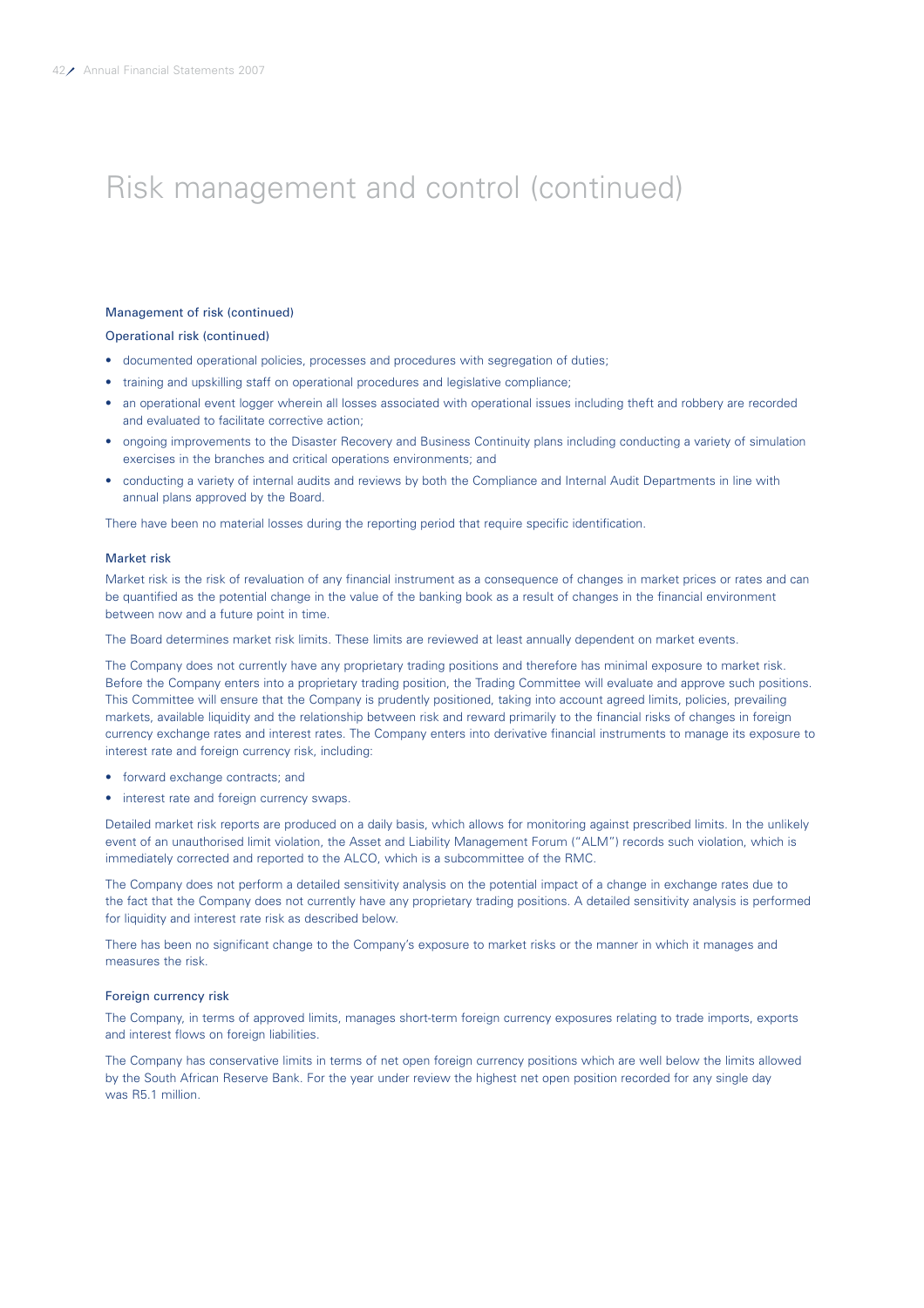### Management of risk (continued)

### Foreign currency risk (continued)

The transaction exposures and foreign exchange contracts at balance sheet date are summarised as follows:

|                                                        |                  |           | Pound           |         |           |
|--------------------------------------------------------|------------------|-----------|-----------------|---------|-----------|
|                                                        | <b>US Dollar</b> | Euro      | <b>Sterling</b> | Other   | Total     |
|                                                        | R'000            | R'000     | R'000           | R'000   | R'000     |
| 2007                                                   |                  |           |                 |         |           |
| Total foreign exchange assets                          | 913 287          | 65 356    | 30 444          | 8 116   | 1 017 203 |
| Total foreign exchange liabilities                     | (60, 493)        | (18578)   | (20794)         | (89)    | (99954)   |
| Commitments to purchase foreign currency               | 245 343          | 67 736    | 20 24 2         | 8 3 2 0 | 341 641   |
| Commitments to sell foreign currency                   | (1097925)        | (114958)  | (30 513)        | (16640) | (1260036) |
|                                                        |                  |           |                 |         |           |
| Year-end effective net open foreign currency positions | 212              | (444)     | (621)           | (293)   | (1146)    |
| 2006                                                   |                  |           |                 |         |           |
| Total foreign exchange assets                          | 1 459 295        | 37 348    | 28 834          | 4 2 8 5 | 1 529 762 |
| Total foreign exchange liabilities                     | (24 402)         | (10, 890) | (22193)         | (329)   | (57814)   |
| Commitments to purchase foreign currency               | 153 361          | 61 023    | 4 7 5 3         | 12 827  | 231 964   |
| Commitments to sell foreign currency                   | (1588540)        | (87, 718) | (11911)         | (16601) | (1704770) |

#### Interest rate risk

Interest rate risk is the impact on net interest earnings and the sensitivity to economic value as a result of increases or decreases in interest rates arising from the execution of the core business strategies and the delivery of products and services to customers. Interest margins may increase as a result of such changes, but may reduce or create losses in the event that unexpected adverse movements arise. The ALM forum monitors interest rate repricing on a daily basis and reports back to the ALCO and RMC.

The Company is exposed to interest rate risk as it takes deposits from clients at both fixed and floating interest rates. The Company manages the risk by maintaining an appropriate mix between fixed and floating rate funds and by the use of interest rate swap contracts.

Under interest rate swap contracts, the Company agrees to exchange the difference between fixed and floating rate interest amounts calculated on agreed notional principal amounts. Such contracts enable the Company to mitigate the risk of changing interest rates on the fair value of issued fixed rate debt and the cash flow exposures on the issued variable rate debt. The interest rate swaps reprice on a quarterly basis. The floating rate on the interest rate swaps is based on the three-month JIBAR. The Company will settle the difference between the fixed and floating interest rate on a net basis.

Sources of interest rate risk include volatility and changes in interest rate levels, yield curves and spreads. These affect the interest rate margin realised between lending income and borrowing costs when applied to our rate sensitive assets and liabilities. The Company is also exposed to basis risk, which is the difference in repricing characteristics of two floating-rate indices such as the South African prime rate and three-month JIBAR.

To measure such risk, the Company aggregates interest rate sensitive assets and liabilities into fixed time bands in accordance with the respective interest repricing dates. The Company uses both dynamic maturity gap and duration analysis, which measures the mismatch level between the average time over which the cash inflows are generated and cash outflows are required. Various reports are prepared taking alternative strategies and interest rate forecasts into consideration. These reports are presented to the ALCO and RMC on a regular basis.

To monitor the effect of the gaps on net interest income, a regular forecast of interest rate sensitive asset and liability scenarios is produced. It includes relevant banking activity performance and trends, different forecasts of market rates and expectations reflected in the yield curve.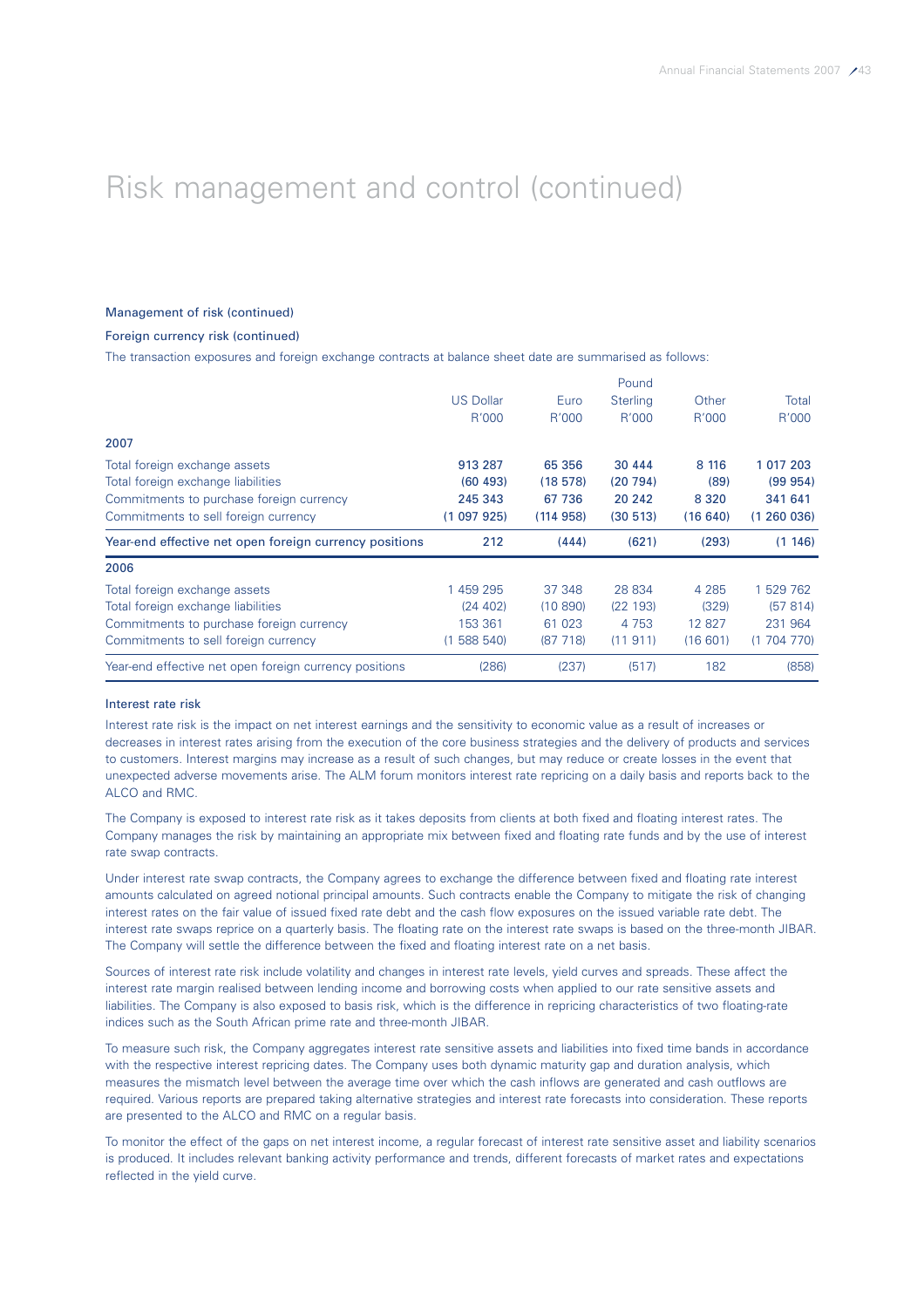#### Management of risk (continued)

#### Interest rate risk (continued)

For regulatory purposes, the assessment and measurement of interest rate risk is based on the accumulated impact of interest rate sensitive instruments resulting from a parallel movement of plus or minus 200 basis points on the yield curve.

In addition, the impact on equity and profit and loss resulting from a change in interest rates is calculated monthly based on management's forecast of the most likely change in interest rates.

At reporting date, a 50 basis point change was applied as a sensitivity analysis to determine exposure to interest rates. If interest rates increased/decreased by 50 basis points and all other variables remained constant, the Company's net profit and equity at year-end would increase or decrease by R13.6 million (2006: increase or decrease by R11.5 million).

This is mainly attributable to the Company's exposure to interest rates on its lending and borrowings in the banking book.

The table below summarises the Company's exposure to interest rate risk. Assets and liabilities are included at carrying amounts, categorised by the earlier of contractual re-pricing or maturity dates and also indicate their effective interest rates at year-end:

|                                     |           |         |           |                          |                          | Non-                     |             | <b>Effective</b> |
|-------------------------------------|-----------|---------|-----------|--------------------------|--------------------------|--------------------------|-------------|------------------|
|                                     | Up to     | $1 - 3$ | $3 - 12$  | $1 - 5$                  | Over <sub>5</sub>        | interest                 |             | interest         |
|                                     | 1 month   | months  | months    | years                    | vears                    | bearing                  | Total       | rate             |
|                                     | R'000     | R'000   | R'000     | R'000                    | R'000                    | R'000                    | R'000       | %                |
| 2007                                |           |         |           |                          |                          |                          |             |                  |
| <b>Assets</b>                       |           |         |           |                          |                          |                          |             |                  |
| Intangible assets                   |           |         |           |                          | -                        | 23 568                   | 23 568      |                  |
| Property and equipment              |           |         |           |                          | -                        | 16 655                   | 16 655      |                  |
| Other accounts receivable           |           |         |           |                          | $\overline{\phantom{0}}$ | 33 593                   | 33 593      |                  |
| Interest in subsidiaries            | 47 896    |         |           |                          | ÷                        | 32 220                   | 80 116      |                  |
| Other investments                   |           |         |           |                          |                          | 8917                     | 8917        |                  |
| Loans and advances                  | 2 660 214 |         |           | 111 091                  | 43 4 38                  | ÷,                       | 2 814 743   | 13.48            |
| Derivative financial instruments    | 4 2 4 8   |         |           | ۳                        |                          | 39 566                   | 43 8 14     |                  |
| Negotiable securities               | 102 752   | 145 769 | 20 482    | $\overline{\phantom{0}}$ | 6574                     | $\overline{\phantom{m}}$ | 275 577     | 11.13            |
| Cash and cash equivalents           | 784 050   | 371 528 | 170 618   |                          |                          | 96 798                   | 1 422 994   | 9.01             |
| <b>Total assets</b>                 | 3 599 160 | 517 297 | 191 100   | 111 091                  | 50 012                   | 251 317                  | 4 7 19 9 77 |                  |
| <b>Equity and liabilities</b>       |           |         |           |                          |                          |                          |             |                  |
| Shareholders' equity                |           |         |           |                          |                          |                          |             |                  |
| <b>Deposits</b>                     | 2 125 366 | 590 292 | 802 812   | 146 742                  | 348                      | 105 240                  | 3770800     | 7.06             |
| Derivative financial instruments    | 7875      |         |           |                          | -                        | 7481                     | 15 3 56     |                  |
| Provisions                          |           |         |           |                          | -                        | 42 407                   | 42 407      |                  |
| Other accounts payable              |           |         |           |                          |                          | 38 035                   | 38 035      |                  |
| <b>Total equity and liabilities</b> | 2 133 241 | 590 292 | 802 812   | 146 742                  | 348                      | 193 163                  | 3 866 598   |                  |
| On balance sheet interest           |           |         |           |                          |                          |                          |             |                  |
| sensitivity gap                     | 1 465 919 | (72995) | (611712)  | (35651)                  | 49 664                   | $\qquad \qquad$          | 795 225     |                  |
| Derivative financial instruments    | 80 950    | 93 209  | (21500)   | (110 101)                | (42558)                  | $\overline{\phantom{0}}$ |             |                  |
| Total net interest sensitivity gap  | 1546869   | 20 214  | (633 212) | (145752)                 | 7 106                    | $\qquad \qquad$          | 795 225     |                  |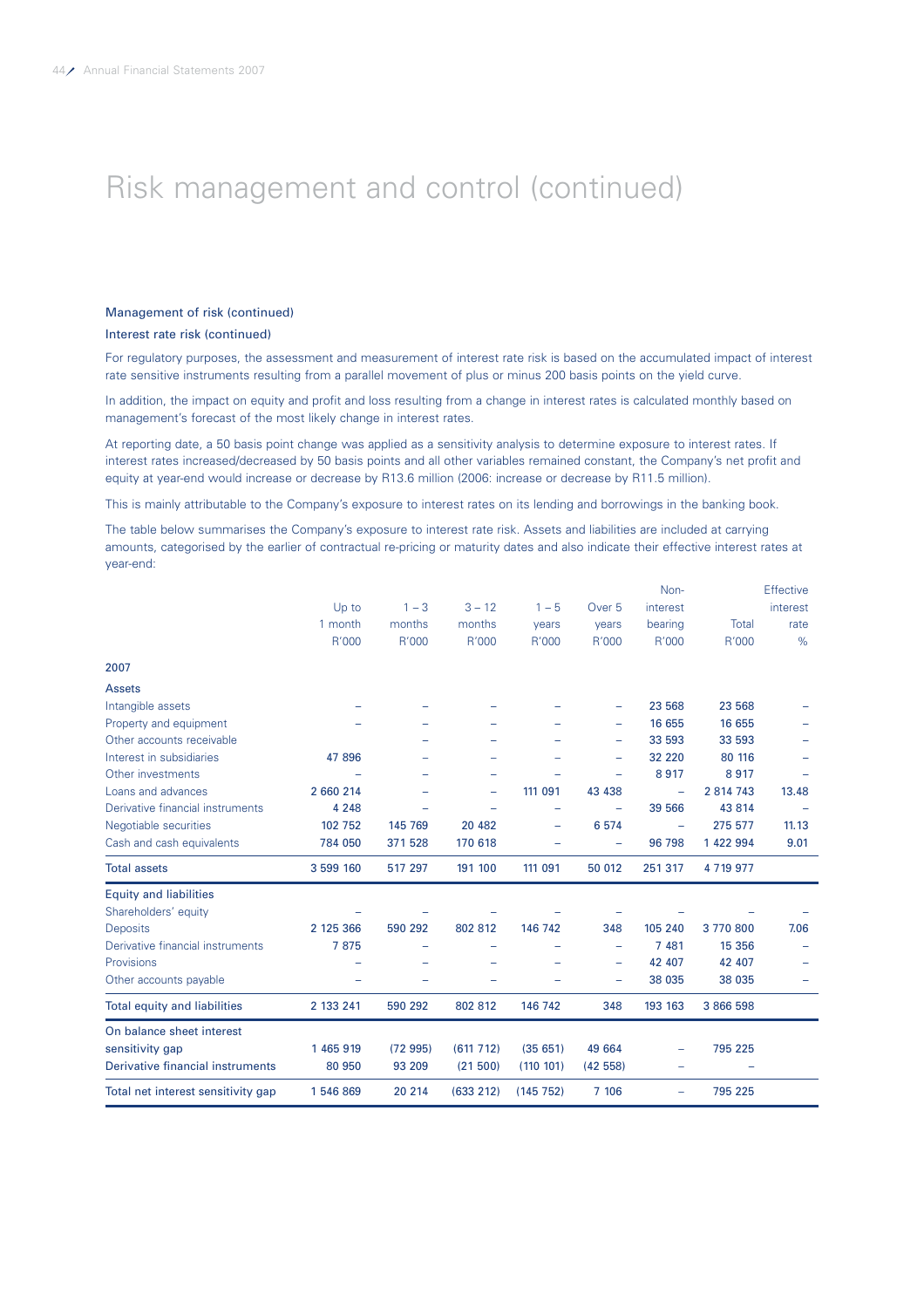# Management of risk (continued)

Interest rate risk (continued)

|                                     |               |          |          |           |                          | Non-                     |               | Effective |
|-------------------------------------|---------------|----------|----------|-----------|--------------------------|--------------------------|---------------|-----------|
|                                     | Up to         | $1 - 3$  | $3 - 12$ | $1 - 5$   | Over <sub>5</sub>        | interest                 |               | interest  |
|                                     | 1 month       | months   | months   | years     | years                    | bearing                  | Total         | rate      |
|                                     | R'000         | R'000    | R'000    | R'000     | R'000                    | R'000                    | R'000         | %         |
| 2006                                |               |          |          |           |                          |                          |               |           |
| <b>Assets</b>                       |               |          |          |           |                          |                          |               |           |
| Intangible assets                   |               |          |          |           |                          | 11 549                   | 11 549        |           |
| Property and equipment              |               |          |          |           | $\overline{\phantom{m}}$ | 21 531                   | 21 531        |           |
| Other accounts receivable           |               |          |          |           | $\overline{\phantom{m}}$ | 161 901                  | 161 901       |           |
| Interest in subsidiaries            |               |          |          |           | $\equiv$                 | 73 181                   | 73 181        |           |
| Other investments                   |               |          |          |           |                          | 10813                    | 10813         |           |
| Loans and advances                  | 1 952 227     |          | -        | 31 0 74   | 83 131                   | $\overline{\phantom{0}}$ | 2 066 432     | 11.74     |
| Derivative financial instruments    | 31 134        |          |          |           |                          | $\overline{\phantom{0}}$ | 31 134        |           |
| Negotiable securities               | 56 061        | 164 450  | 152 607  | 31 898    |                          | $\equiv$                 | 405 016       | 8.72      |
| Cash and cash equivalents           | 915 131       | 277 851  | 413 317  |           |                          | 77 675                   | 1 683 974     | 8.24      |
| <b>Total assets</b>                 | 2 954 553     | 442 301  | 565 924  | 62 972    | 83 131                   | 356 650                  | 4 4 6 5 5 3 1 |           |
| <b>Equity and liabilities</b>       |               |          |          |           |                          |                          |               |           |
| Shareholders' equity                |               |          |          |           |                          | 682 772                  | 682 772       |           |
| <b>Deposits</b>                     | 2 2 1 2 5 4 1 | 640 336  | 617 400  | 13 765    |                          | 57 989                   | 3 542 031     | 6.18      |
| Derivative financial instruments    | 29 189        |          |          |           |                          | $\equiv$                 | 29 189        |           |
| Provisions                          |               |          |          |           | $\qquad \qquad$          | 38 964                   | 38 964        |           |
| Other accounts payable              | 126 343       |          |          |           |                          | 46 232                   | 172 575       |           |
| <b>Total equity and liabilities</b> | 2 368 073     | 640 336  | 617 400  | 13 7 65   |                          | 825 957                  | 4 4 6 5 5 3 1 |           |
| On balance sheet interest           |               |          |          |           |                          |                          |               |           |
| sensitivity gap                     | 586 480       | (198035) | (51 476) | 49 207    | 83 131                   |                          | 469 307       |           |
| Derivative financial instruments    | 94 279        | 89 119   | (10700)  | (105 899) | (66799)                  |                          |               |           |
| Total net interest sensitivity gap  | 680 759       | (108916) | (62 176) | (56692)   | 16 3 32                  |                          | 469 307       |           |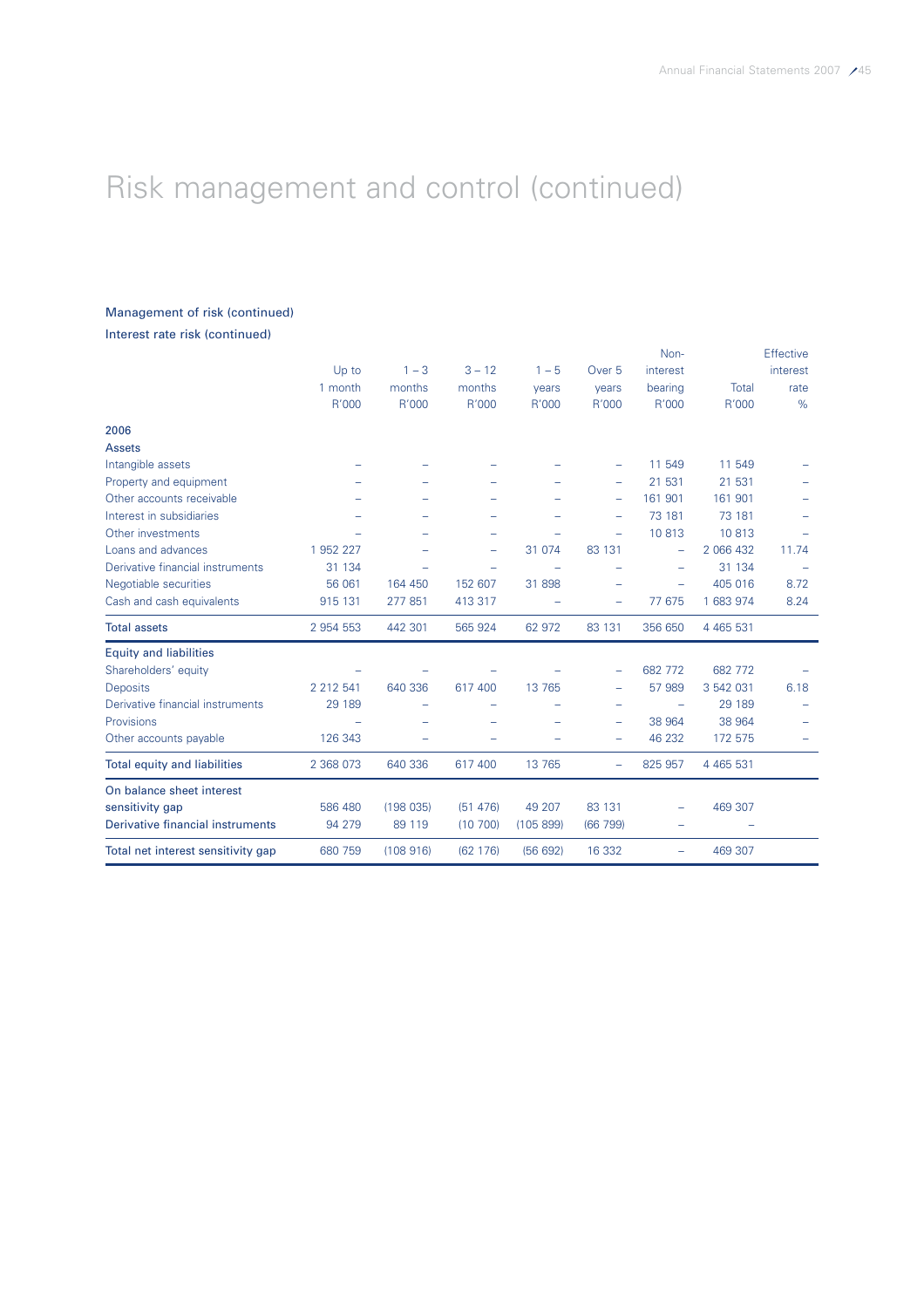### Management of risk (continued)

#### Liquidity risk

Liquidity risk is the risk of being unable to meet current and future cash flow and collateral requirements when they become due, without negatively affecting the normal course of business. The Company is exposed to daily cash needs from overnight deposits, current accounts, maturing deposits, loan drawdowns and guarantees.

To measure liquidity risk, the Company aggregates assets and liabilities into fixed time bands in accordance with the respective maturity dates, which measures the mismatch level between the average time over which the cash inflows are generated and cash outflows are required.

The ALM forum monitors liquidity risk on a daily basis and reports back to the ALCO and RMC. Ultimate responsibility for liquidity risk management rests with the Board. An appropriate liquidity risk management framework has been developed for the management of the Company's short, medium and long-term funding and liquidity requirements.

Through active liquidity management, the Company seeks to preserve stable, reliable and cost effective sources of funding. To accomplish this, management uses a variety of liquidity risk measures that consider market conditions, prevailing interest rates, liquidity needs and the desired maturity profile of liabilities.

To manage this risk, the Company performs, amongst others, the following:

- maintenance of stock of readily available, high quality liquid assets in excess of the statutory requirements as well as strong balance sheet liquidity ratios:
- assumptions based sensitivity analysis to assess potential cash flows at risk;
- management of concentration risk, being undue reliance on any single counterparty or counterparty group, sector, market, product, instrument, currency and tenor;
- maintenance of sources of funding for contingency funding needs;
- monitoring of daily cash flow movements/cash flow requirements, including daily settlements and collateral management processes;
- creation and monitoring of prudential liquidity risk limits; and
- maintenance of an appropriate term mix of funding.

There were no significant changes in the Company's liquidity position during the current financial year or the manner in which it manages and measures the risk. The Company is adequately funded and able to meet all its current and future obligations.

The table below summarises assets and liabilities of the Company into relevant maturity groupings, based on the remaining period to the contractual maturity at balance sheet date:

|                                          |               |                    | Total     |
|------------------------------------------|---------------|--------------------|-----------|
|                                          | Assets        | <b>Liabilities</b> | mismatch  |
|                                          | R'000         | R'000              | R'000     |
| 2007                                     |               |                    |           |
| Maturing up to one month                 | 1839 050      | 2 163 481          | (324 431) |
| Maturing between one and three months    | 592 655       | 751 773            | (159 118) |
| Maturing between three and six months    | 258 494       | 519894             | (261 400) |
| Maturing between six months and one year | 179 121       | 284 360            | (105 239) |
| Maturing after one year                  | 1850 657      | 147 090            | 1703 567  |
|                                          | 4 7 19 9 7 7  | 3 866 598          | 853 379   |
| 2006                                     |               |                    |           |
| Maturing up to one month                 | 1841358       | 2 347 528          | (506 170) |
| Maturing between one and three months    | 484 548       | 804 066            | (319518)  |
| Maturing between three and six months    | 419 297       | 401 022            | 18 275    |
| Maturing between six months and one year | 328 967       | 216 378            | 112 589   |
| Maturing after one year                  | 1 391 361     | 13 765             | 1 377 596 |
|                                          | 4 4 6 5 5 3 1 | 3 782 759          | 682 772   |
|                                          |               |                    |           |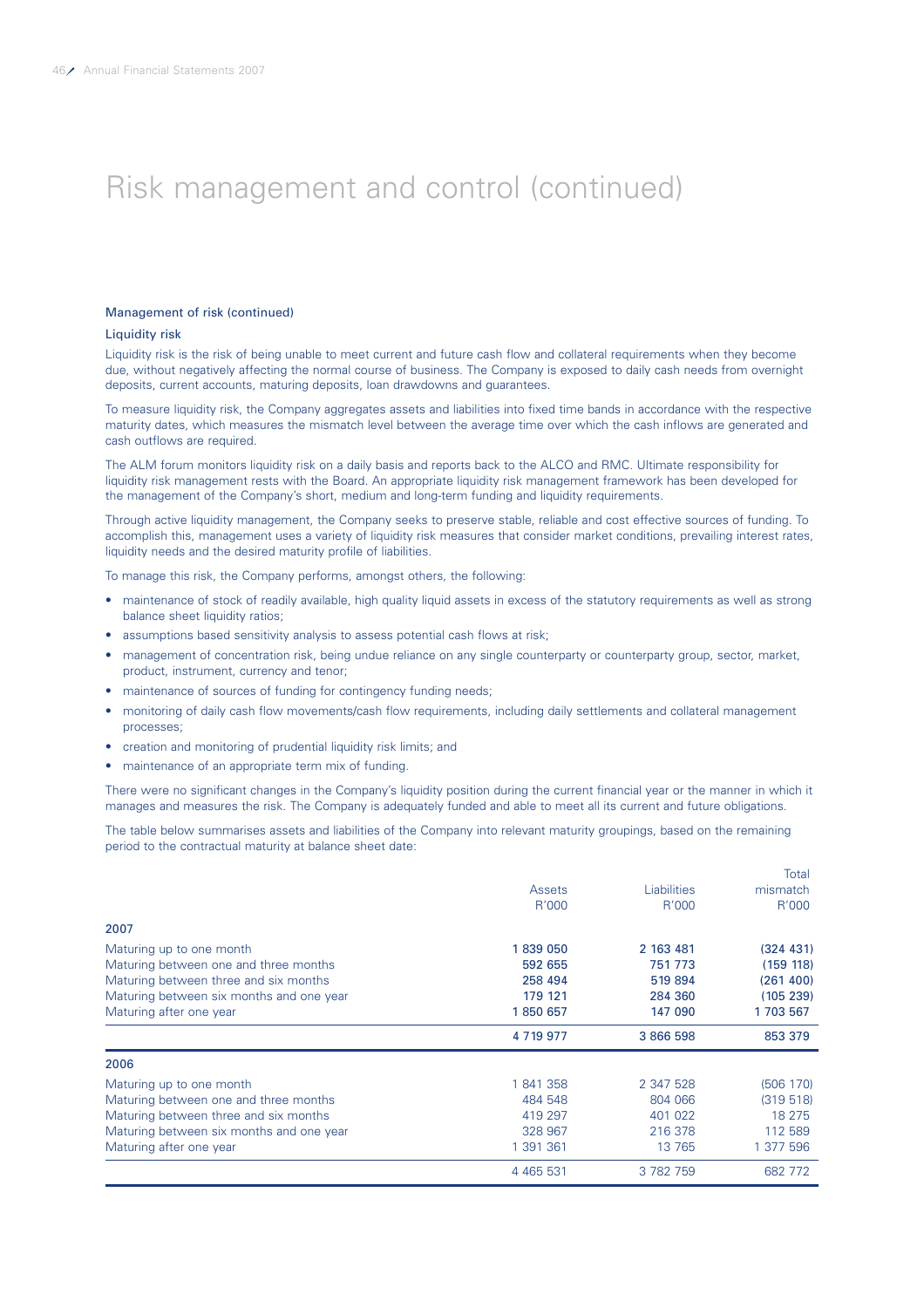### Management of risk (continued)

### Liquidity risk (continued)

The remaining period to contractual maturity of financial liabilities of the Company at balance sheet date which includes the interest obligation on unmatured deposits and derivatives calculated up to maturity date is summarised in the table below:

|                                                         | Up to 1 month<br>R'000 | $1 - 3$ months<br>R'000 | $3 - 6$ months<br>R'000 | $6 - 12$ months<br>R'000 | Over 1 year<br>R'000 |
|---------------------------------------------------------|------------------------|-------------------------|-------------------------|--------------------------|----------------------|
| 2007                                                    |                        |                         |                         |                          |                      |
| <b>Deposits</b>                                         | 2 058 045              | 768 400                 | 537 375                 | 306 368                  | 175918               |
| Derivative financial instruments                        | 3 4 4 4                | 3 3 4 4                 | 1850                    | 1 3 2 2                  | 7 018                |
| Other accounts payable<br>Guarantees, letters of credit | 38 035                 |                         |                         |                          |                      |
| and committed undrawn facilities                        | 634 861                |                         |                         |                          |                      |
| Operating lease commitments                             | 366                    | 698                     | 890                     | 1 3 5 0                  | 4 2 8 9              |
|                                                         | 2 734 751              | 772 442                 | 540 115                 | 309 040                  | 187 225              |
| 2006                                                    |                        |                         |                         |                          |                      |
| <b>Deposits</b>                                         | 2 105 301              | 800 776                 | 416 510                 | 234 381                  | 16 995               |
| Derivative financial instruments                        | 6 7 5 9                | 6 0 68                  | 3 0 2 7                 | 2 4 2 9                  | 14 669               |
| Other accounts payable                                  | 174 435                |                         |                         |                          |                      |
| Guarantees, letters of credit                           |                        |                         |                         |                          |                      |
| and committed undrawn facilities                        | 550 542                |                         |                         |                          |                      |
| Operating lease commitments                             | 454                    | 866                     | 1 1 0 4                 | 1 674                    | 6 1 9 1              |
|                                                         | 2 837 491              | 807 710                 | 420 641                 | 238 484                  | 37 855               |

#### Basel II – influencing risk management developments at Mercantile Bank Limited ("the Bank")

The Basel Committee released the revised international Basel II Capital Accord in June 2004. The Accord is designed to differentiate minimum regulatory capital requirements in a risk sensitive manner and encourage and acknowledge sound risk management, internal control and governance practices.

In today's complex environment, combining effective bank-level management with market discipline and regulatory supervision, best attains systemic safety and soundness. Building on these principles, the new Accord has far reaching implications for banks in terms of minimum capital standards linked to risks, risk measurement systems and methods, risk management practices and public disclosure of risk profile information. It focuses mainly on improving the management of credit and operational risks, enhancements to the supervisory review process and more extensive risk disclosure.

The overall objective of the new Accord is to improve the safety and soundness of the financial system. This will ensure a more resilient, more stable and a better source for credit, risk intermediation and growth. The principles of Basel II were built around three pillars. These pillars can briefly be summarised by the following diagram:

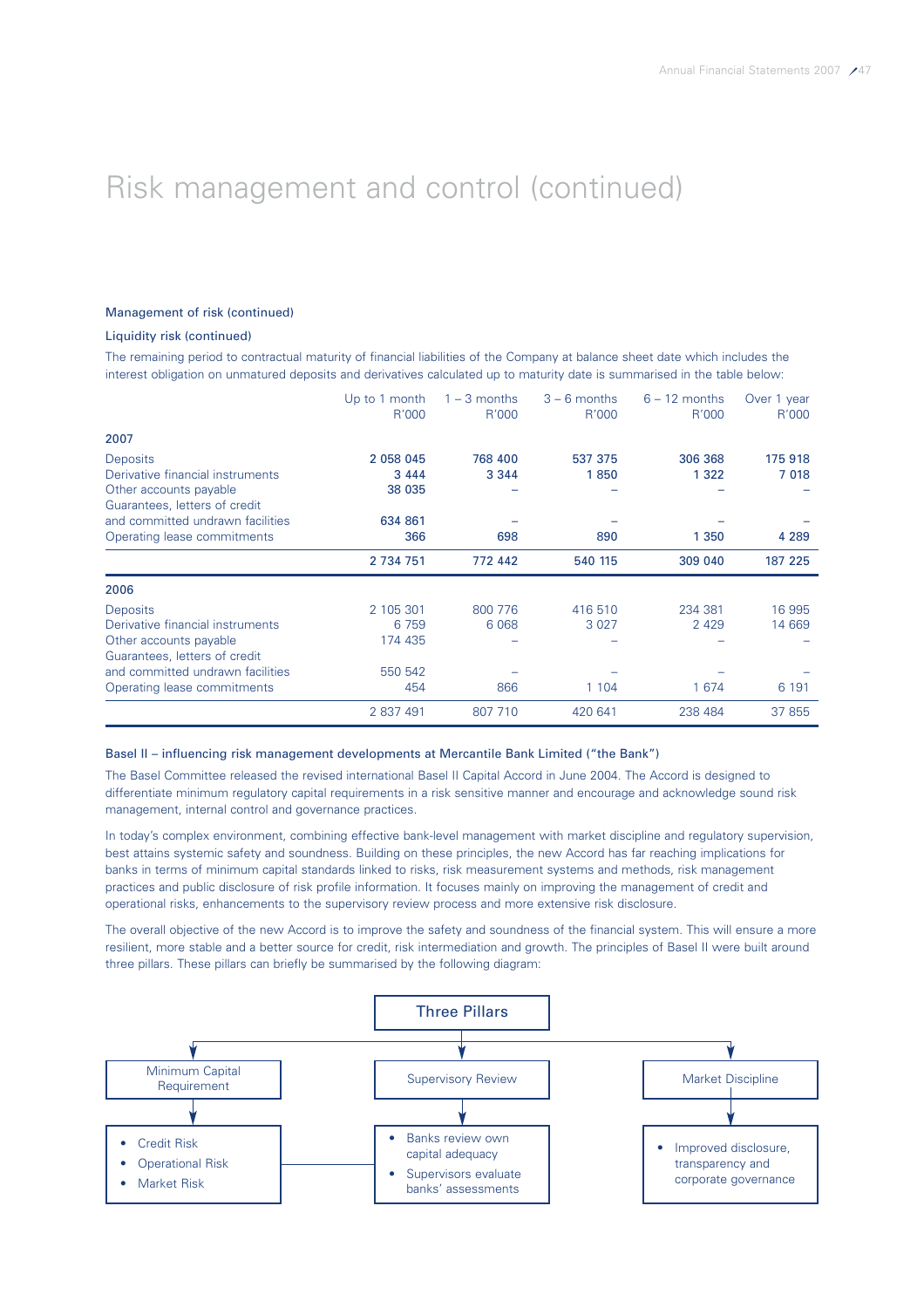#### Basel II (continued)

The new Accord provides a range of approaches that vary in levels of sophistication for the measurement of credit, operational and market risk to determine capital levels. It provides a flexible structure in which banks, subject to supervisory review, will adopt approaches that best fit their level of sophistication and their risk profile. The Bank evaluated the various options available and decided that the most appropriate approaches to follow for the calculation of the minimum capital requirement in terms of the Banks Act would be the Standardised Approach for Credit, Operational and Market risk.

The Accord has been implemented with effect 1 January 2008. A pre-implementation parallel process has been in place since October 2007.

The Bank continues to form part of various Basel II committees in association with the SARB, The Banking Association and other financial institutions.

The Company recognises the significance of Basel II in aligning regulatory capital to risk and further entrenching risk reward principles and practices in bank management and decision making.

### Capital management

The Bank is subject to minimum capital requirements as defined in the Banks Act and the Regulations relating to the Banks Act. The management of the Company's capital takes place under the auspices of the RMC, through the ALCO. The RMC considers the various risks faced by the Company and analyses the need to hold capital against these risks whilst taking account of the regulatory requirements. In addition, the level of capital required to support the Company's targeted business growth is taken into consideration.

Risk weighted capital is allocated to the different business units in line with their targeted growth requirements.

The objective of the Company's capital management approach is to ensure the maintenance of sound capital ratios, taking all the above requirements into account, whilst producing appropriate returns to shareholders. Capital to support the Company's needs is currently generated by retained earnings.

In terms of regulation, the Company is able to consider different tiers of capital. The capital of the Bank consists almost entirely of tier 1 capital. Following the recapitalisation of the Company in 2004, it has remained capitalised well beyond regulatory and internal requirements.

The approach to capital management has been enhanced over the past year in line with Basel II.